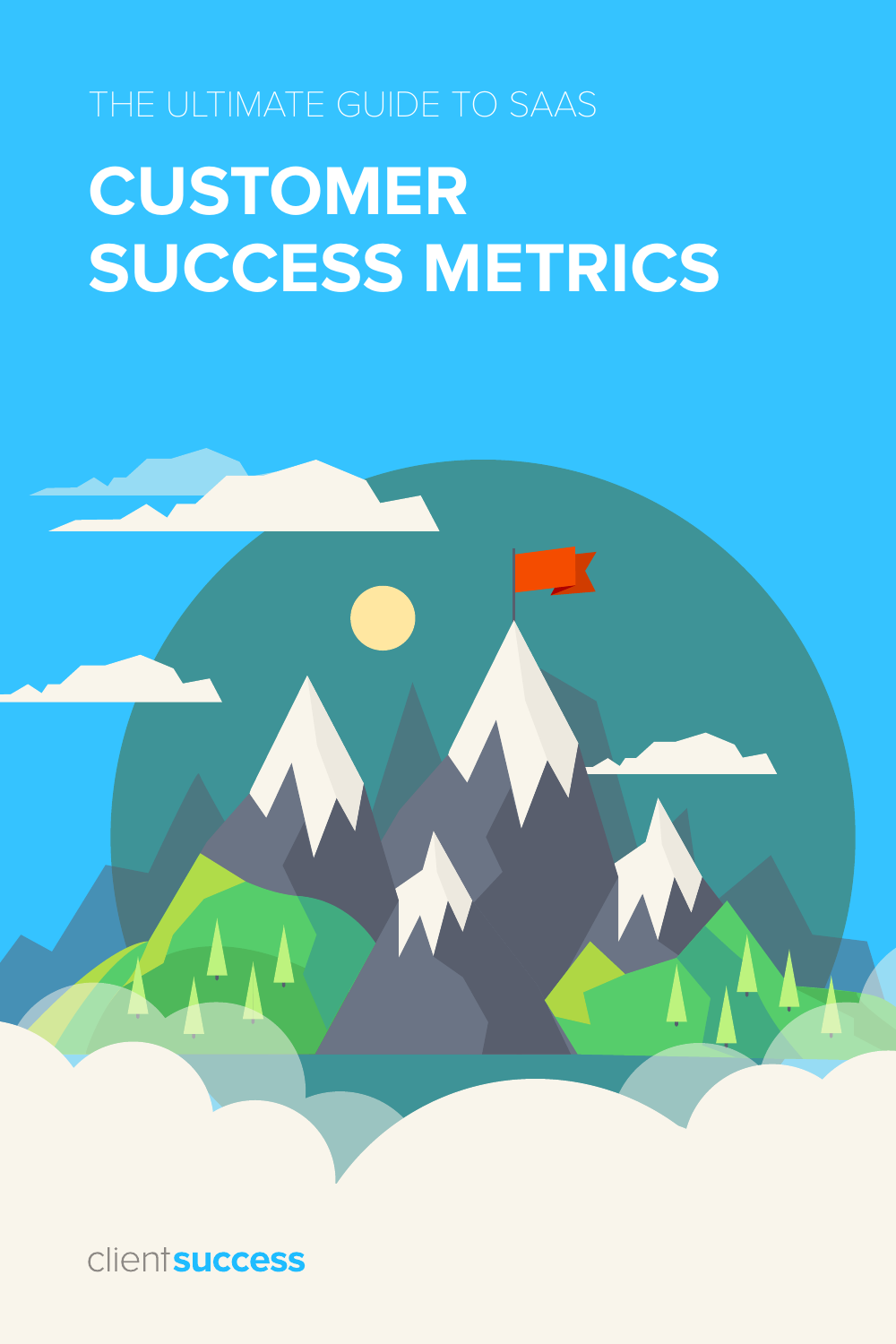#### **Content**

| Top 5 SaaS Customer Usage Metrics  32                         |
|---------------------------------------------------------------|
|                                                               |
| Top 5 Customer Success Team Performance Metrics 44            |
| Runner Up Team Performance Metrics 50                         |
| How to Use Metrics to Create a Culture of Customer Success 56 |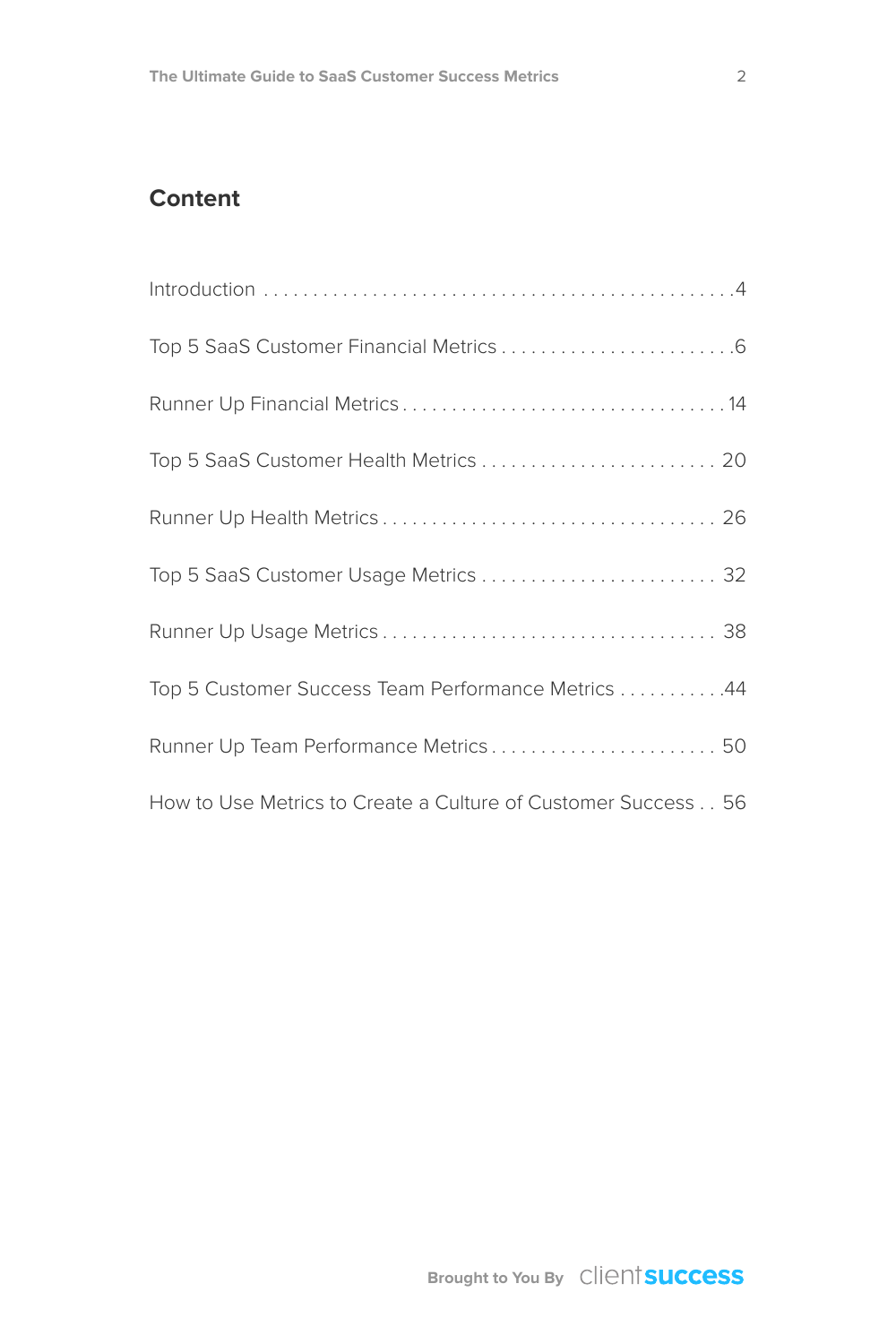### THE ULTIMATE GUIDE TO SAAS

## **CUSTOMER SUCCESS METRICS**

Brought to you by ClientSuccess and the 2016 CS100 Summit attendee executives

clientsuccess

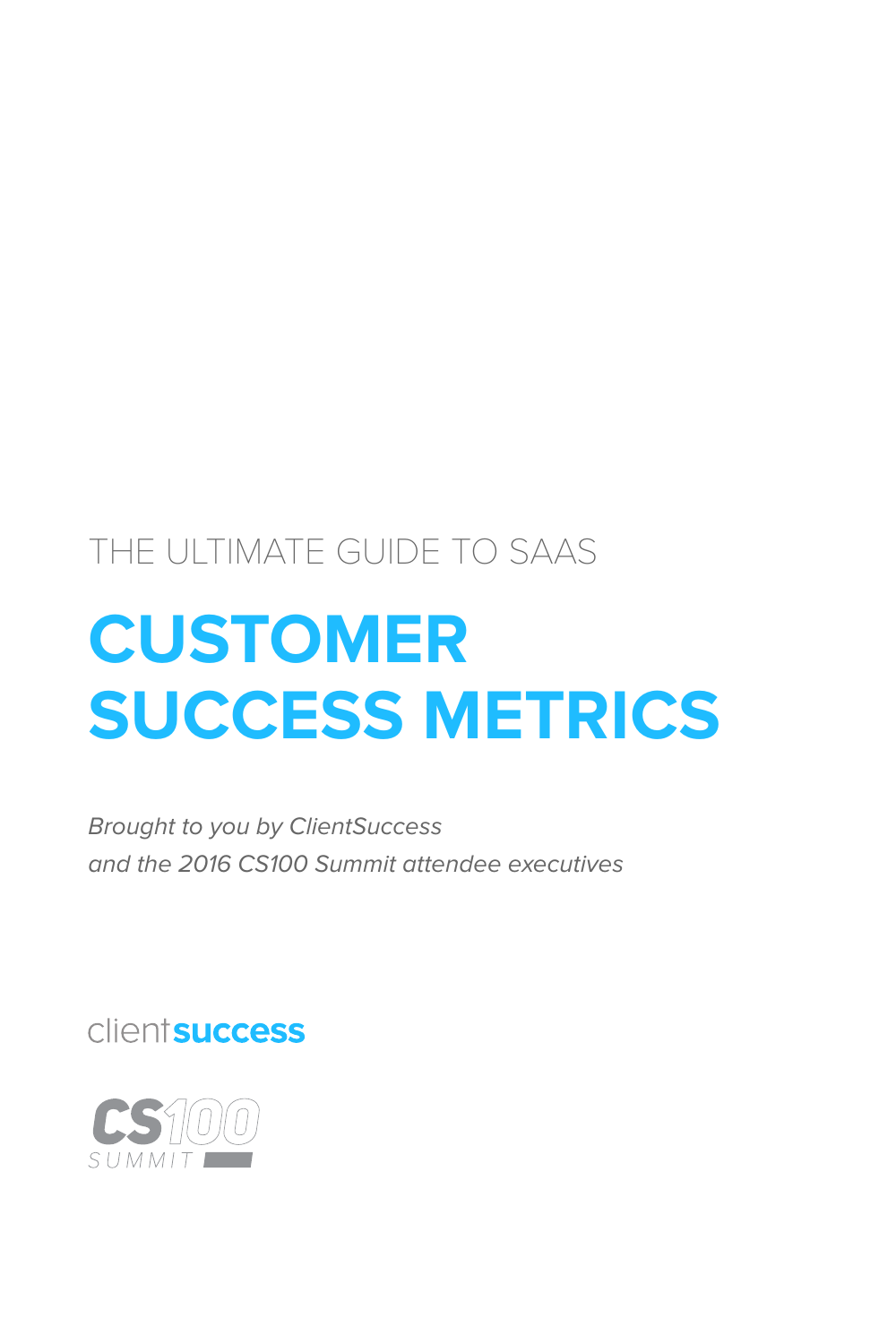#### Dear Reader,

In late 2016, the ClientSuccess team hosted the first annual CS100 Summit in Park City, Utah where we gathered 100 of the world's most respected customer success executives and leaders from top B2B SaaS companies. This inaugural Summit provided customer success executives an exclusive learning environment with like-minded leaders in an atmosphere of inspiration, ideation, strategy, and real-world application around customer success.

The CS100 participants collaborated on this insightful and high-impact thought leadership eBook called The Ultimate Guide to SaaS Customer Success Metrics. Consider this their way to give back to the industry they love.

The CS100 attendees shared best practices, recommendations and alignment around 4 key categories of metrics including: SaaS financial metrics, customer success team performance metrics, customer health metrics, and product usage metrics. The outcome was a concise list of important metrics customer success leaders should pay attention to. Our ClientSuccess team then analyzed the data and surfaced 10 of the top metrics for each category.

This eBook is a compilation of powerful insights and years of best practices inspired from those 100 respected customer success leaders. We hope you will use this information a s your go-to guide as you build and scale your customer success team and drive a culture of customer success in your company. We welcome your feedback and suggestions as we continue to refine and evolve this eBook to be the most definitive guide for customer success metrics in our industry. Send feedback to metrics@clientsuccess.com or #csmetrics.

All the best,

Dave Founder/CEO, ClientSuccess dave@clientsuccess.com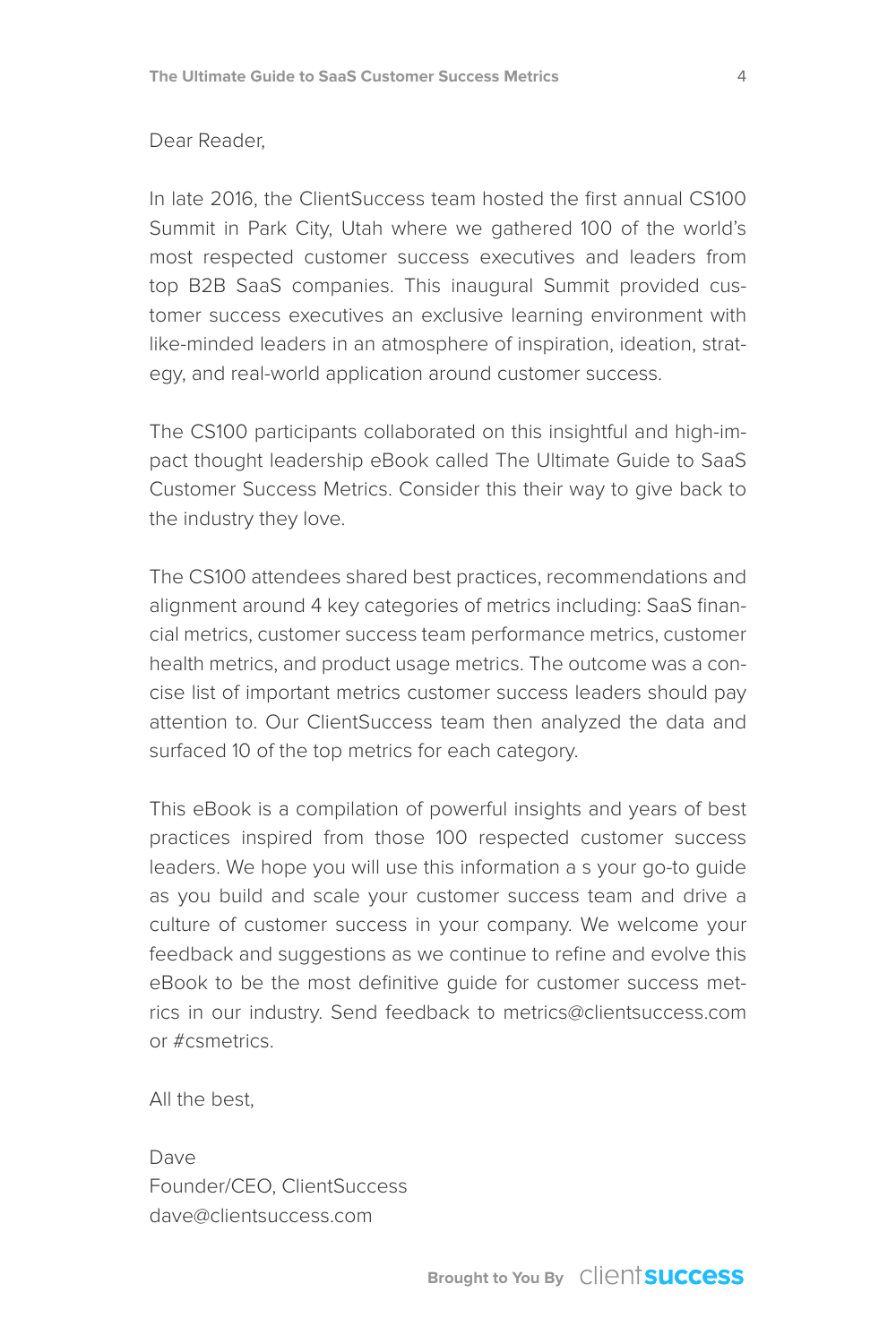### Top 5 SaaS Customer Financial Metrics

typically refer to the core SaaS financial metrics. If current customers are the lifeblood of a SaaS business, then these metrics are the heartbeat metrics for any SaaS company. These financial metrics provide a top-level view of the overall financial health of an organization and can serve as a strong indicator when it comes to the long term growth and scalability.

Let's take a look at the top 5 financial metrics, along with the runner-up metrics.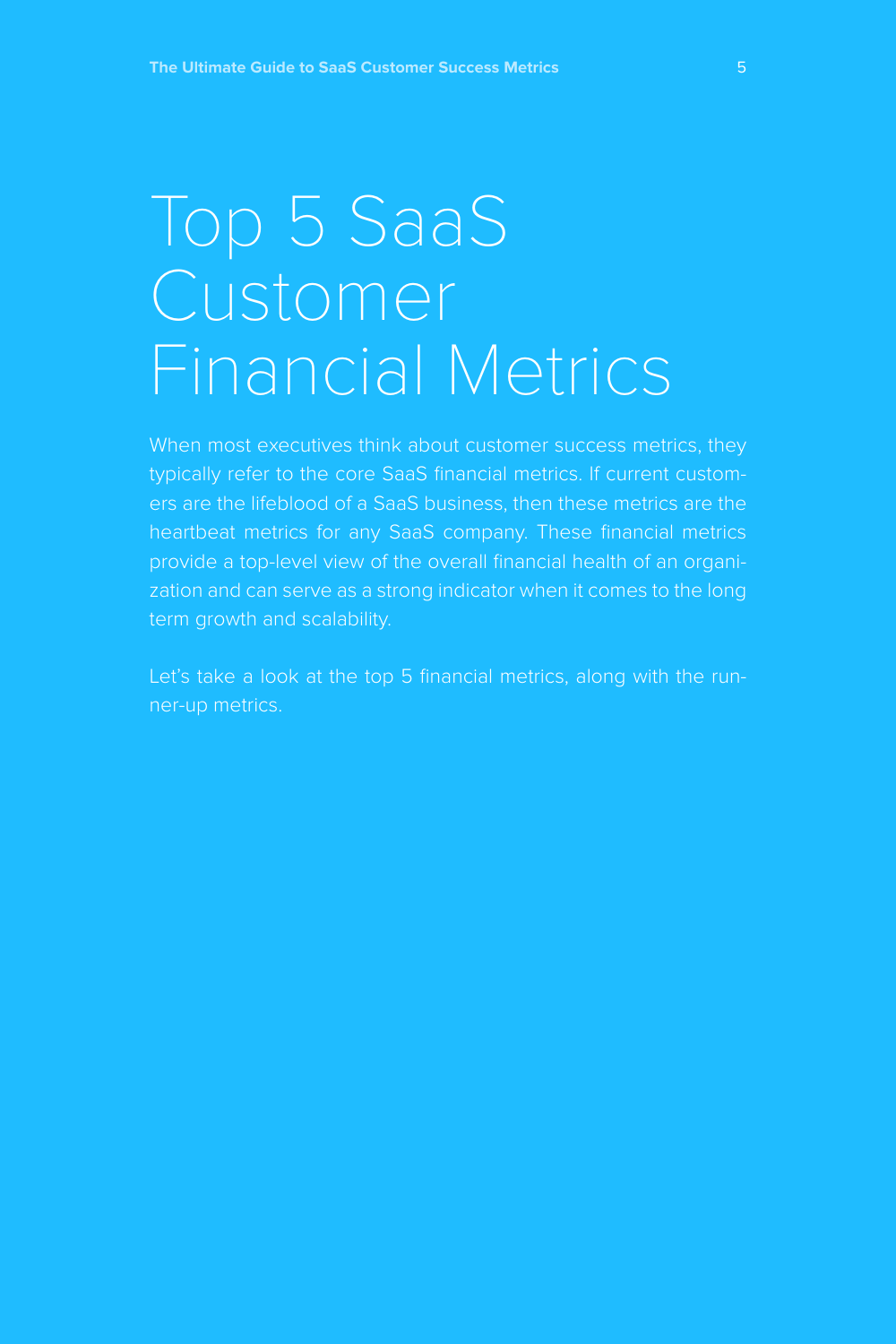#### **Revenue Retention Rate (Gross & Net)**

*The amount of recurring revenue (ARR/MRR) a company is able to retain for any given period. Gross Revenue Retention only considers the starting revenue minus any revenue lost through downsell or churn. Net Revenue Retention considers the offsetting revenue from expansion (upsell and/or cross-sell). Some refer to this metric as Dollar Revenue Retention (DRR).*

Be sure to review both Gross Revenue Retention and Net Revenue Retention. Companies that only focus on net numbers will likely misjudge the true health of their business because the net results may mask the symptoms of churn. Revenue Retention Rate is also a very different metric than Renewal Rate (see definition below), so be careful to distinguish between the two metrics and be sure to measure both.

#### GROSS REVENUE RETENTION:

(Starting MRR - downsell - churn)

Starting MRR

#### NET REVENUE RETENTION:

(Starting MRR + expansion - downsell - churn)

Starting MRR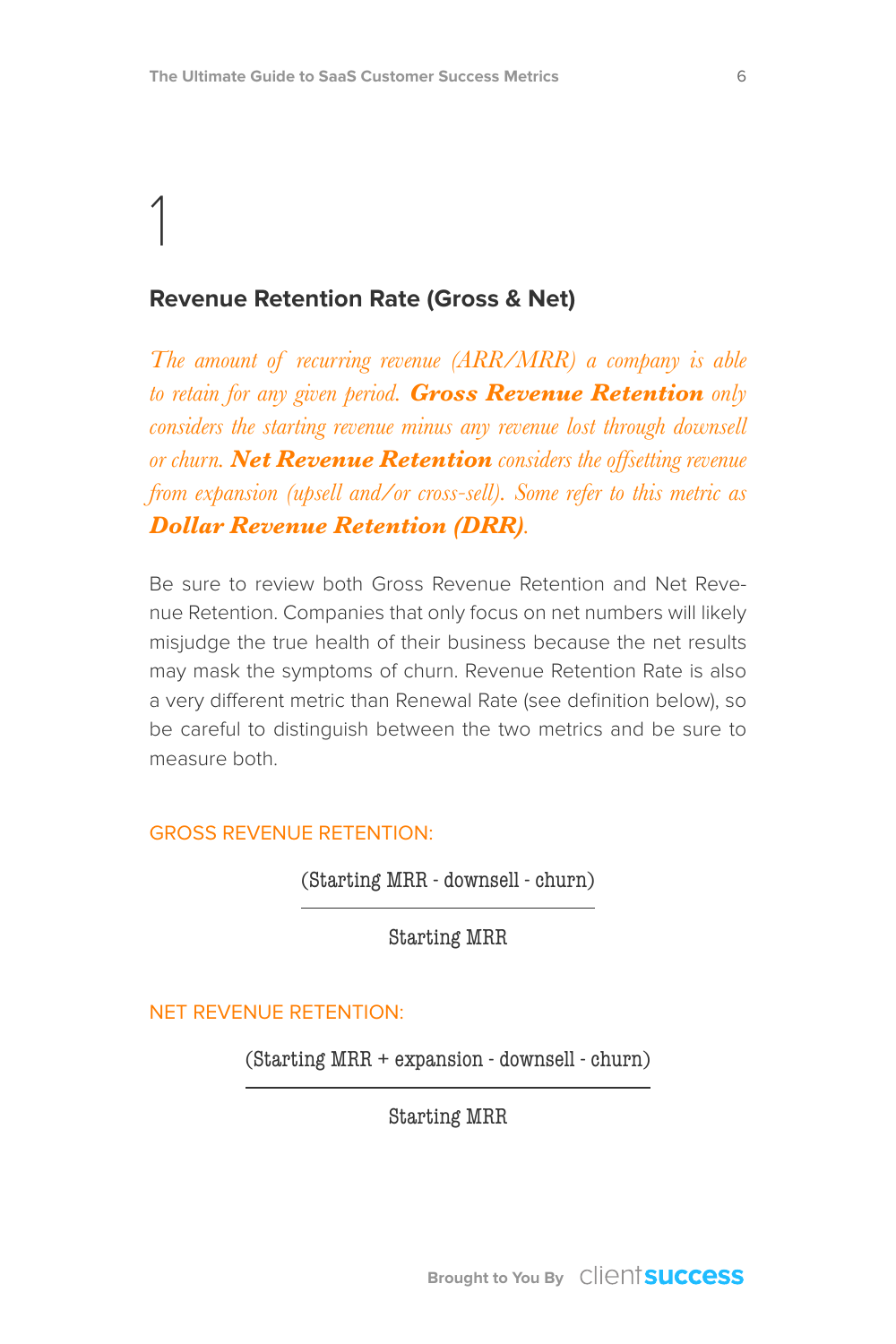### $\bigcirc$

#### **Revenue Churn Rate (Gross & Net)**

*Revenue Churn is simply the opposite of revenue retention - the percentage of recurring revenue (ARR/MRR) lost through downsell and/or churn in any given period. Gross Revenue Churn only considers lost revenue whereas Net Revenue Churn includes any offsetting expansion revenue. When expansion revenue is greater than churn, that is often referred to as "negative churn."*

Understand your revenue (or dollar) churn rate and focus intently on driving it down. World-class SaaS companies have negative churn (or net growth).

#### GROSS REVENUE CHURN:

(Downsell + Churn)

Starting MRR

NET REVENUE CHURN:

(Downsell + Churn - Expansion)

Starting MRR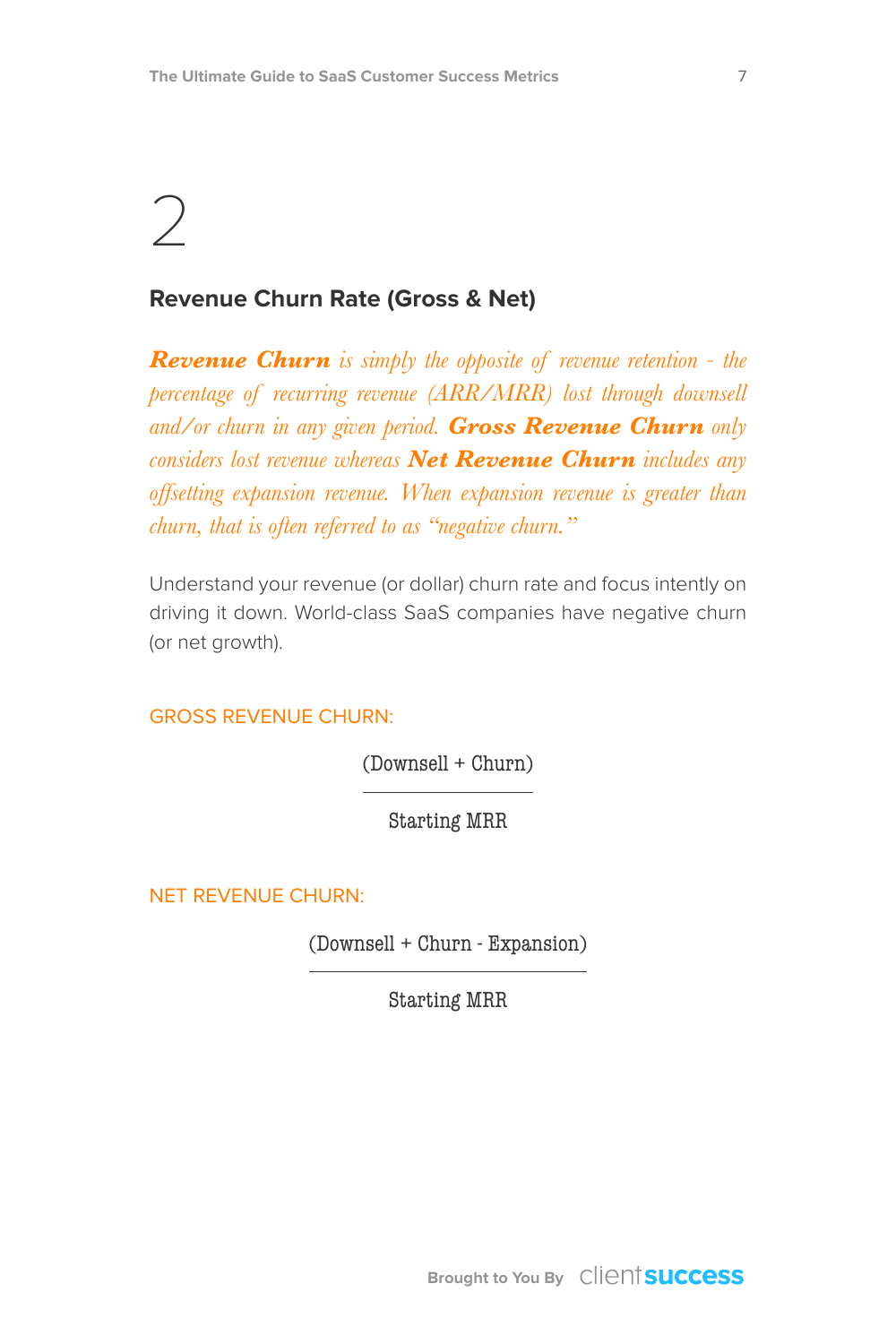#### **Customer Retention Rate/Customer Churn Rate**

*Customer Retention Rate (CRR): The percentage of customers retained over a given period of time. This is also referred to as "Logo Retention".*

*Customer Churn Rate: The percentage of customers that are lost (i.e. cancel their subscription) over a given period time. This is also referred to as "Logo Churn."*

While both revenue retention and customer retention are important, many SaaS companies place a higher value on revenue retention because revenue is king in any SaaS business. For example, you may lose 10 customers with subscriptions of \$10,000 each for a total of \$100,000 in lost revenue, or one larger customer with a subscription of \$150,000. In this case, it may be better to lose the 10 customers equaling \$100k in ARR, rather than the one customer and \$150k in ARR. Just keep in mind that the 10 lost smaller customers carry additional hidden costs as they may become negative advocates in the market.

#### CUSTOMER RETENTION RATE:

1 - (customers churned in period

customers at the start of the period)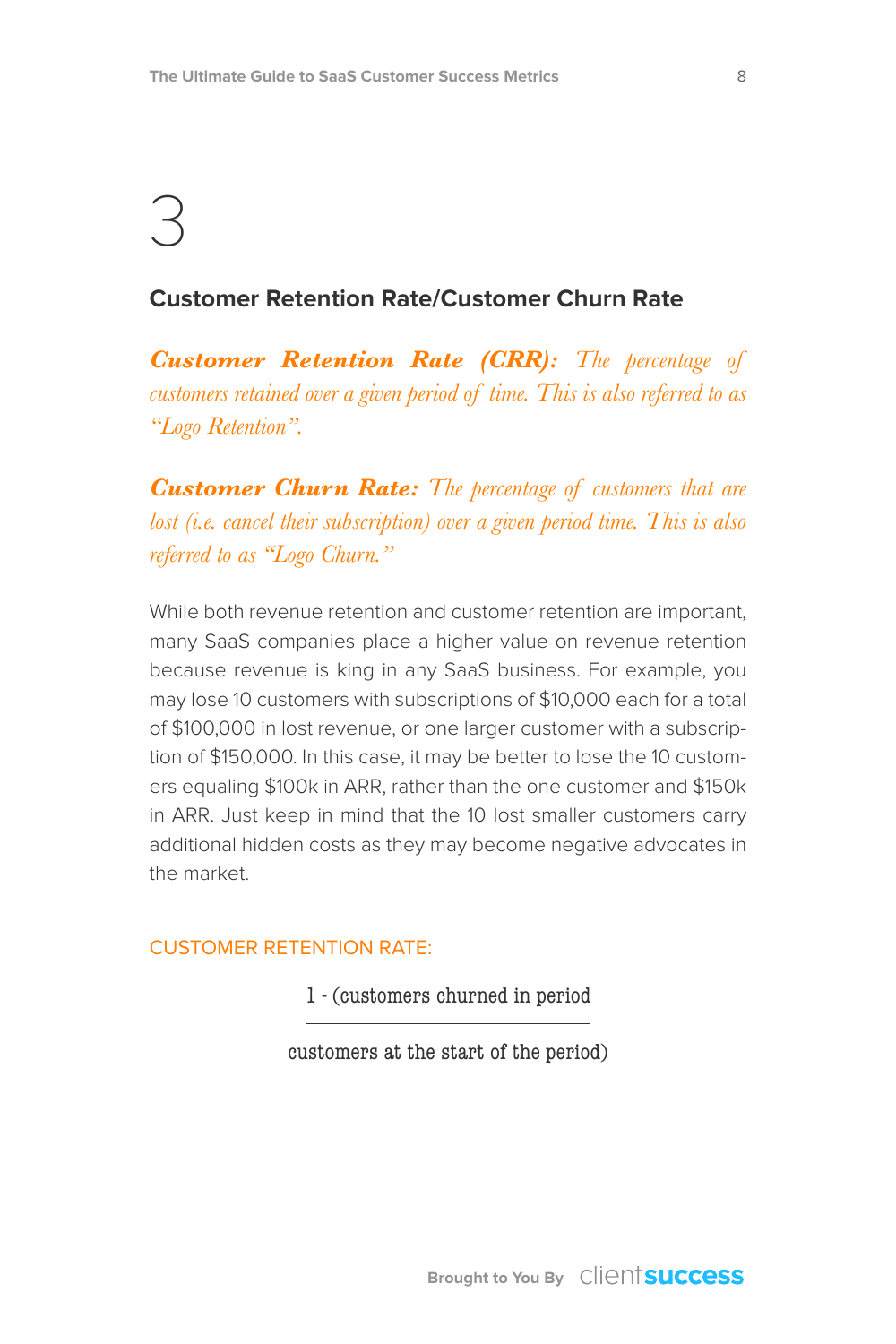#### CUSTOMER CHURN RATE:

customers churned in period

customers at the start of the period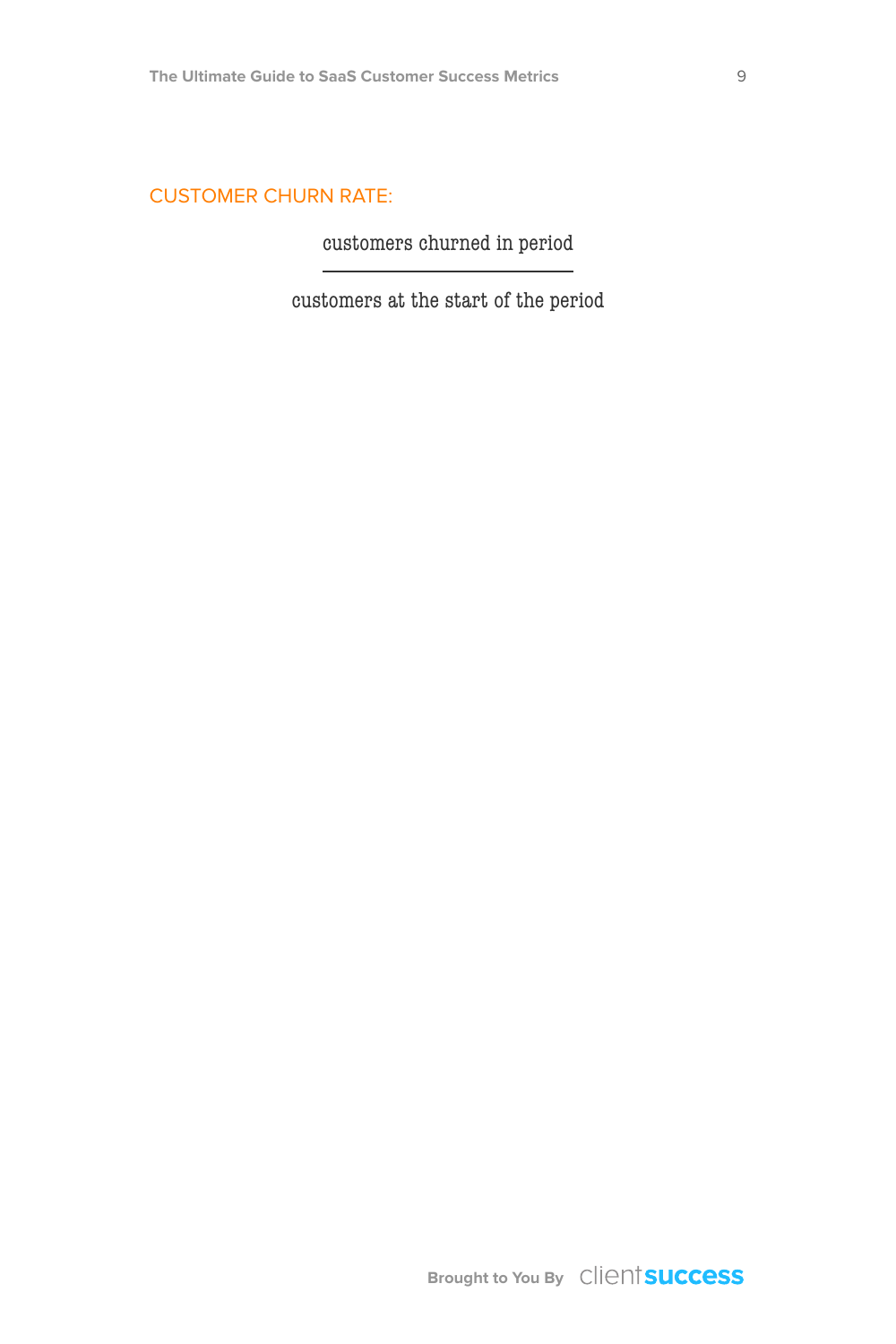#### **Renewal Rate (Gross & Net)**

*Gross Renewal Rate: The percentage of \*renewable\* revenue that actually renewed in a given period. Gross renewal rate only considers downsell and churn and does not include any offset from expansion revenue that happened at the time of the renewal. Gross renewal rate can never be greater than 100%.*

*Net Renewal Rate: The total revenue renewed and gained from the \*renewable\* book of business for a given time period. Net renewal rate includes any expansion revenue (upsell and/or cross-sell) added as part of the renewal transaction; therefore, it's feasible that the new renewal rate could be greater than 100%.*

Renewal rates specifically correlate to renewal transactions whereas revenue retention considers any increase or decrease of recurring revenue during a time period, including expansion, downsell and/or churn that may happen outside of a renewal (i.e., mid-term expansion, etc.). Renewal rates should always be calculated against the \*renewable\* book of business (RBOB) for the specific time period.

#### GROSS (OPTION 1):

Renewable MRR - Downsell - Churn

Renewable MRR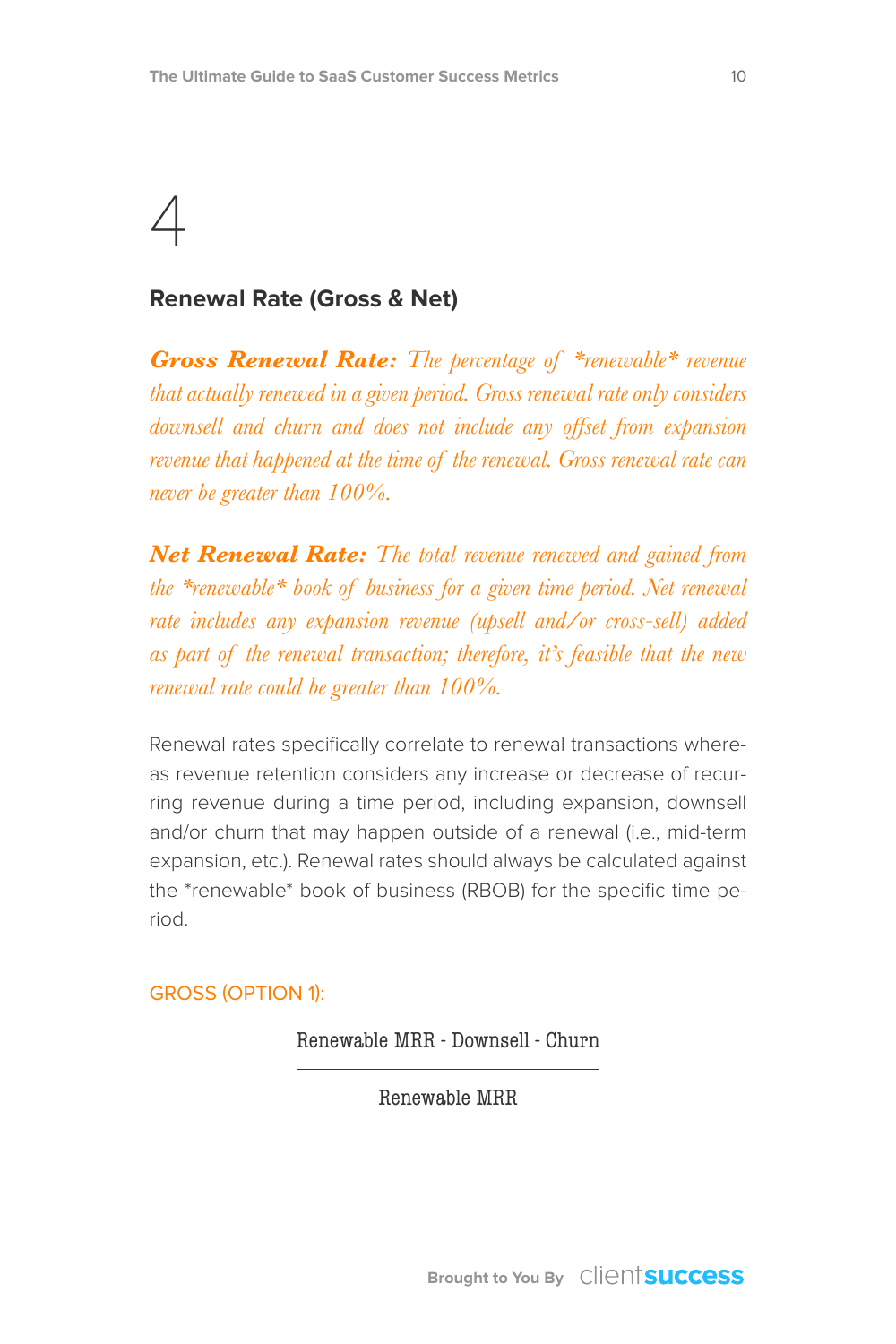GROSS (OPTION 2):

Renewed MRR

Renewable MRR

NET (OPTION 1):

Renewable MRR - Downsell - Churn + Expansion

Renewable MRR

NET (OPTION 2):

Renewed MRR + Expansion

Renewable MRR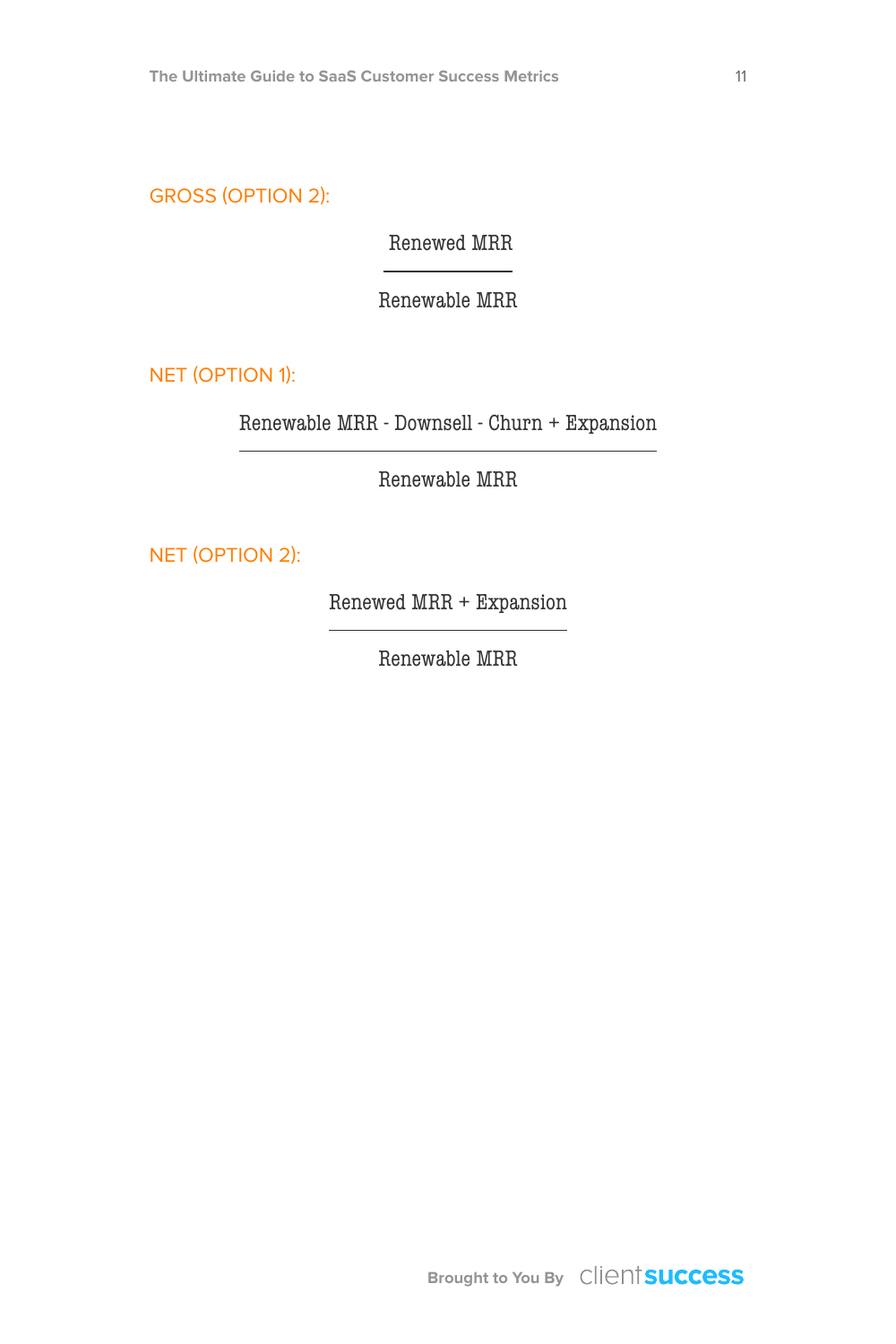#### **Quick Ratio**

*Created by Mamoon Hamid, the Quick Ratio measures growth efficiency for a SaaS company, comparing revenue growth (new and expansion) against revenue churn (downsell MRR and churn MRR).*

The following Quick Ratio guidelines help identify the strength of your company's growth:

- Quick Ratio < 2 bad growth
- Quick Ratio 2-4 ok growth
- Quick Ratio > 4 good growth

(New MRR + Expansion MRR)

(Downsell MRR + Churn MRR)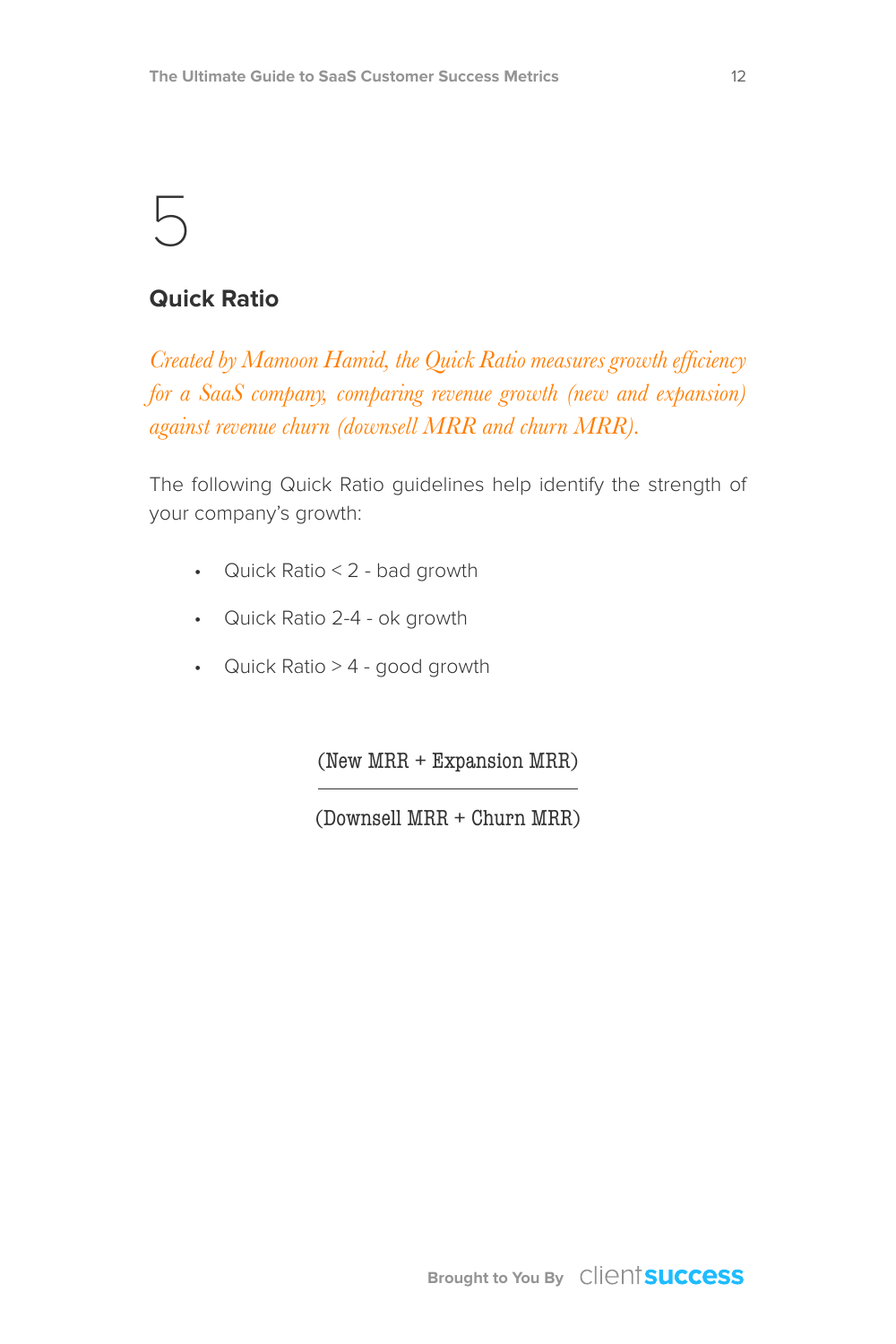## Runner Up Financial Metrics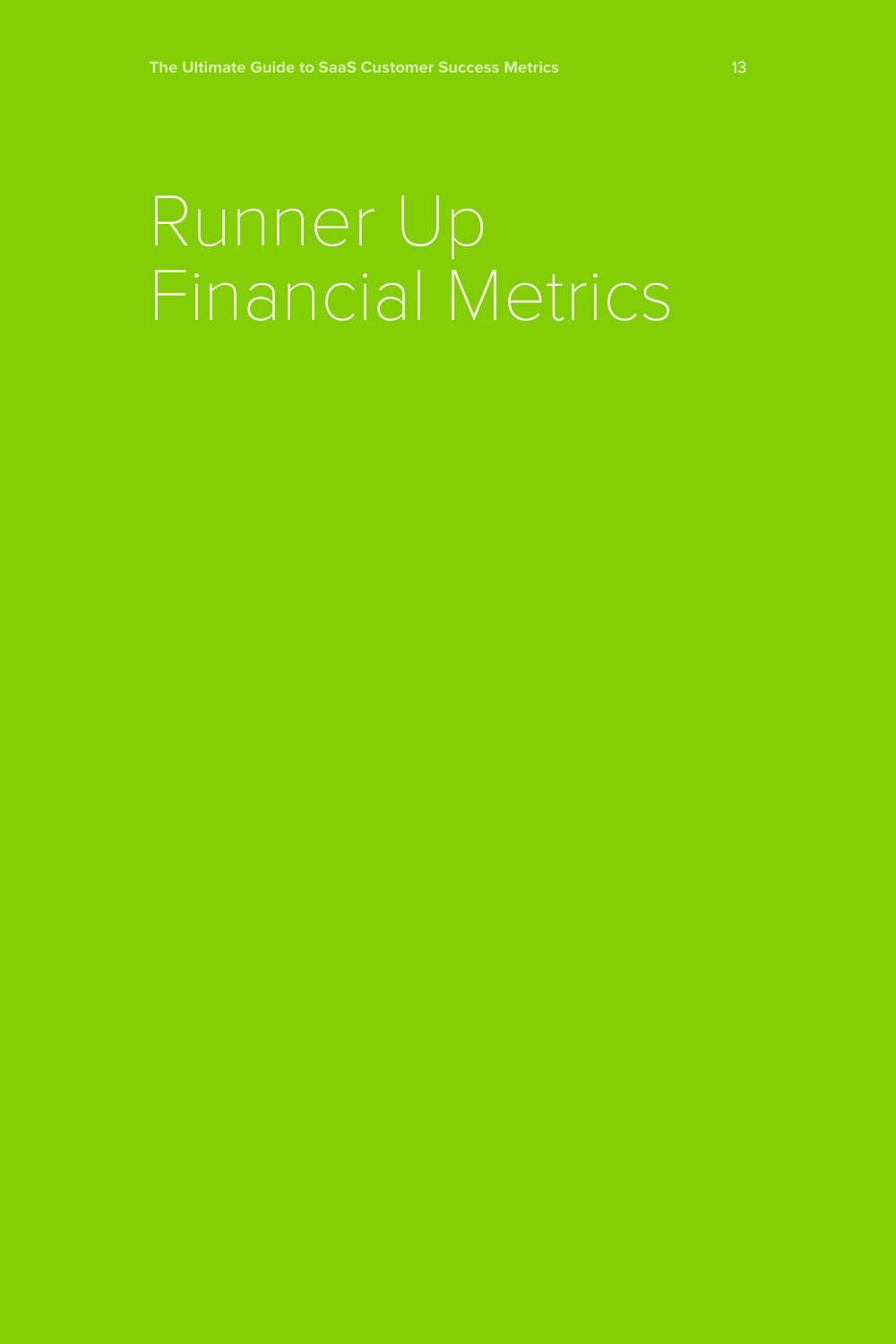#### **MRR**

*The amount of Monthly Recurring Revenue for all paying customers at the end of any given month.* 

Revenue from consulting/professional services (or "one-time" revenue) should not be included in MRR calculations. Only recurring revenue.

#### MRR (OPTION 1):

#### $\sum$  Month $_{\rm x}$  Recurring Revenue

#### MRR (OPTION 2):

ARR

12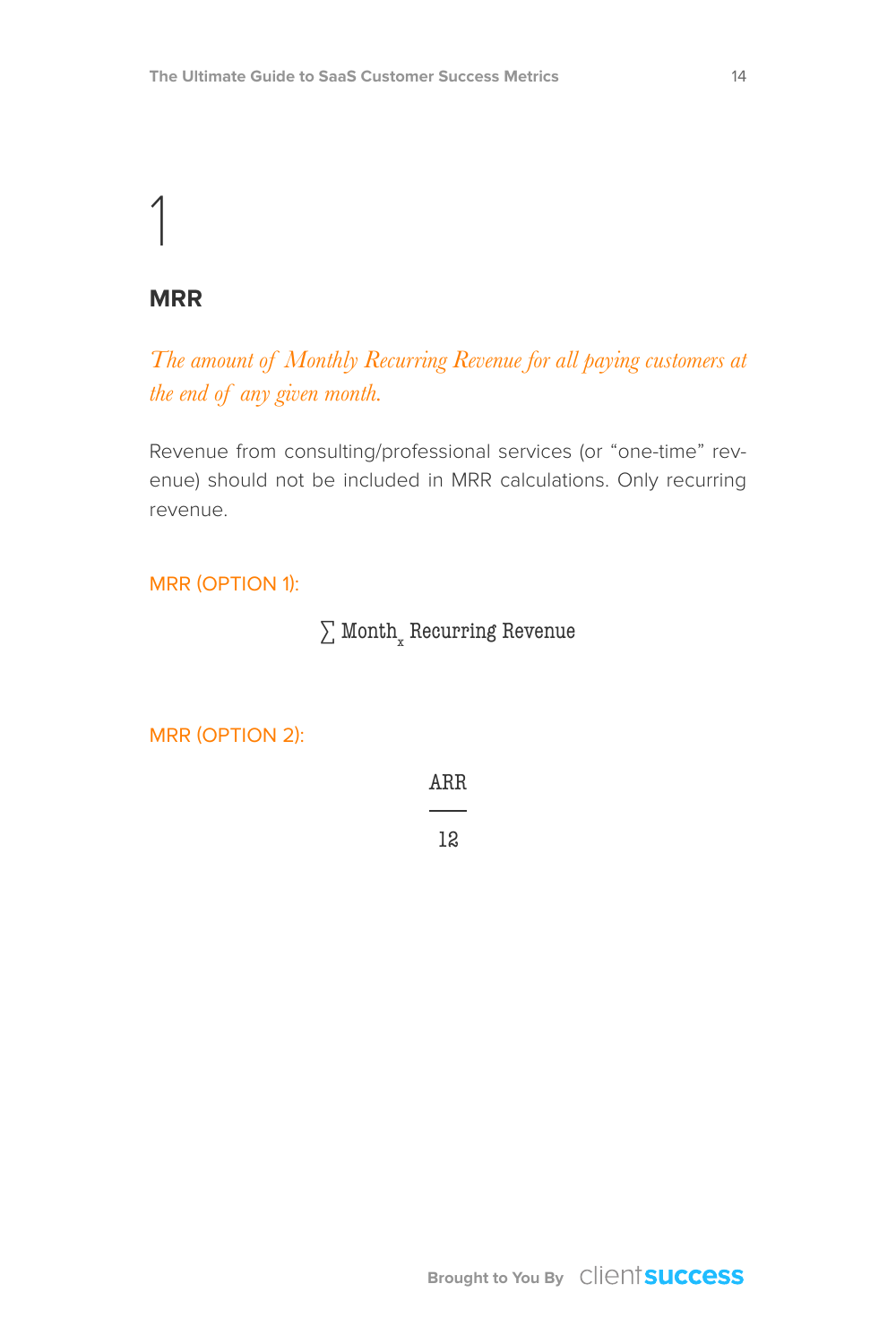### $\bigcirc$

#### **ARR**

*While MRR measures the sum of recurring revenue each month, Annual Recurring Revenue (ARR) measures the recurring revenue a company will generate over the course of a year. ARR is used to predict annual recurring revenue for the coming 12 months, assuming no changes to the customer base.*

Similar to MRR, revenue from consulting/professional services (or "one-time" revenue) should not be included in MRR calculations. Only recurring revenue. ARR is different from ACV (annual contract value) as ACV includes any revenue, including one-time revenue. Don't mistake the two.

 $ARR = MRR * 12$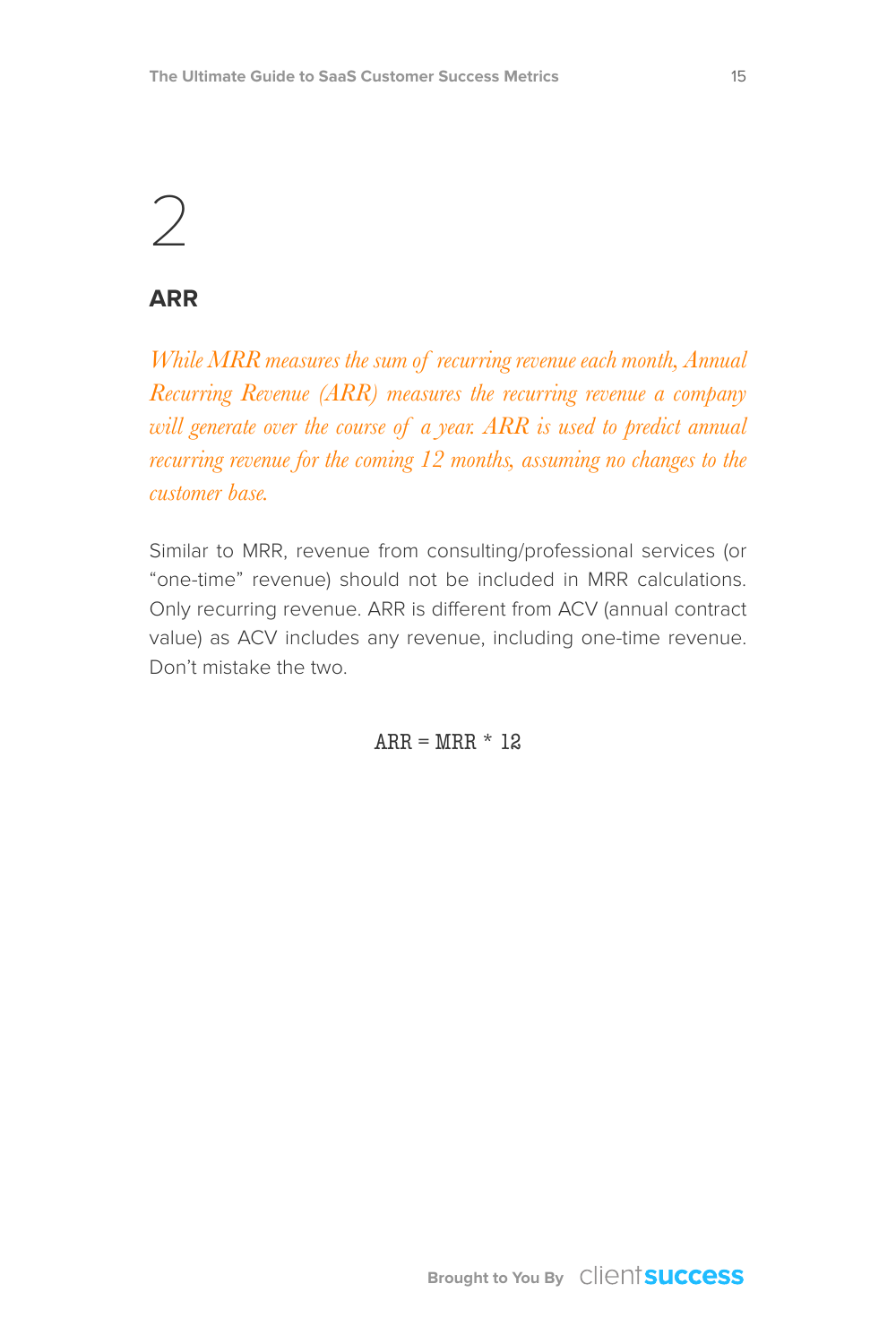#### **Month-over-Month Growth Rate**

*The total amount of recurring revenue growth (or decline) this month compared to the previous month.*

MoM growth rate of 10% is considered strong growth, 20% or higher is considered world-class.

[MRR this month - MRR last month]

(MRR last month)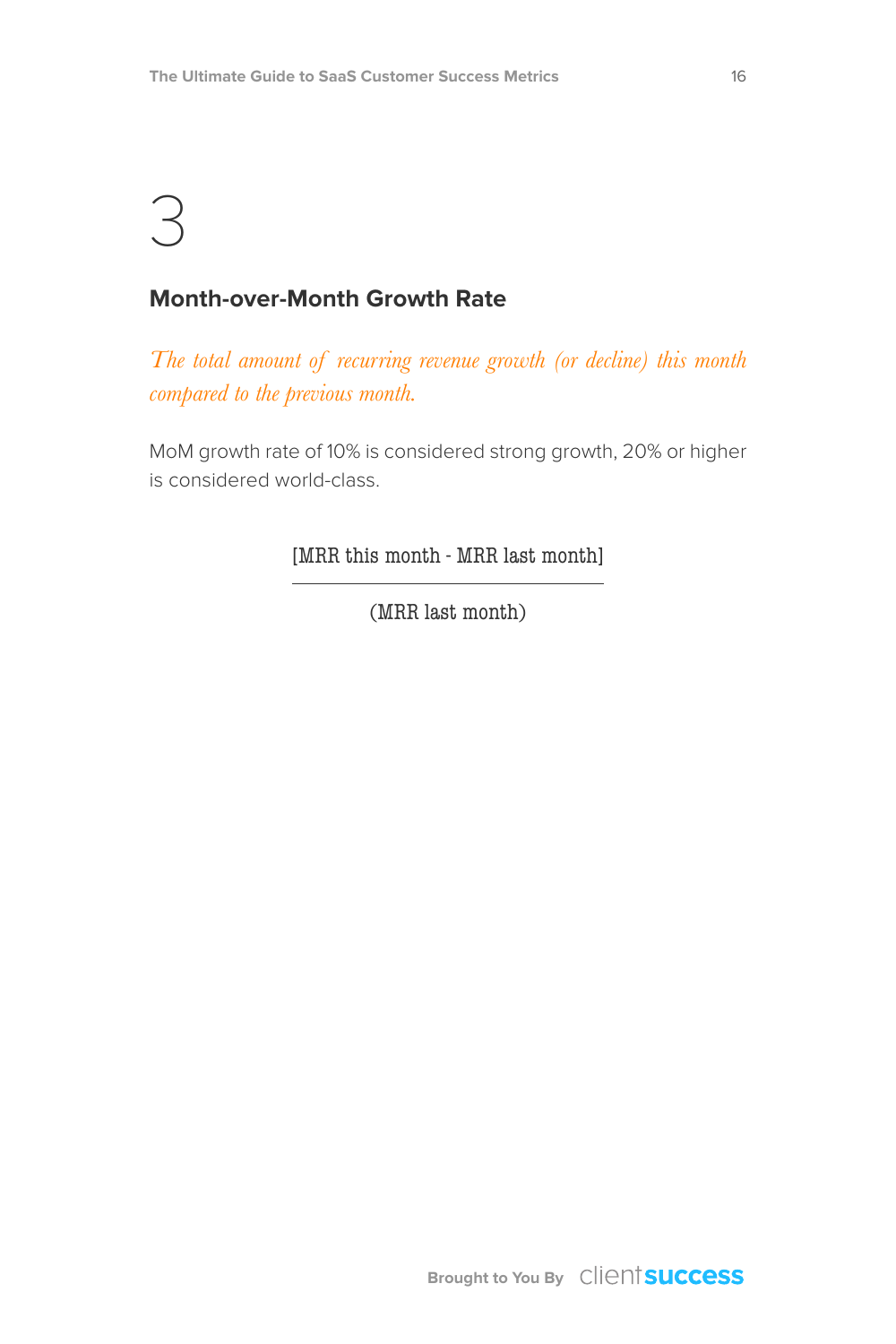### $\Delta$

#### **Expansion Growth Rate (Upsell + Cross-sell)**

*New revenue from current customers as a result of selling more of the same product (upsell) and/or new products (cross-sell).*

Expansion growth rate can be one of the best indicators of the health of your business as typically customers who are purchasing more are getting high value and have a very high propensity to renew year over year.

Expansion MRR

Previous Months MRR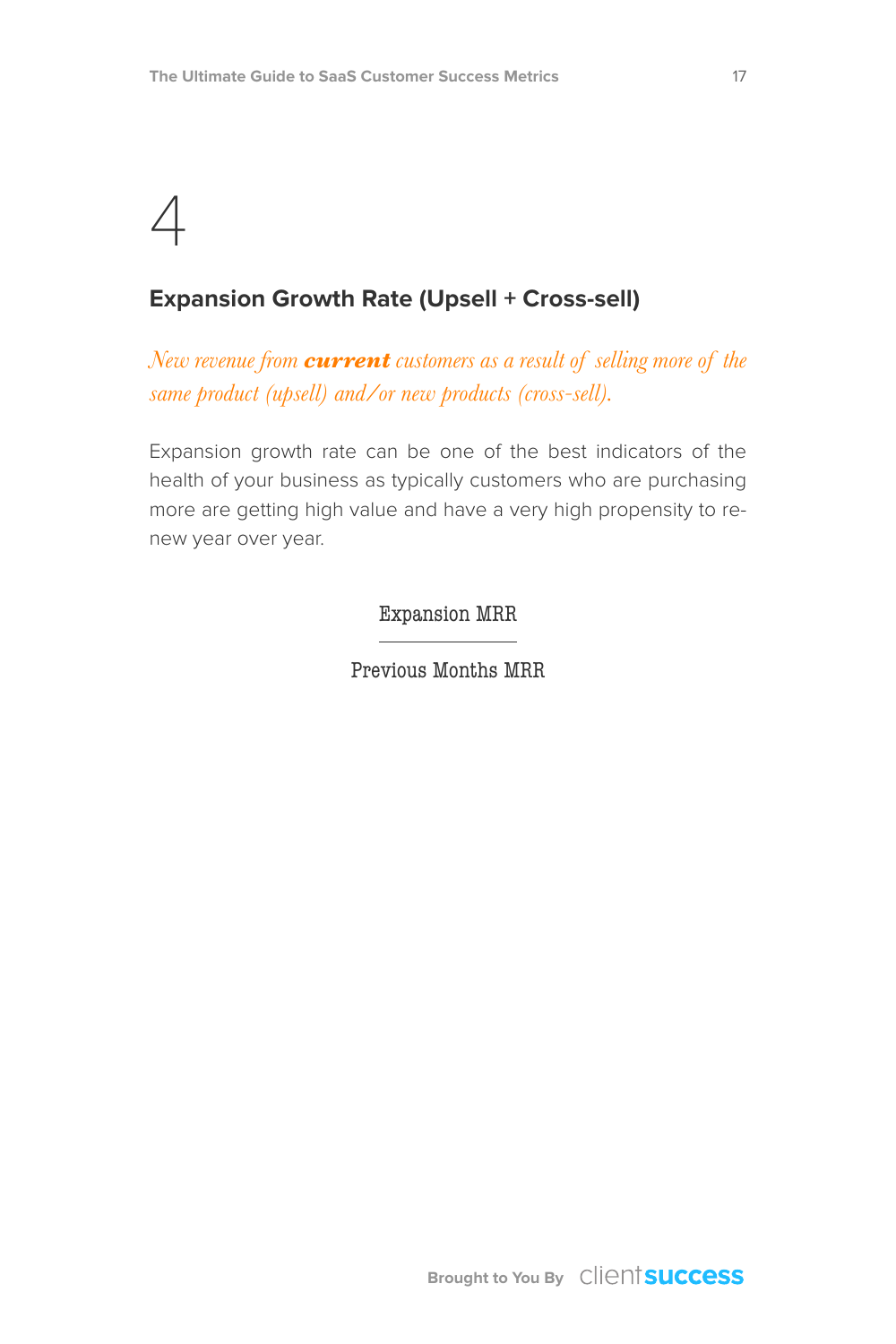#### **Down-sell Rate**

*The total amount of MRR lost by customers who reduce their subscription revenue in a given time period. Churned customers do not count as downsell as they have terminated their subscription all together. Down-sell results from someone who continues their subscription but reduces the spend on the subscription (i.e. reduces # seats, stops using product for a team or division, etc.).*

Downsell could happen as part of a renewal or mid-term (separate from the renewal).

Down-sell MRR

Previous Months MRR

**Brought to You By** Client **Success**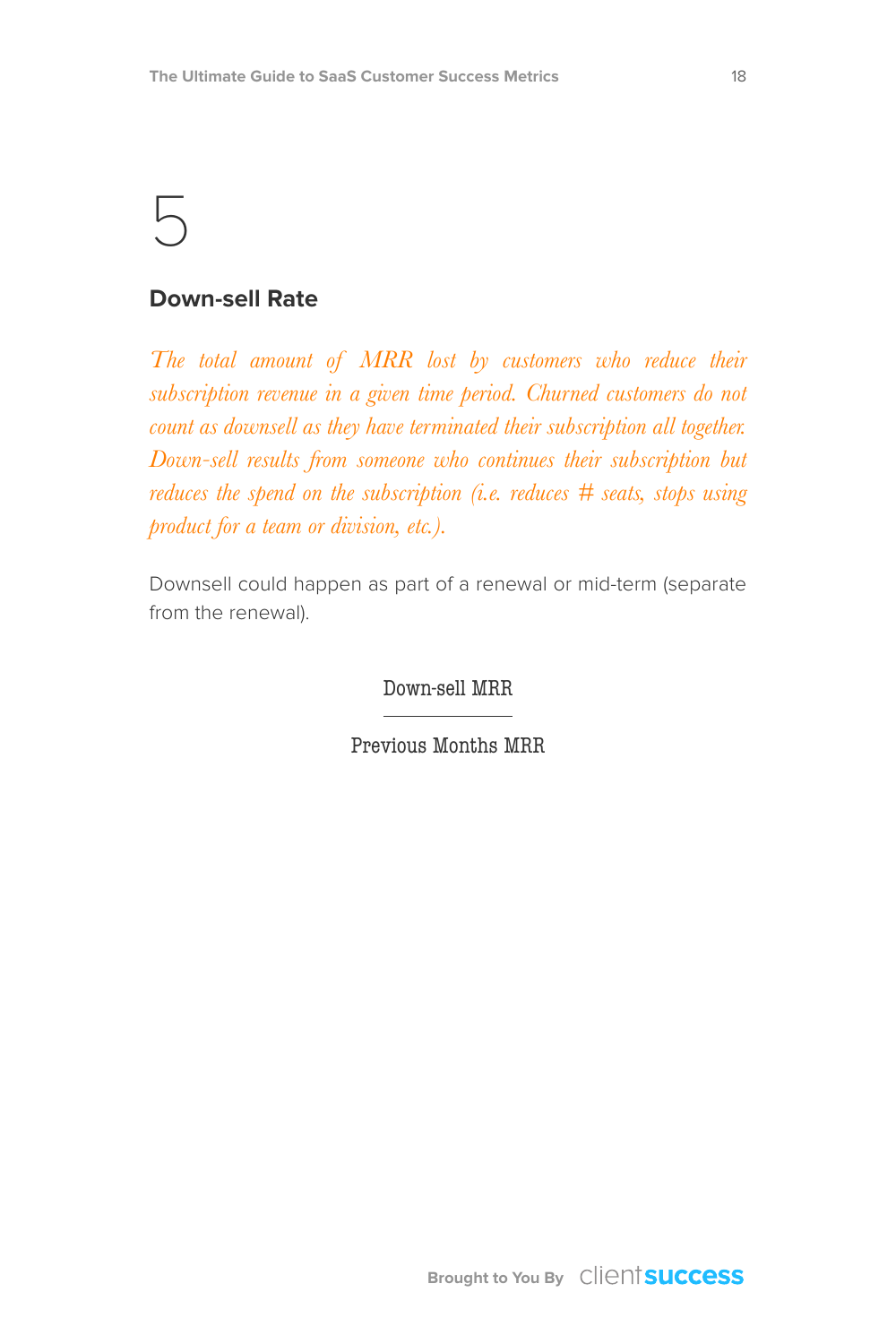## Top 5 SaaS Customer Health Metrics

Customer health metrics help SaaS companies identify customers and users that are getting value from a solution and that are highly likely to renew or churn. Customer health metrics include more than product usage metrics. In fact, there are many facets that should be considered to understand the holistic health of a customer, including the first-hand perspective of the CSM who interacts with the customer frequently. A purely data driven approach may give you false-positive or false-negative signals. By taking a holistic approach rectly tied to product or usage—SaaS companies more accurately determine the health of their customer base and take actions that improve customer health and retention.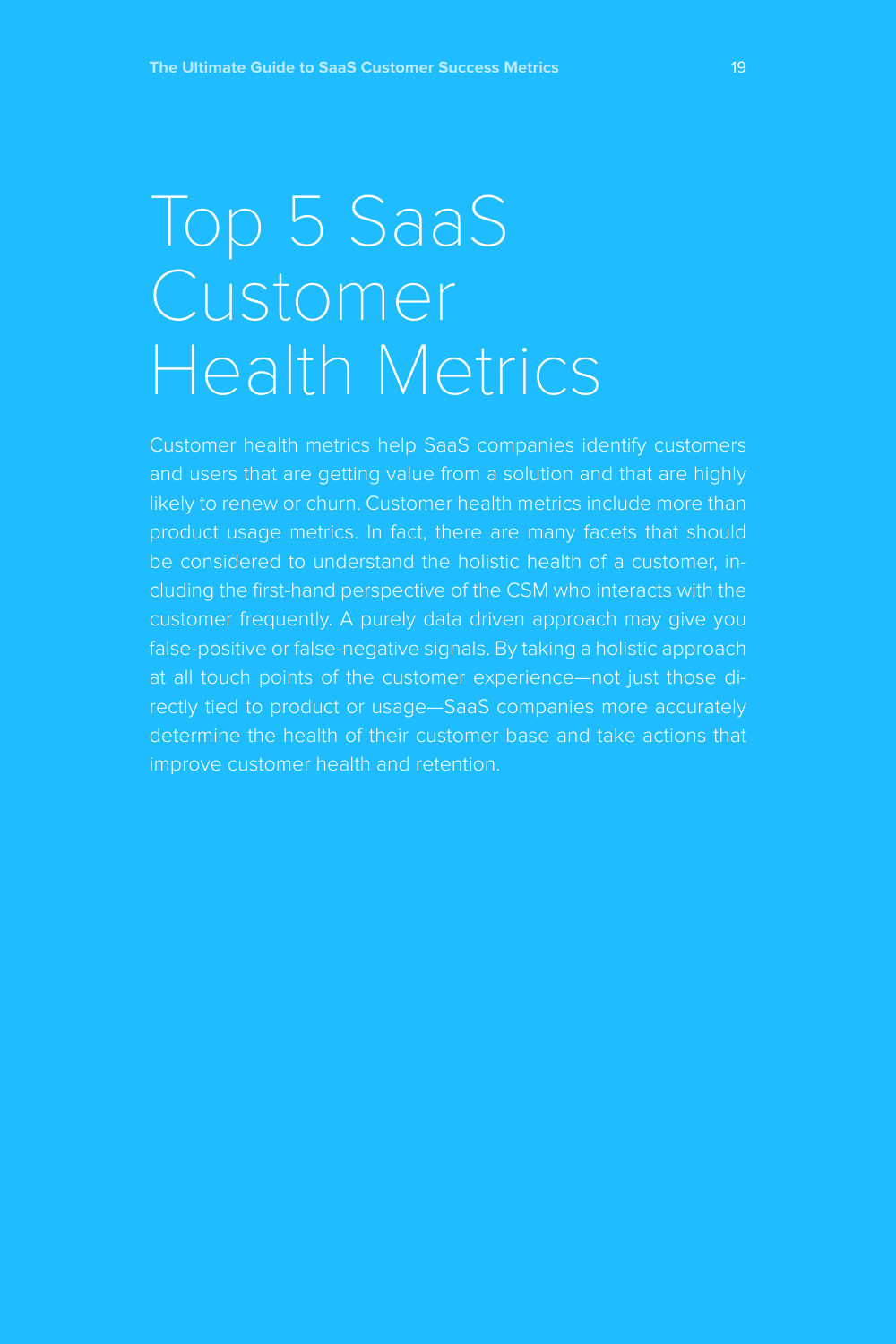### 1 **Product Usage - DAU/MAU Ratio**

*Product usage measures the level of engagement the customer has with your solution. A simple signal to watch is the growth (or decline) of Daily Active Users as a percentage of Monthly Active Users (MAU).*

Every SaaS company will have a slightly different DAU/MAU baseline or target. Some SaaS solutions are such that users should login and use the product every day to be considered "active". Others consider "active" to be users logging in once per week. Define the usage baseline for your SaaS solution and then work hard to increase that baseline over time. Caution: this could also be a vanity metric so don't rely entirely on this (or any product usage) metric as the only indicator(s) of health. It's entirely possible that a customer could login every day but still churn. Logins do not equal value.

total unique users logged in today

total unique users logged in last over the 30 days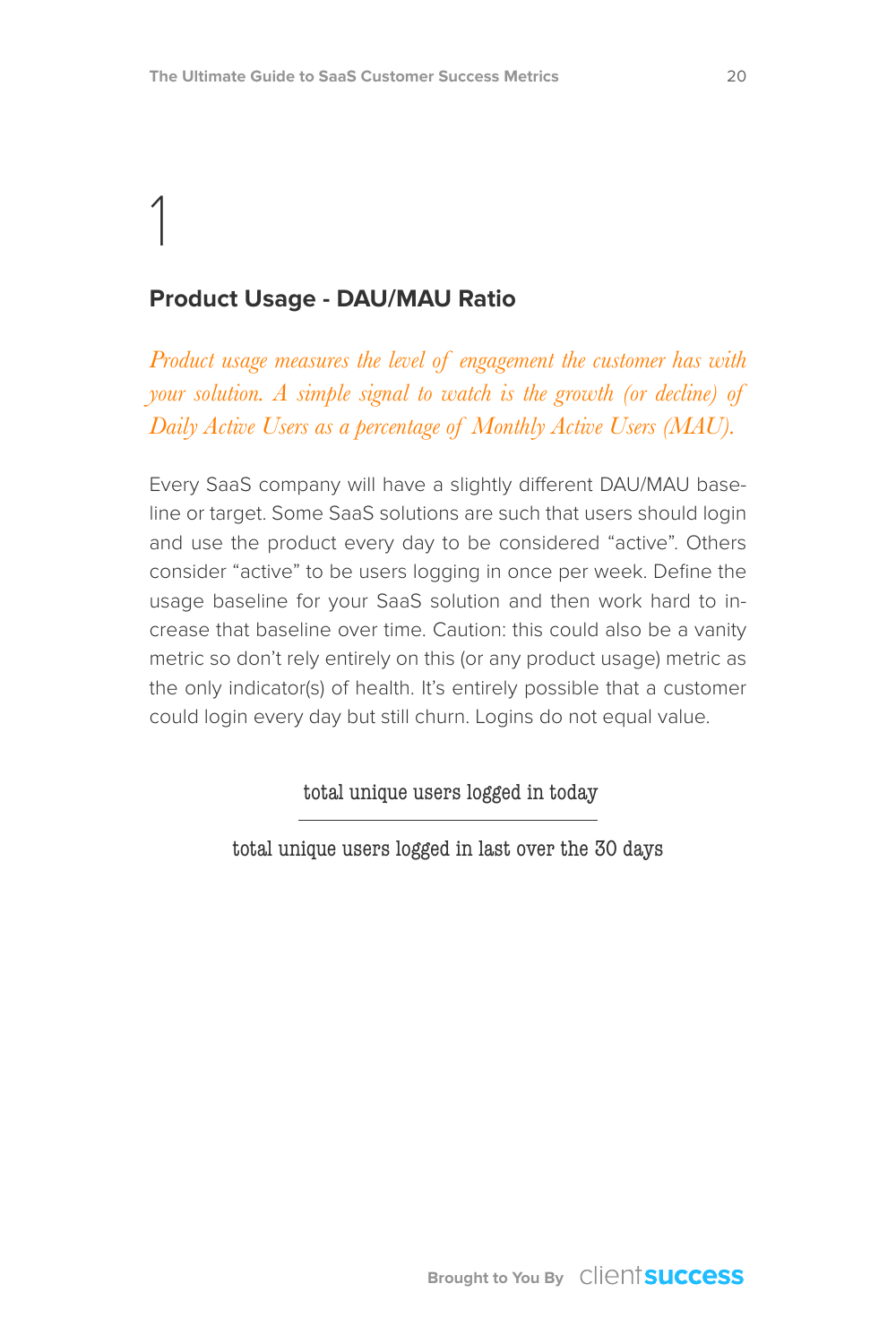### $\bigg)$

#### **Product Adoption - Stickiness**

*Whereas DAU/MAU ratio measures the frequency of using a SaaS solution, product adoption measures \*breadth\* and \*depth\* of using a SaaS solution.*

Identify the features/feature sets that provide the most tangible value ("value features") for your customers and deliver the outcomes they desire. Then, measure the adoption of those features/feature sets.

% "value features" used

% total features, trended over time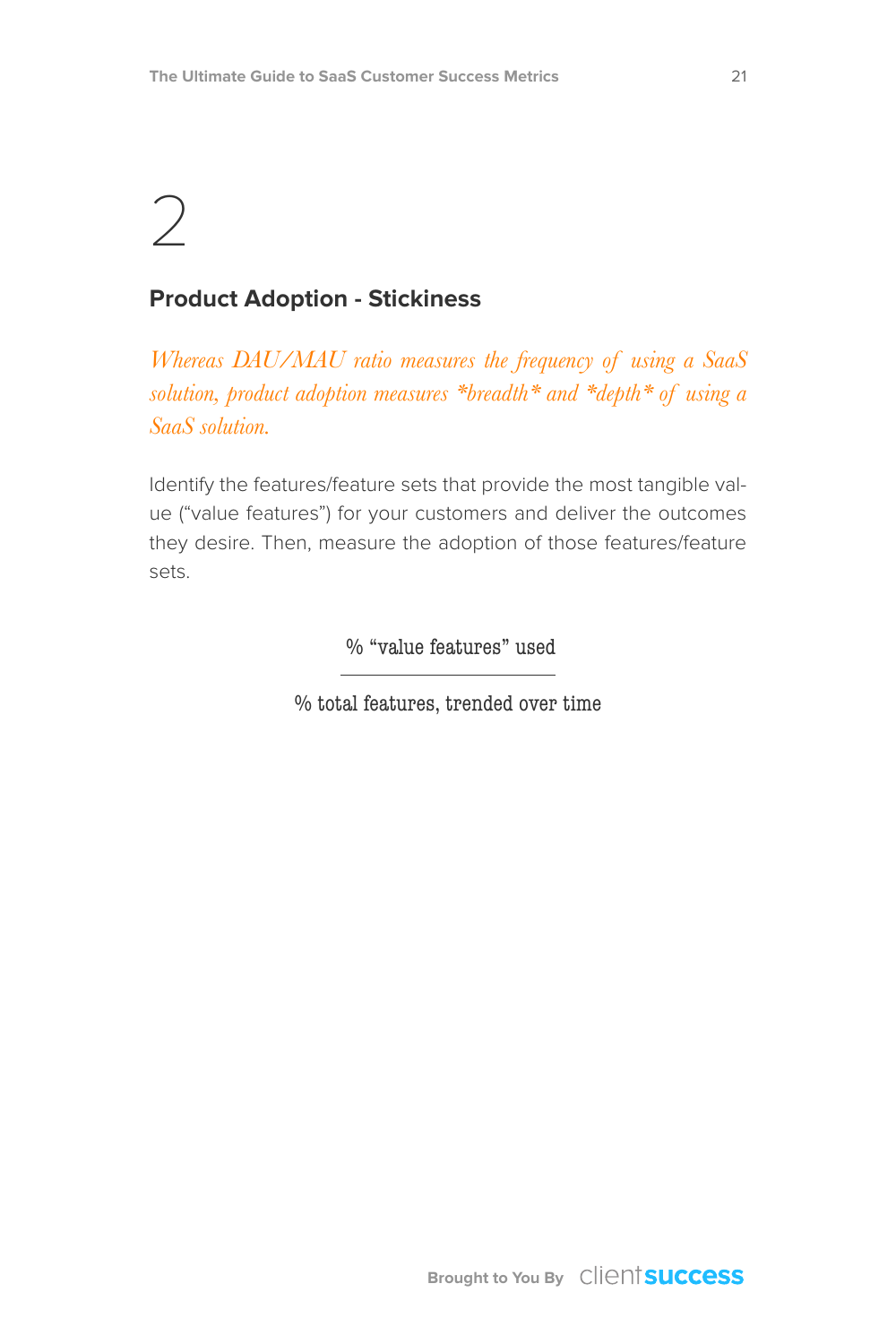#### **Customer Engagement**

*Frequency of engagement a customer has with your team across a number of touchpoints (email, phone, meetings, chat).*

Customer engagement goals are largely determined by the nature of your product and customer success strategy - particularly whether your model is more low touch or more high touch. Embrace your most vocal customers as they tend to be those who genuinely want you to succeed. Beware of customers who are not engaging because that is an early warning sign of churn.

days since last touch, # touches, average frequency of engagement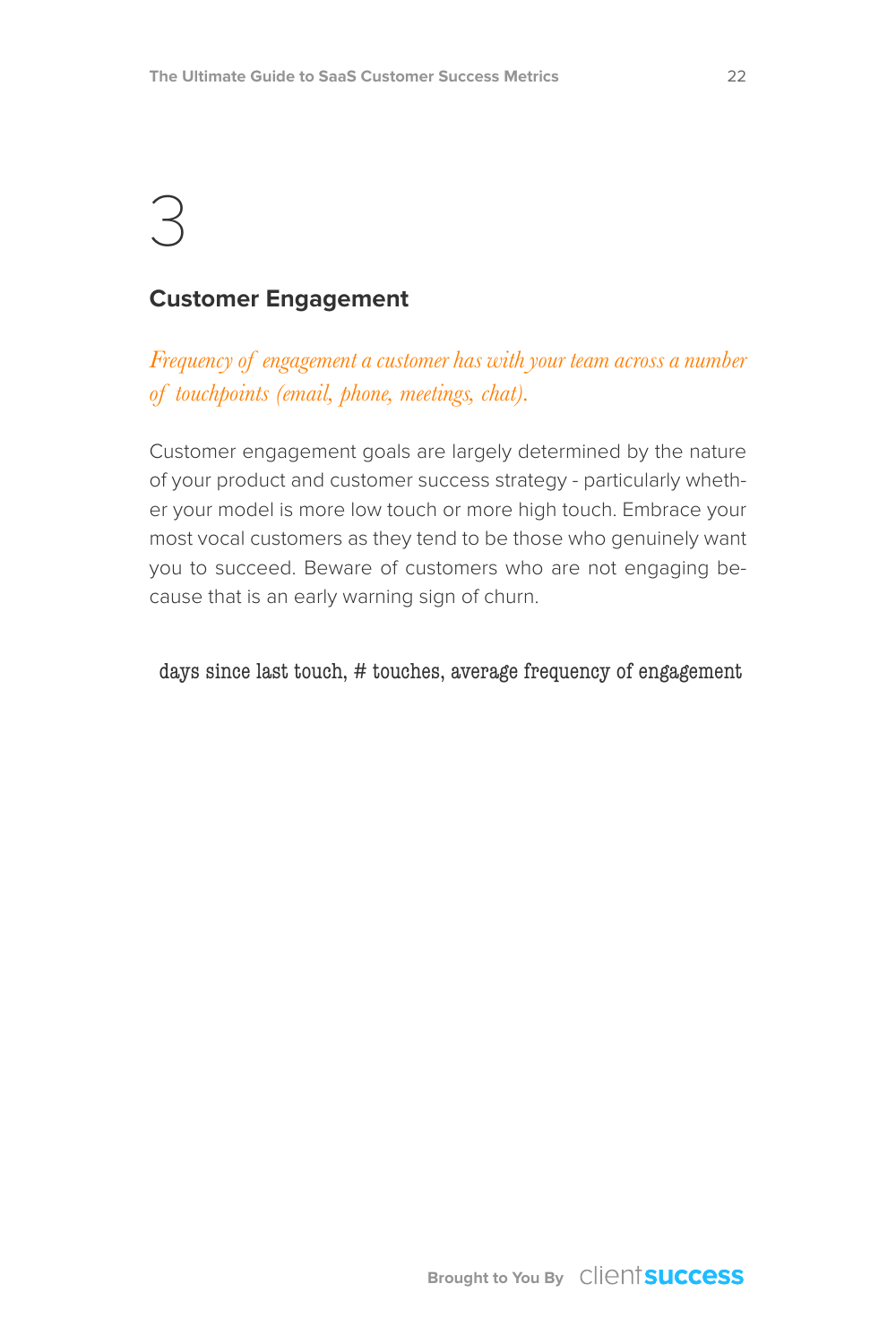#### **Customer Pulse from CSM**

*Frequent feedback from CSMs and other members of your team about customer disposition and health, usually gathered in the form of a simple Red, Yellow, Green scale.*

Many leaders believe subjective feedback from the team is unreliable and inaccurate; however, it can be a very reliable and accurate reflection of customer disposition if the following best practices are implemented: 1) set firm team guidelines for the frequency of Pulse updates (i.e. updated every 30 days, once per quarter, etc.); 2) create definitions for each subjective status/color (i.e. "what does "Red" mean for us?"); 3) ensure the team knows they aren't judged by the status but rather the status is critical for driving insights across the business; and 4) actively leverage the Pulse insights to drive action and customer experience improvements across the business.

#### # customers in each status, ARR by status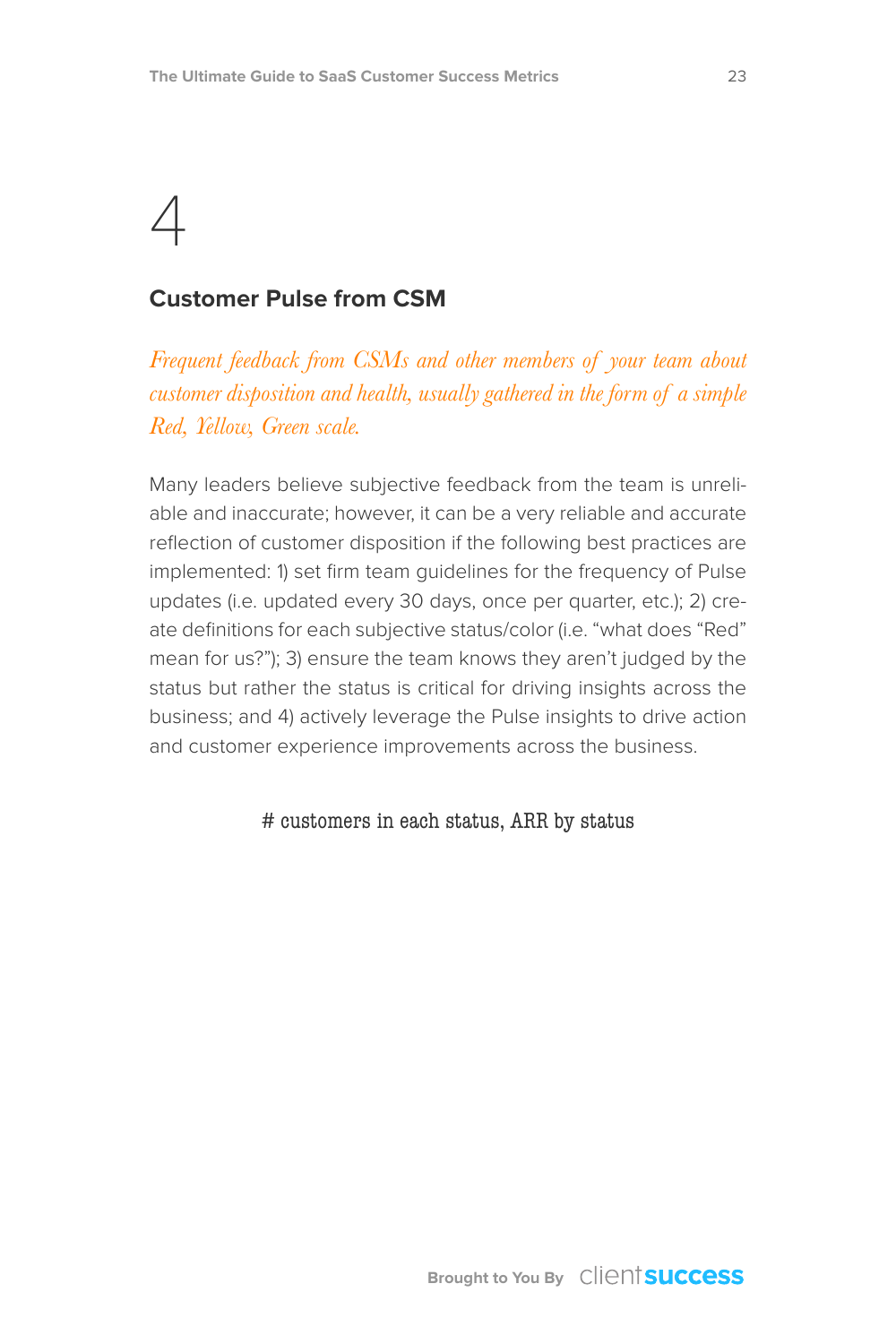#### **Net Promoter Score (NPS)\***

*An industry standard measurement of customer satisfaction, customer experience and customer loyalty. NPS simply asks how likely a customer would recommend your (company/product/solution]) to her/his friends and colleagues, and measures the likelihood on a scale between 0 (not at all likely) and 10 (extremely likely). Responses are categorized in the following three ways: (9-10) Promoters, (7-8 Passives), (0-6 Detractors). The NPS score is determined by subtracting the percentage of detractors from the percentage of promoters, resulting in a number between -100 and +100.*

Although NPS has become a standard measurement across a number of industries, there is plenty of debate around the true correlation to customer retention or churn. It's best to measure at different stages in the lifecycle (i.e. onboarding complete, halfway through the term, 90 days from renewal) and put it into context with other customer health metrics.

NPS = % promoters - % detractors

\* Bain & Company, Inc., Fred Reichheld, and Satmetrix Systems, Inc.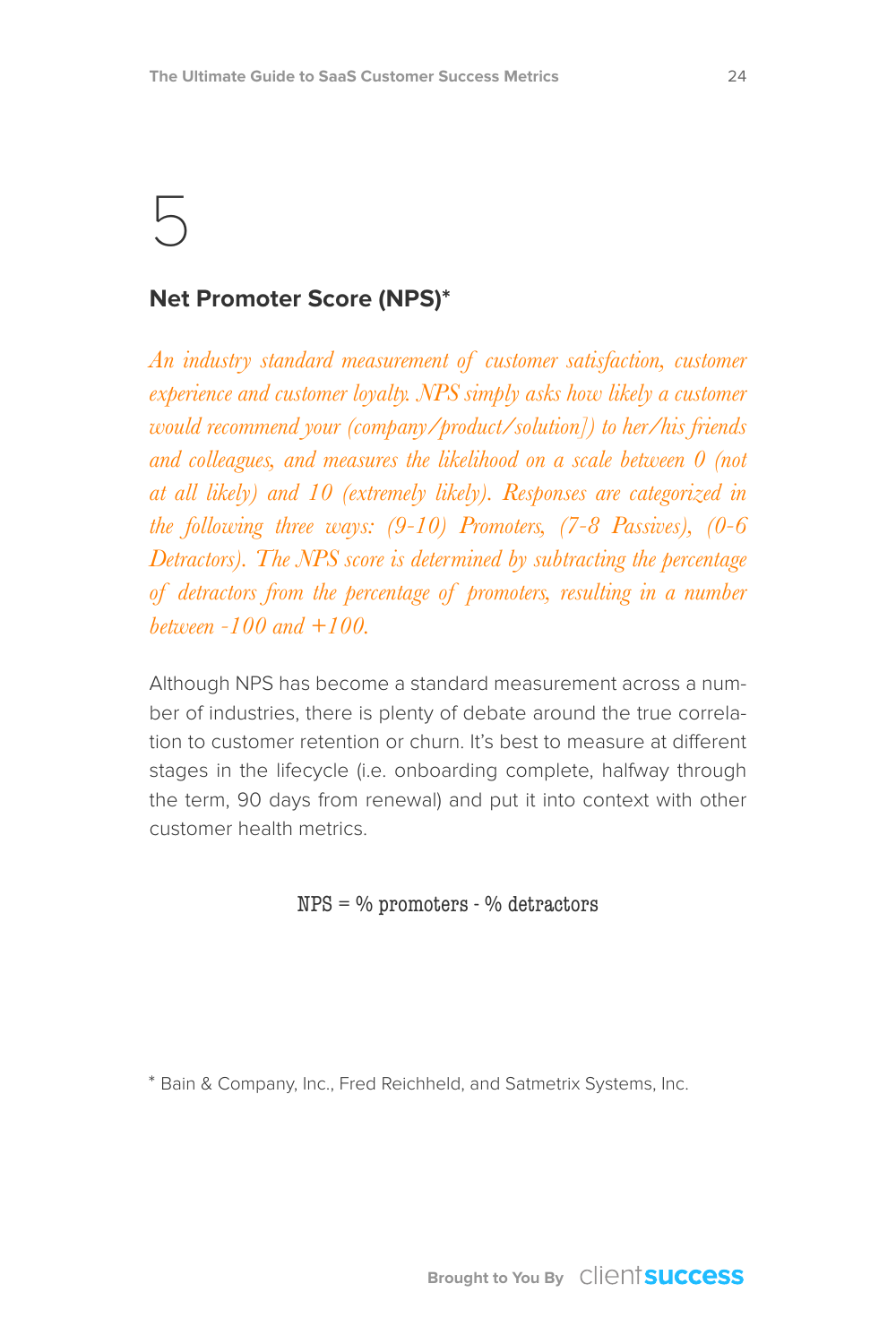## Runner Up Health Metrics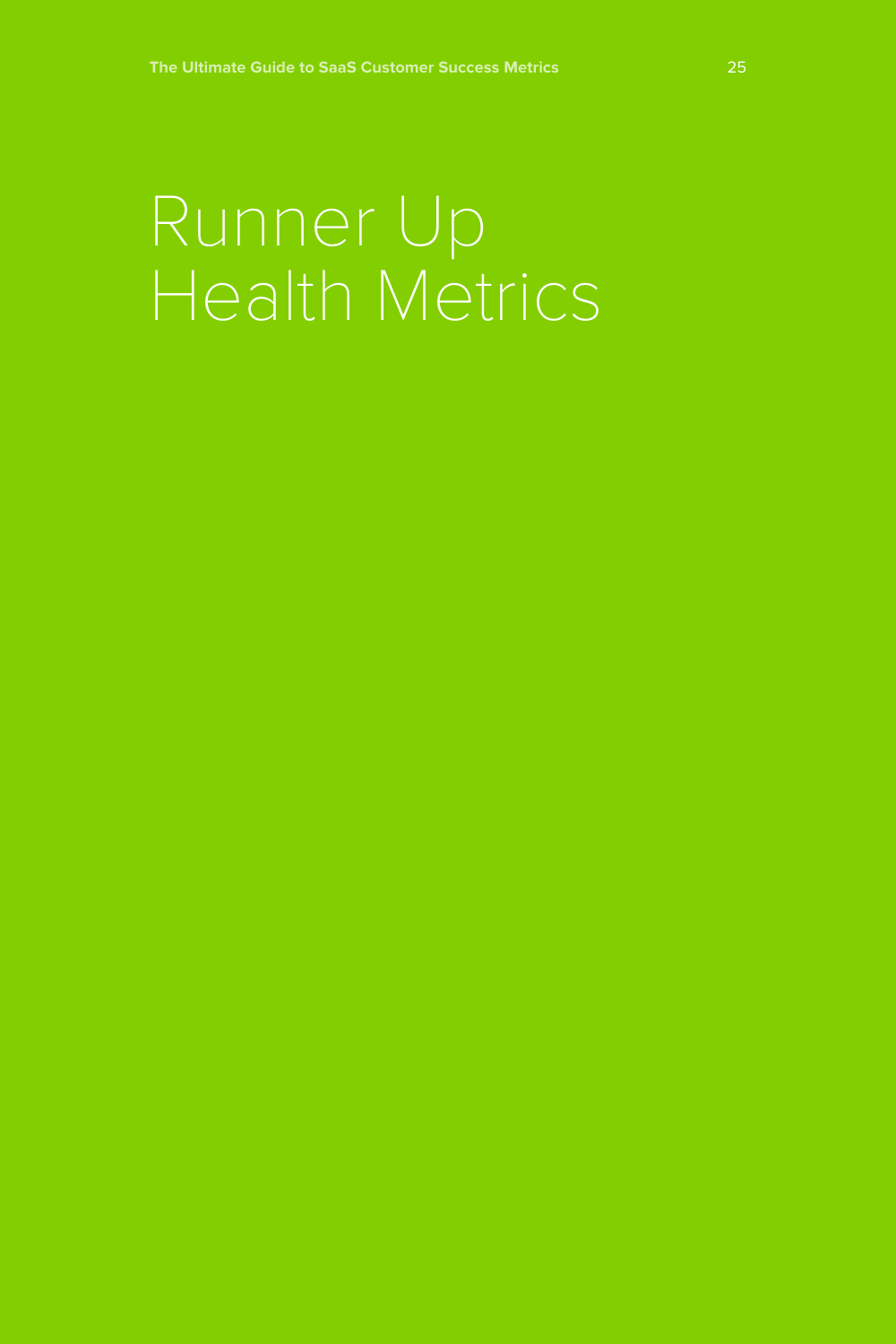#### **Support Tickets**

*Support tickets submitted by the customer to ask questions, report bugs, request training and provide feedback*

Be careful not to assume that no support tickets is a positive sign for customer health. In fact, often the opposite is true because it might be a sign that your customer is not deeply engaged with your product. Identify the sweet-spot of healthy support ticket average for your customers and leverage that as your baseline. Too few support tickets is risky, and too many is also risky.

# customer tickets (period)

average per customer (period)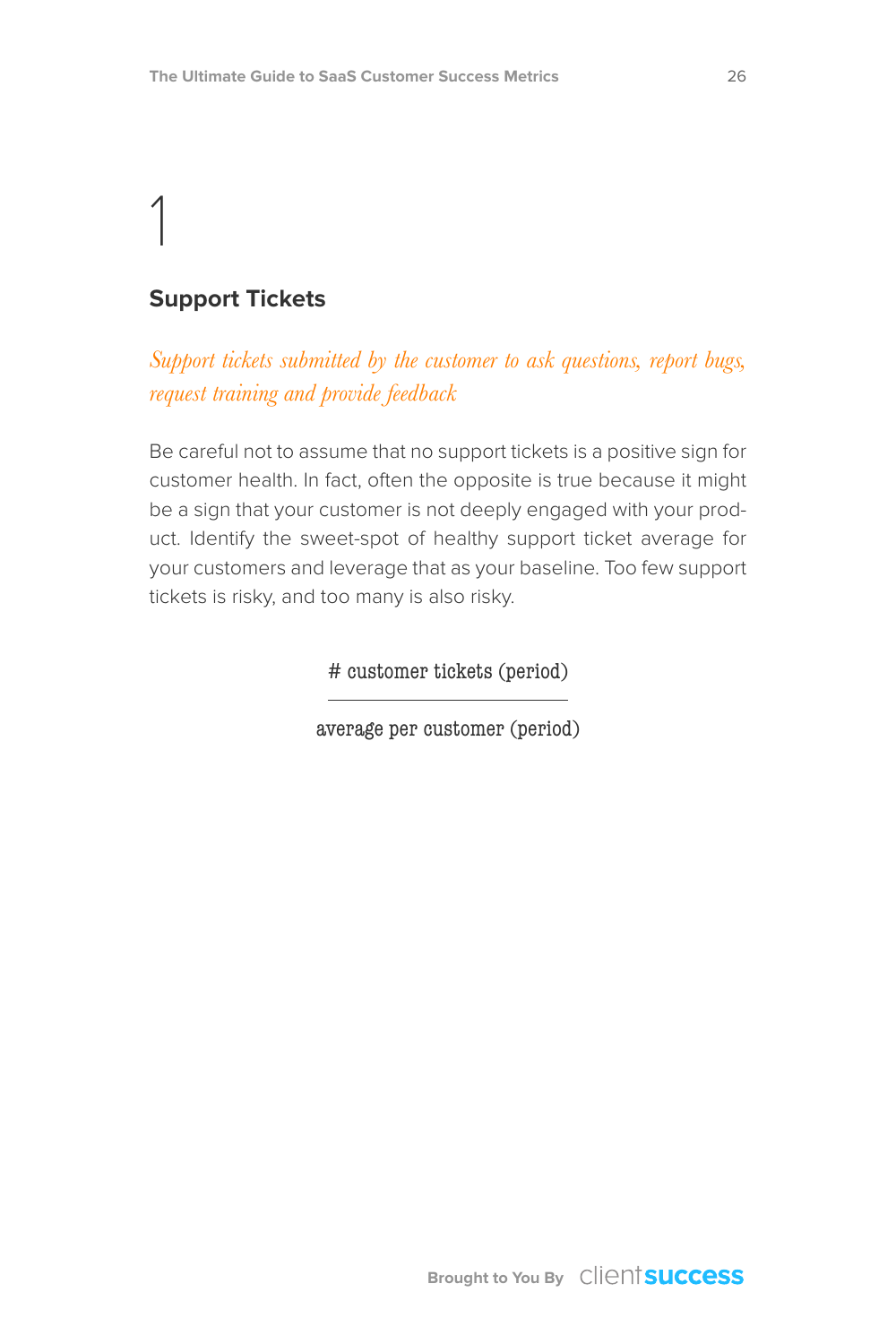#### **License Utilization Rate**

*The number of paid licenses (seats) actively used vs. the total number of licenses (seats) purchased.*

For those SaaS companies whose pricing model is based on seat licenses, this metric can identify both at risk customers as well as potential expansion opportunities.

# active seats used

total seats purchased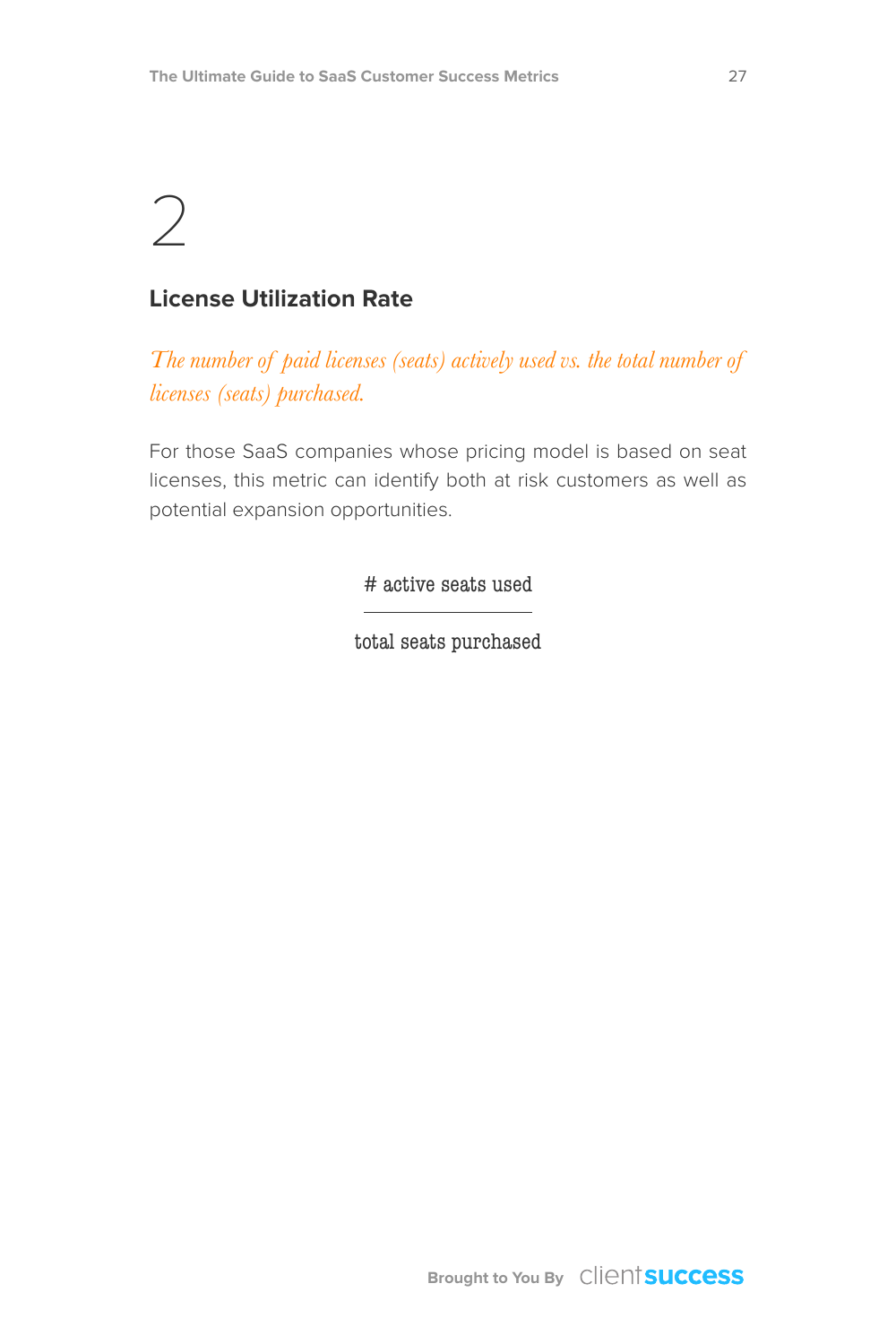#### **Executive Sponsor Strength**

#### *Level of engagement with your executive sponsor*

Your relationship with the executive sponsor for any given customer could make or break your long-term partnership. It's critical to have a strong relationship with each executive sponsor. When that relationship fractures or if the executive sponsor leaves the company, consider the account high risk.

# Exec Sponsor touches in last 90 days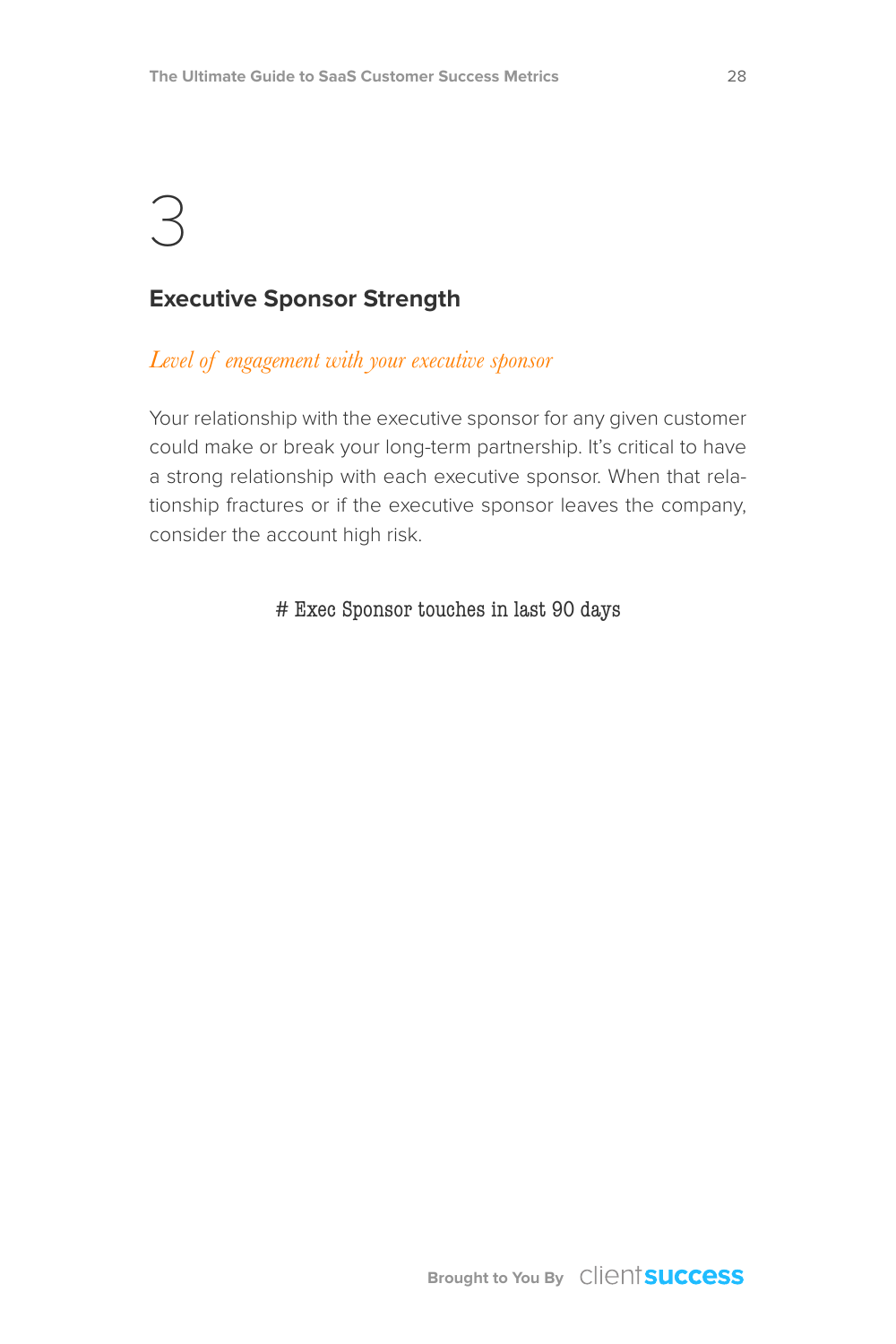#### **Average Days to Onboard (ADO)**

*The average number of days to complete onboarding for your customers.*

Dedicate a significant amount of attention to optimizing your onboarding experience as the first 90 days of a customer's experience will likely set the trajectory for the entire relationship. Optimize first around the customer experience and the customer's needs, and then around your resources and scaling objectives. Onboarding too quickly may not sufficiently enable a customer to succeed with your solution(s), but an onboarding experience rolling on for a year will severely impact the customer in a negative way.

# days to complete onboarding for each customer

total # customers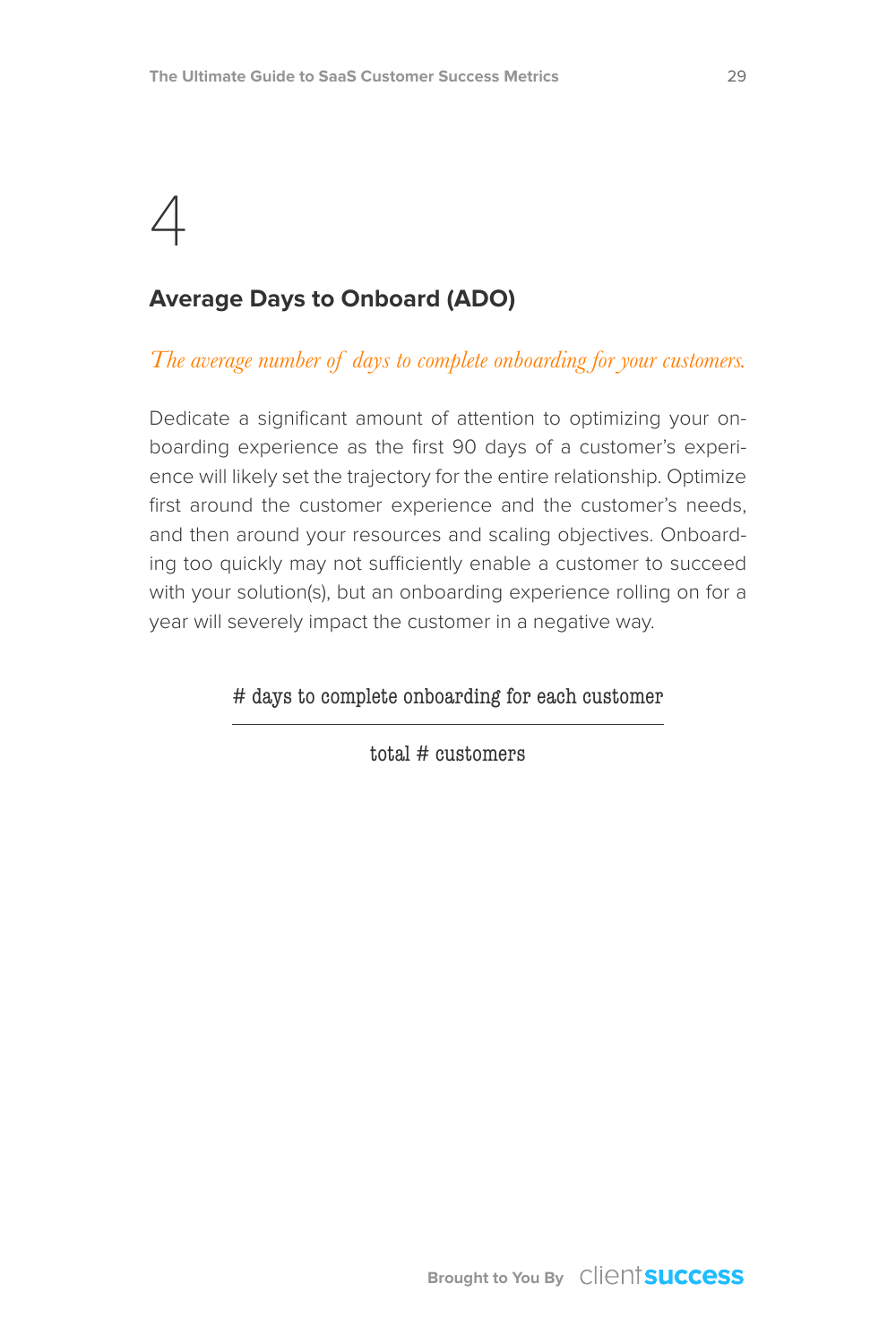#### **Late Invoice Payments**

#### *The number of days a customer's invoice is past due.*

There are a number of reasons why customers don't pay their invoices but any customer that is more than 30 days past due for paying their invoice should be considered at risk on some level.

#### # days past the invoice due date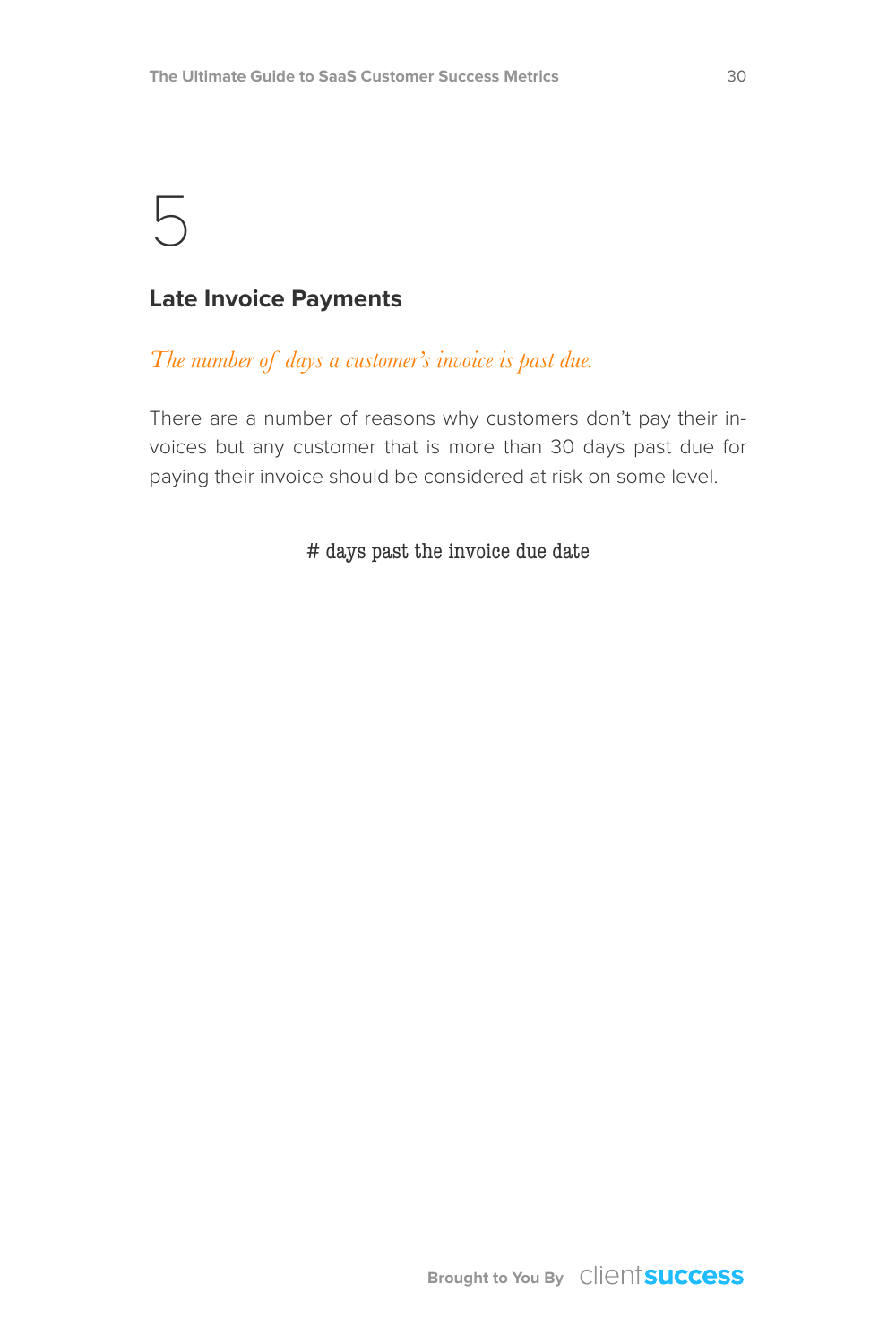## Top 5 SaaS Customer Usage Metrics

The way in which customers use the product can paint an important picture of customer success that shouldn't be overlooked. It's common for SaaS companies to pay attention to obvious metrics like logins, but some products are crucial to the internal process and unique logins don't give true indicator of customer health. Customer usage metrics can help inform and improve many areas of the business outside of just customer success. Take for example key feature usage: understanding what customers are using most frequently and what they aren't using can inform the product team. In addition, trend of time spent using specific features can help infrequently asked questions.

As helpful as usage metrics are to assess customer health, they should be used with caution because they could be vanity metrics that are hiding the true health of the customer. For example, a marif she is unhappy with the solution and looking for an alternative, but she has to keep her marketing efforts going. If the marketing automation vendor relies too much on usage to assess health, they may be surprised when the usage cliffs on the day the marketing manager moves to a new solution. Leverage the following usage metrics strategically and carefully and they will be valuable insights into your broader view of customer health.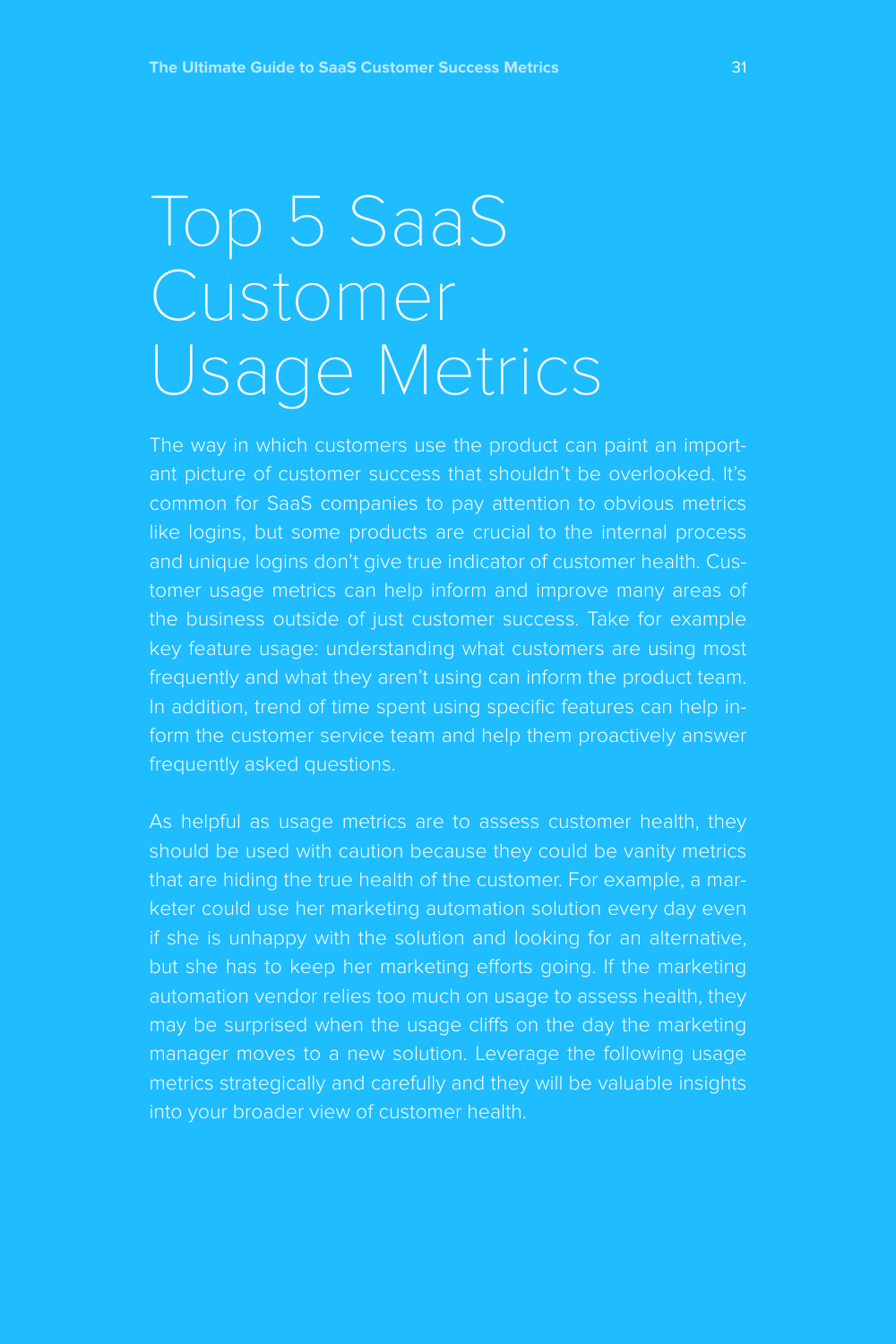### 1 **Product Usage - DAU/MAU Ratio**

*Product usage measures the level of engagement the customer has with your solution. A simple signal to watch is the growth (or decline) of Daily Active Users as a percentage of Monthly Active Users (MAU).*

Every SaaS company will have a slightly different DAU/MAU baseline or target. Some SaaS solutions are such that users should login and use the product every day to be considered "active". Others consider "active" to be users logging in once per week. Define the usage baseline for your SaaS solution and then work hard to increase that baseline over time. Caution: this could also be a vanity metric so don't rely entirely on this (or any product usage) metric as the only indicator(s) of health. It's entirely possible that a customer could login every day but still churn. Logins do not equal value.

total unique users logged in today

total unique users logged in last over the 30 days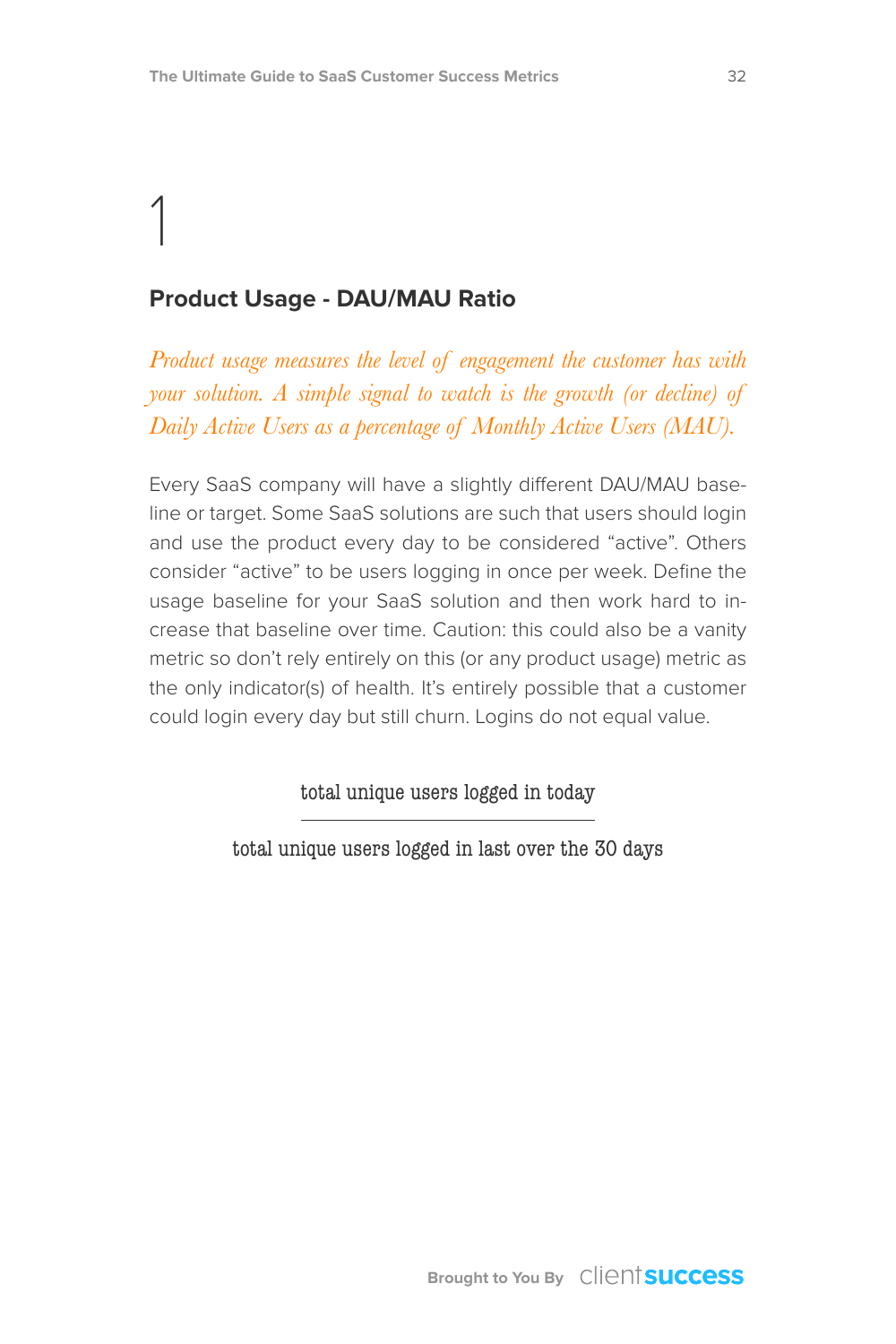### $\bigg)$

#### **Product Adoption - Stickiness**

*Whereas DAU/MAU ratio measures the frequency of using a SaaS solution, product adoption measures \*breadth\* and \*depth\* of using a SaaS solution.*

Identify the features/feature sets that provide the most tangible value ("value features") for your customers and deliver the outcomes they desire. Then, measure the adoption of those features/feature sets.

% "value features" used

% total features, trended over time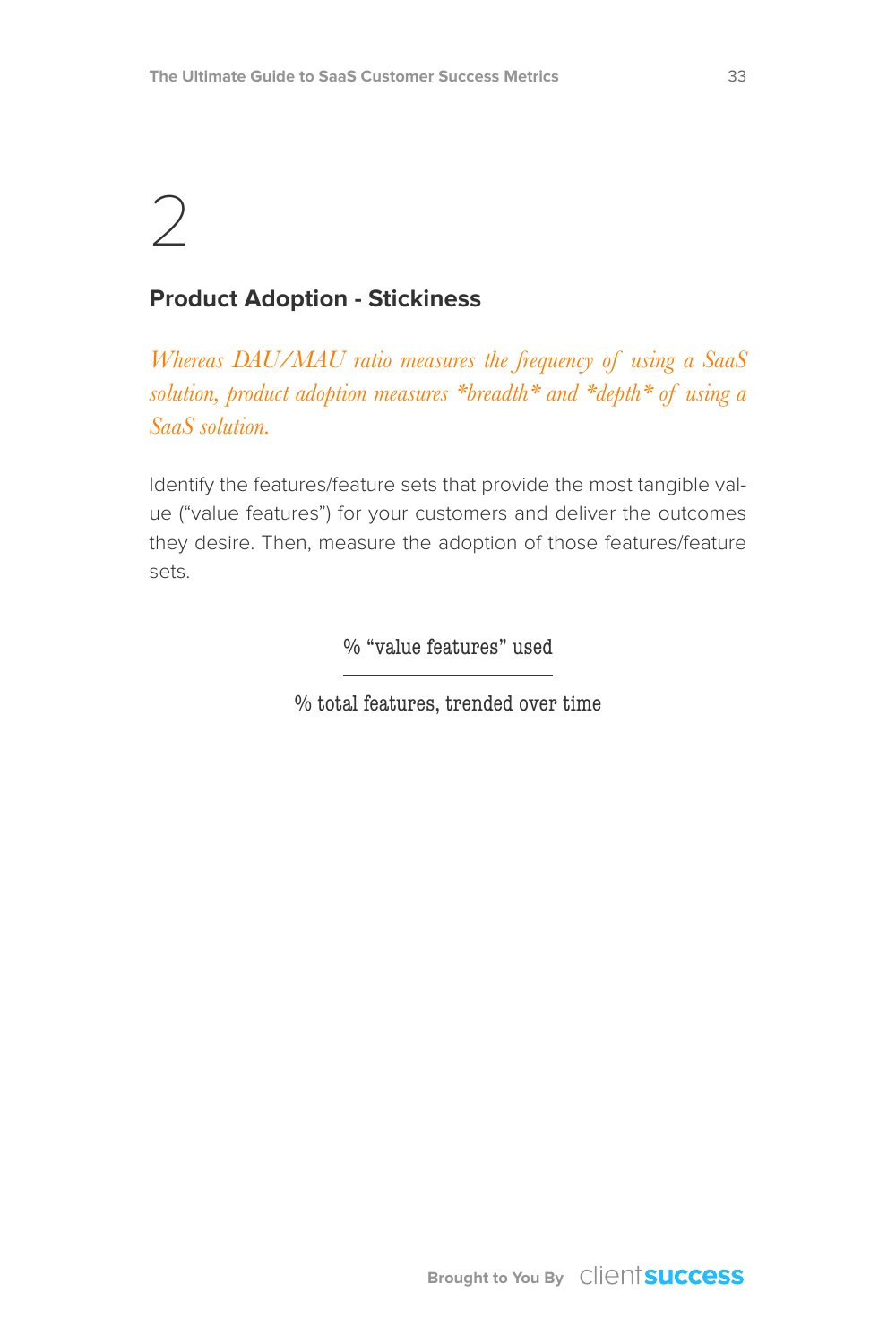#### **License Utilization Rate**

*The number of paid licenses (seats) actively used vs. the total number of licenses (seats) purchased.*

For those SaaS companies whose pricing model is based on seat licenses, this metric can identify both at risk customers as well as potential expansion opportunities.

# active seats used

total seats purchased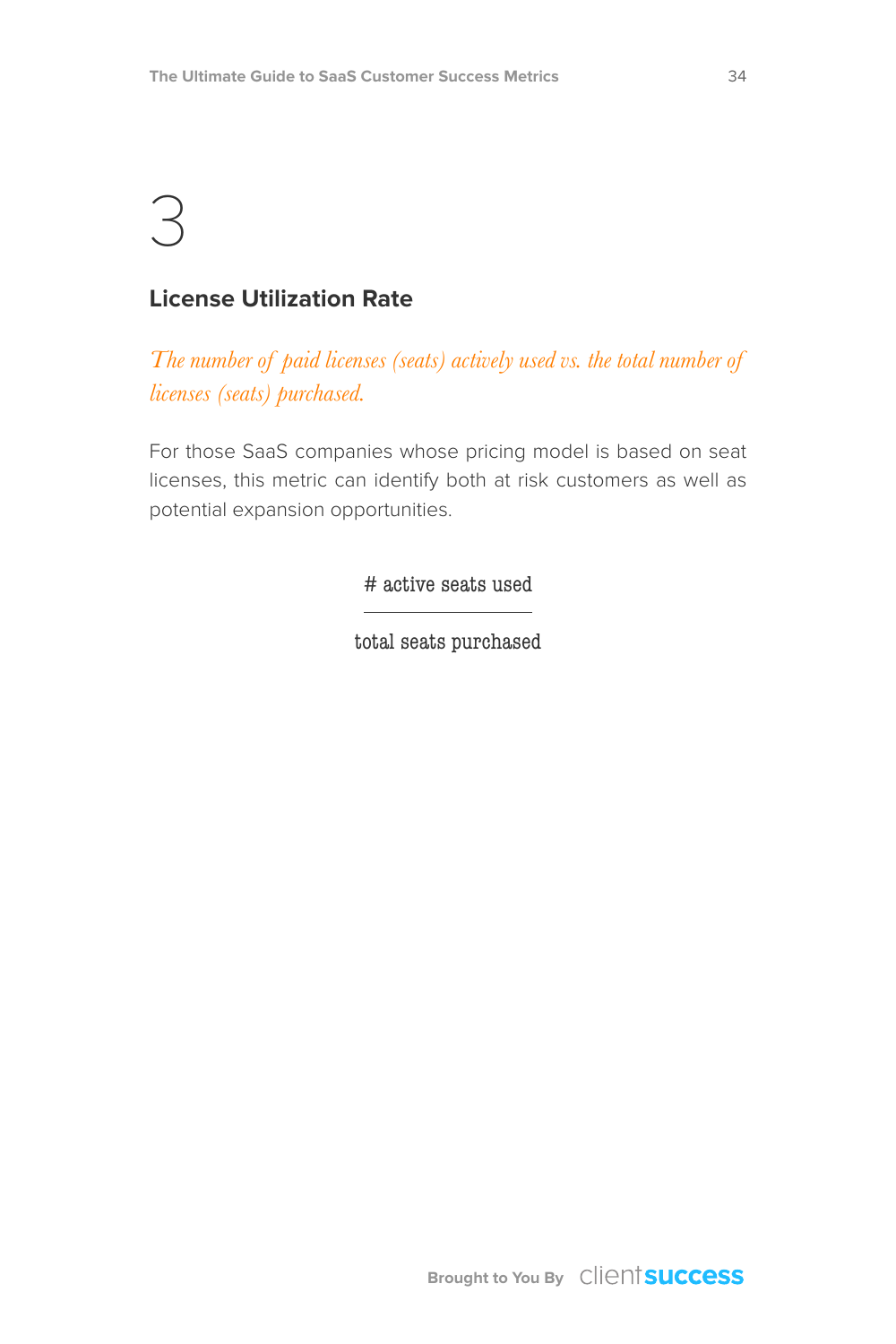### $\angle$

#### **Time Spent in Product**

*The number of minutes (or hours) customer/users spend in the product.*

Time spent could be measured by customer and/or by user. Like other usage metrics, time spent does not equal value so be careful assuming that significant time spent in your product will result in retention.

# minutes in product

per customer (or user)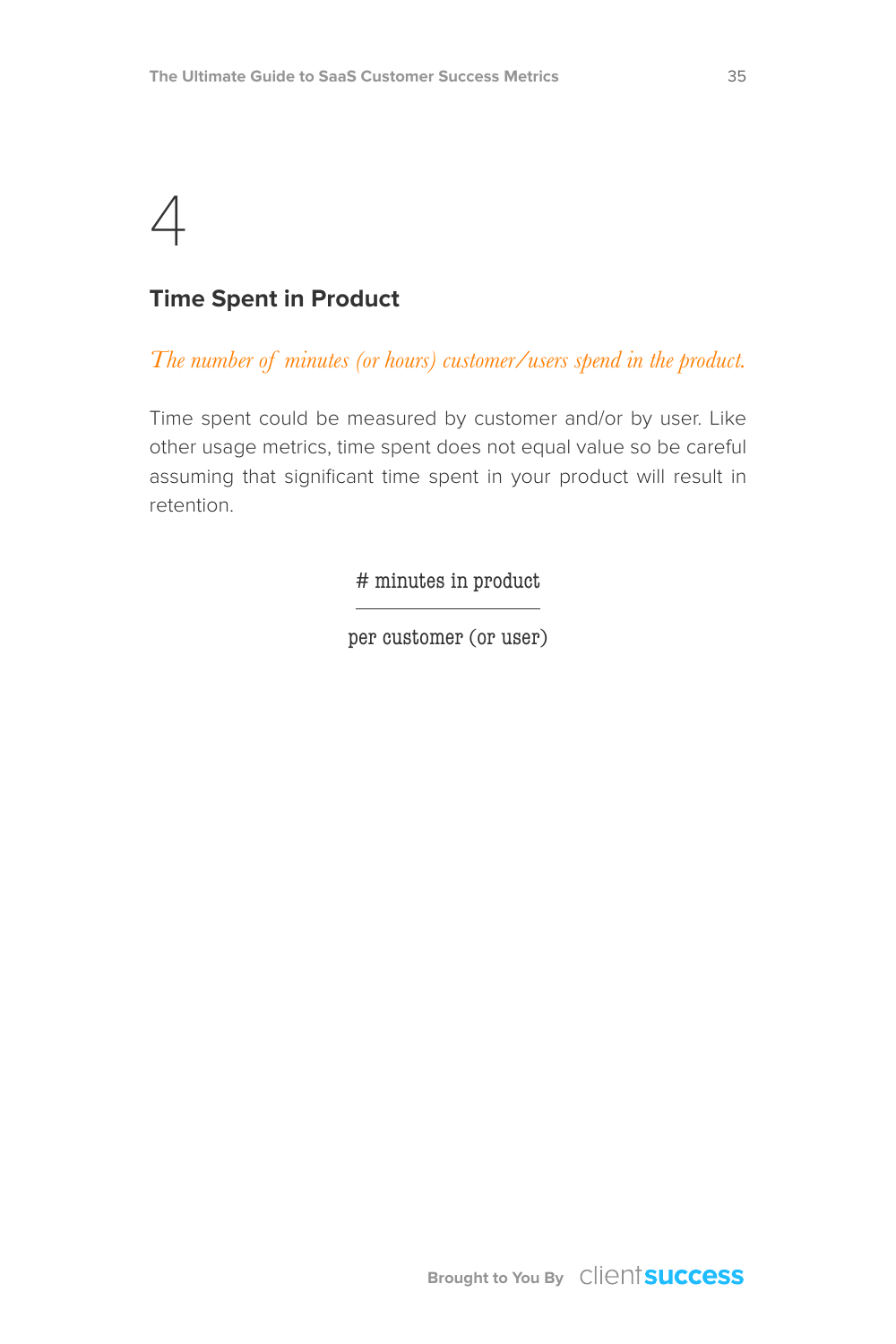#### **Outcomes Achieved**

*Total number of "outcomes" achieved through your solution. Different solutions will have primary outcomes their customers are expecting to achieve to help them drive their business. (Examples: CRM = deals closed; Subscription Billing = invoices sent or cash collected; Marketing Automation = leads created).*

By defining and measuring the key outcomes your solution delivers, you can optimize onboarding, training and ongoing enablement to help your customers execute those outcomes effectively and get more ROI from your product.

# "outcomes" achieved

period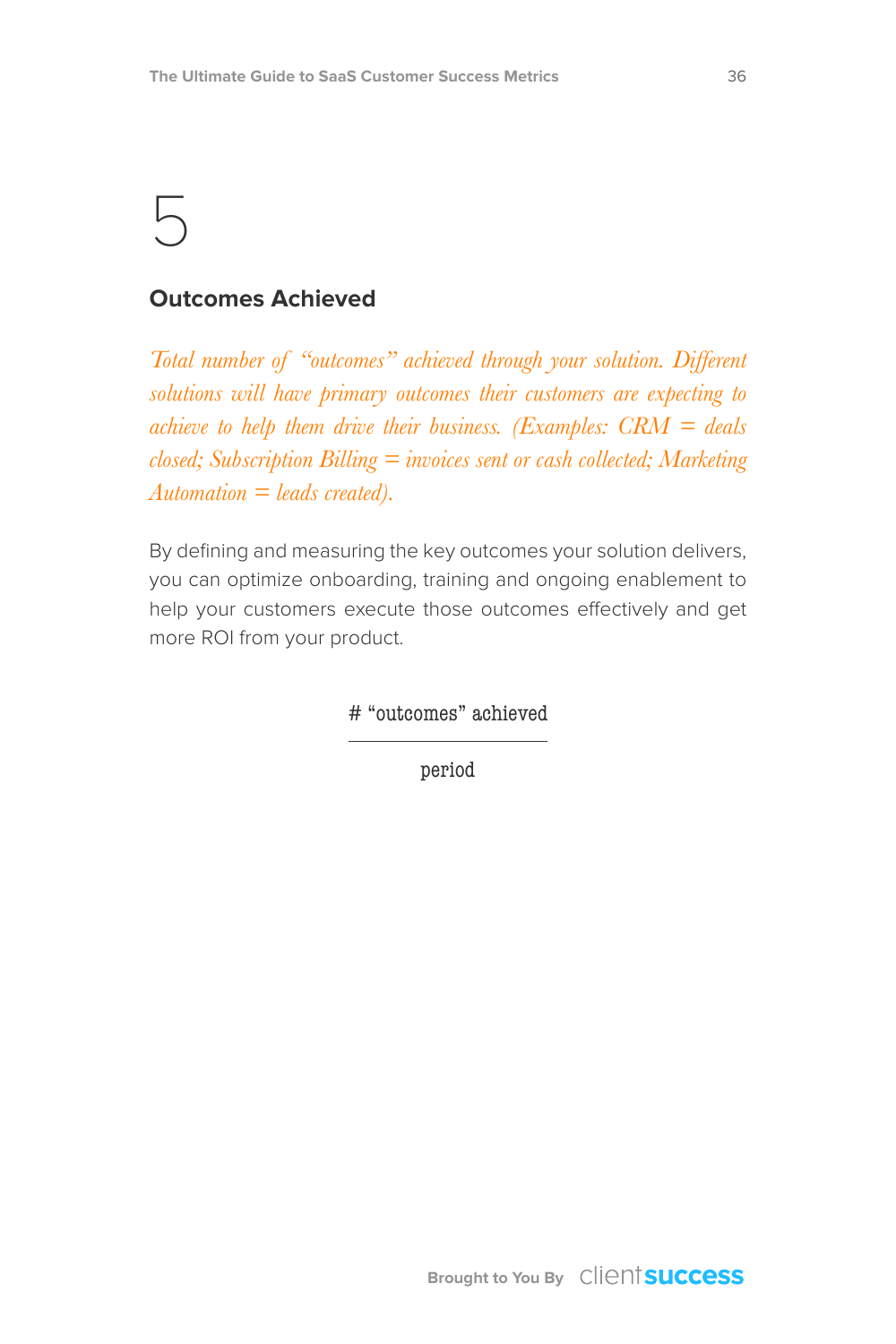## Runner Up Usage Metrics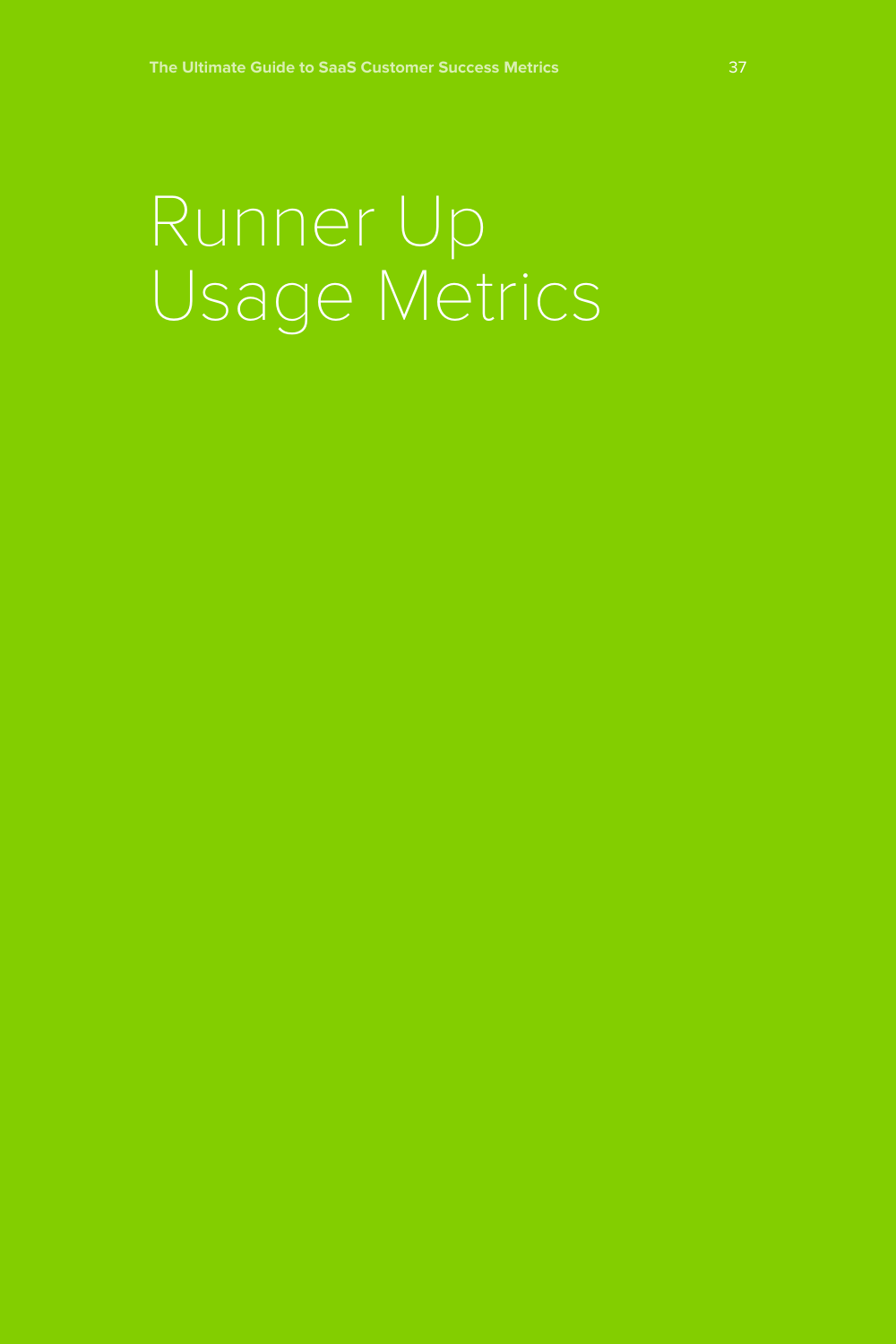#### **Customer Maturity Score**

*A customer maturity score is the output of assessing a customer's usage and adoption of your product against a detailed maturity model. The customer maturity model outlines different levels of proficiency, knowledge and sophistication that customers (or users) may scale to as they use your solution achieve desired outcomes. The more advanced the customer is in using your solution, the higher the score.*

Maturity models are typically very tailored to the functional focus on your solution as well as the level of expertise your customers and their users scale to over time. Building a maturity model and measuring maturity scores are usually very time consuming efforts, but pays off if done well.

> Sum of the individual scores for each proficiency area defined in the a customer maturity model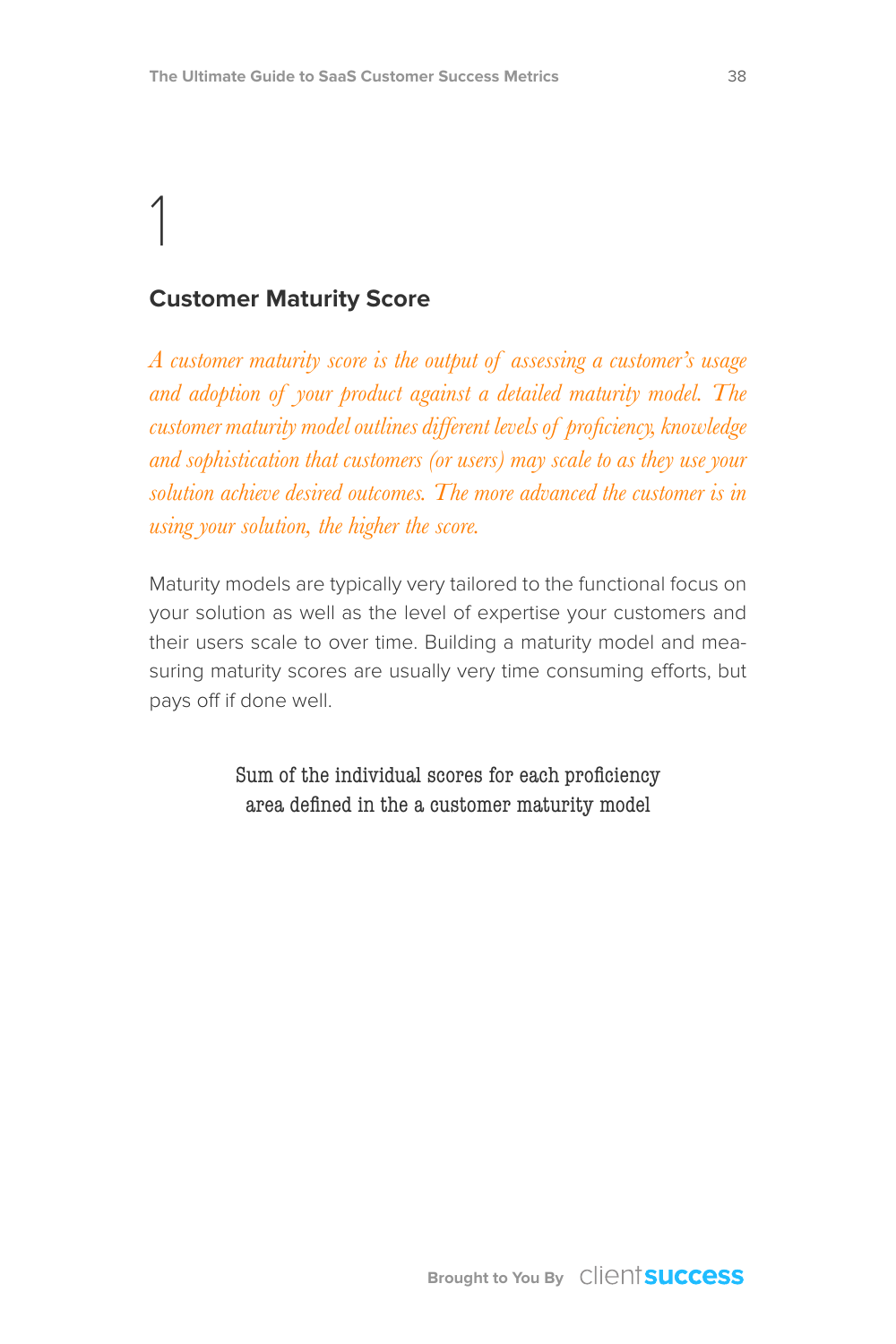### $\bigg)$

#### **Power Users - Top 20 Users**

#### *The top 20 users across your entire customer base or within a specific customer.*

Identifying power users helps you identify the potential advocates (references, case studies), champions (promote you internally at their company) and product advisors (feature requests, beta participants, etc.). Embrace your power users and leverage their enthusiasm for your product.

Top 20 users (overall), Top X users

customer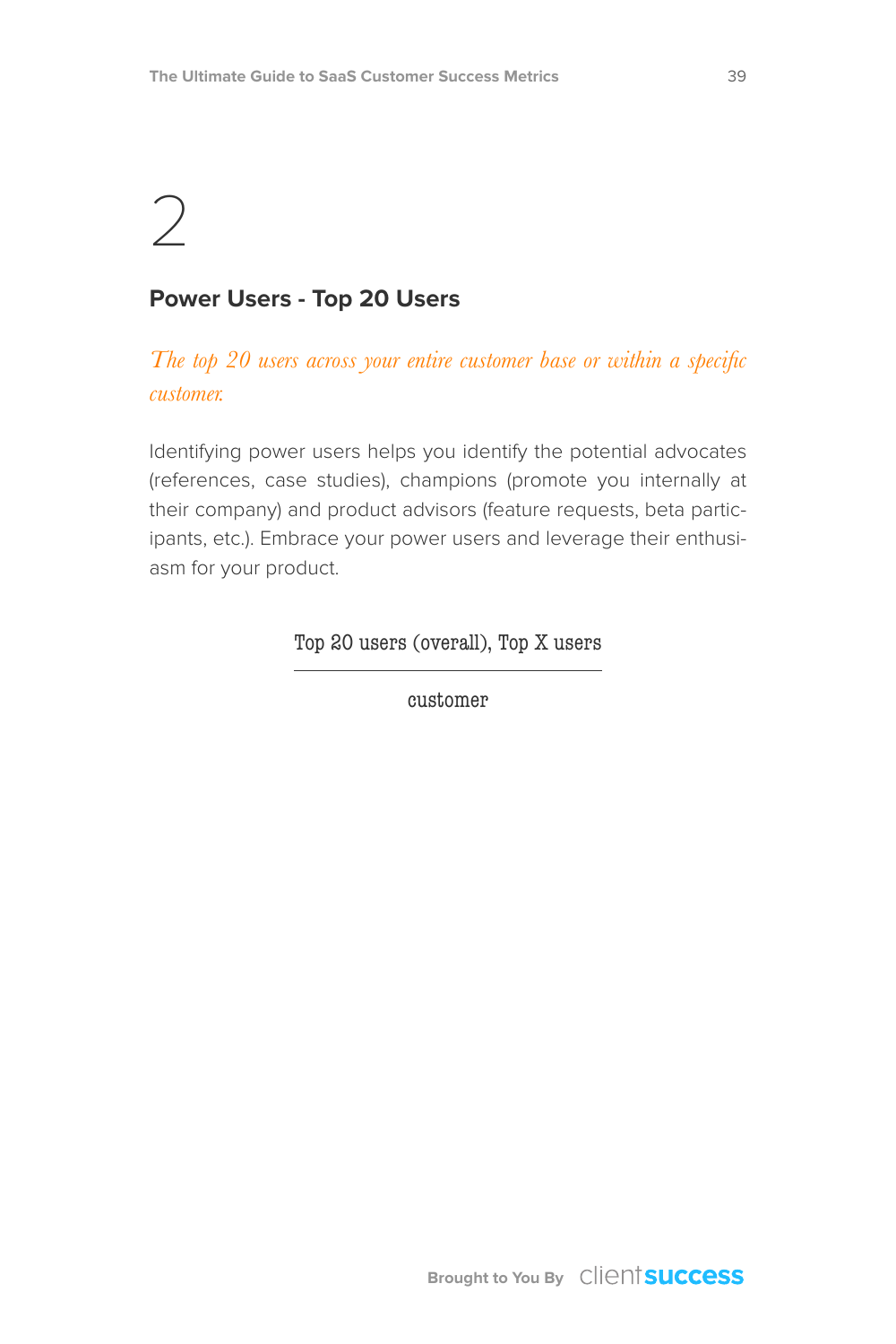#### **Active User Growth Rate**

*The rate at which the total number of active users increases (or decreases) for a given period of time (usually month-over-month).*

Be sure to clearly identify your definition of an "active" user and then drive that number up, even by small percentages, month-overmonth.

(Active Users this period - Active Users last period)

Active Users last period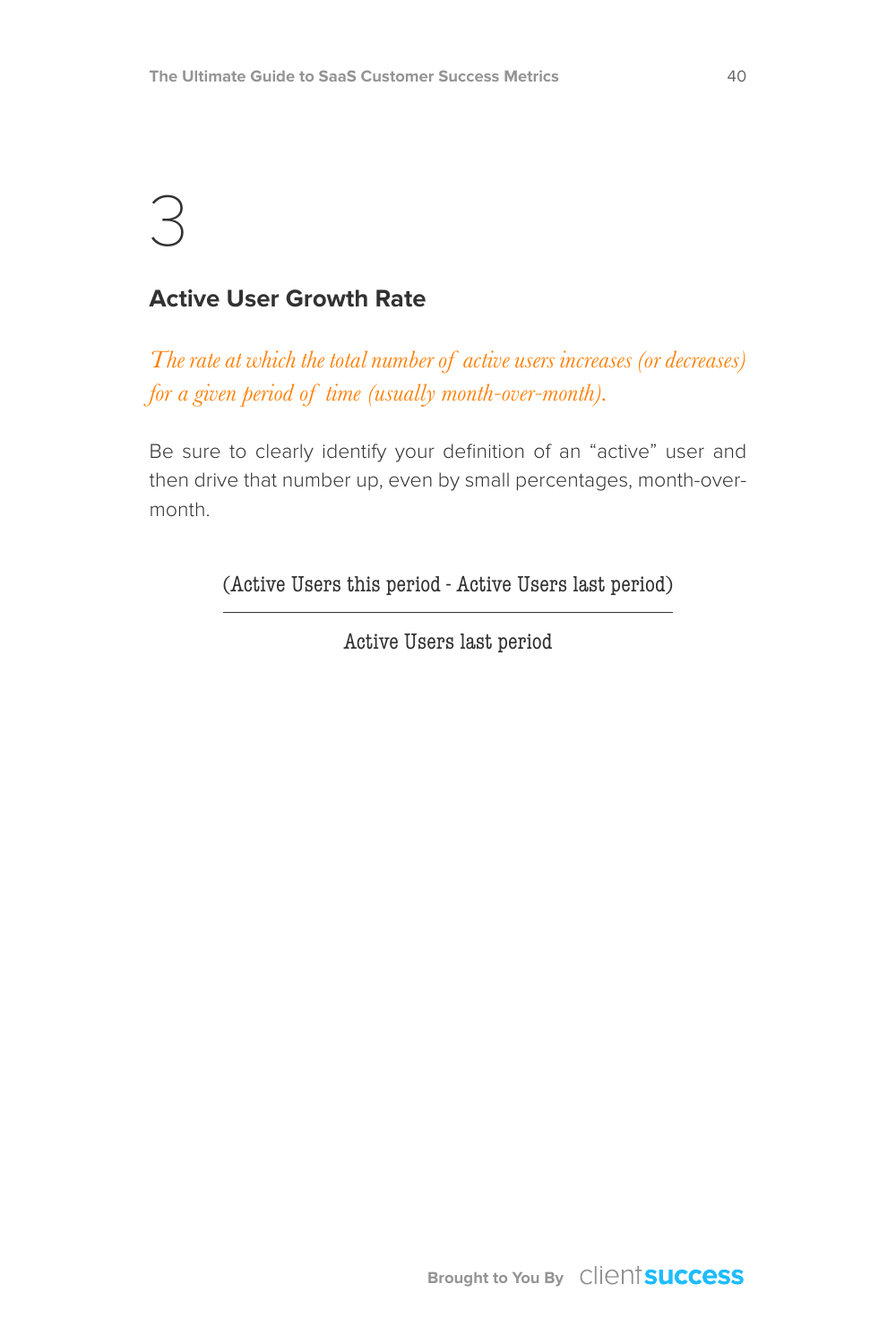### $\Delta$

#### **Top/Bottom Features Used**

#### *A ranking of features used from top to bottom.*

Identify the top features used by your customers, understand why, and drive further adoption with those customers not using those features. Also, identify the features that have the least usage and determine whether they should be removed or improved.

#### Ranking of feature usage across all customers (and possibly by customer)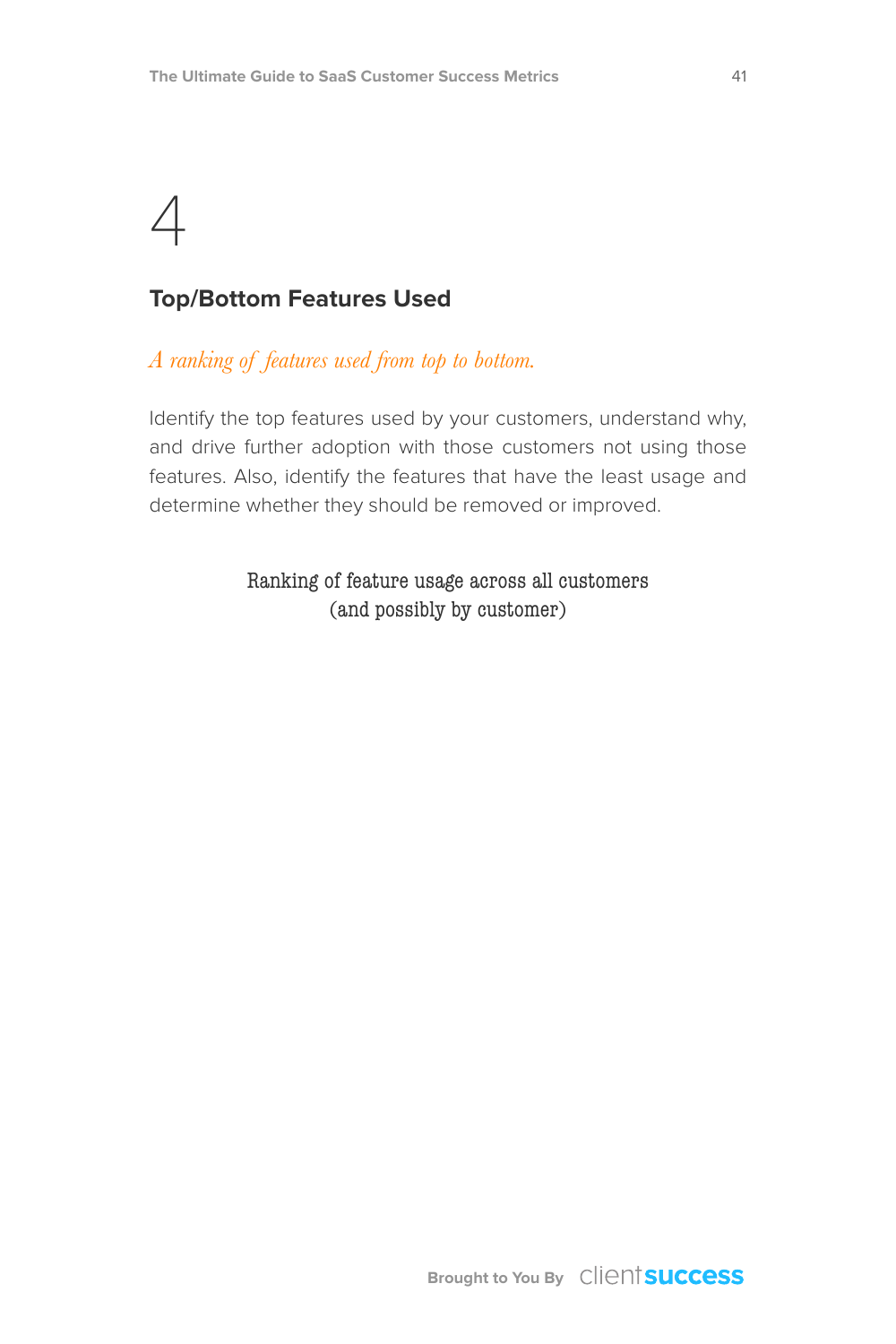#### **Number of Logins**

*The total number of logins into the product within a given period of time; can be calculated either as a total across your customer base or by customer or user.*

While logins is one of the most easy metrics to capture and gives a basic usage indicator, purely measuring logins is also one of the most dangerous vanity metrics for customer health. Logins do not equal value.

> Count of total logins (total or by customer/user) in a given period of time.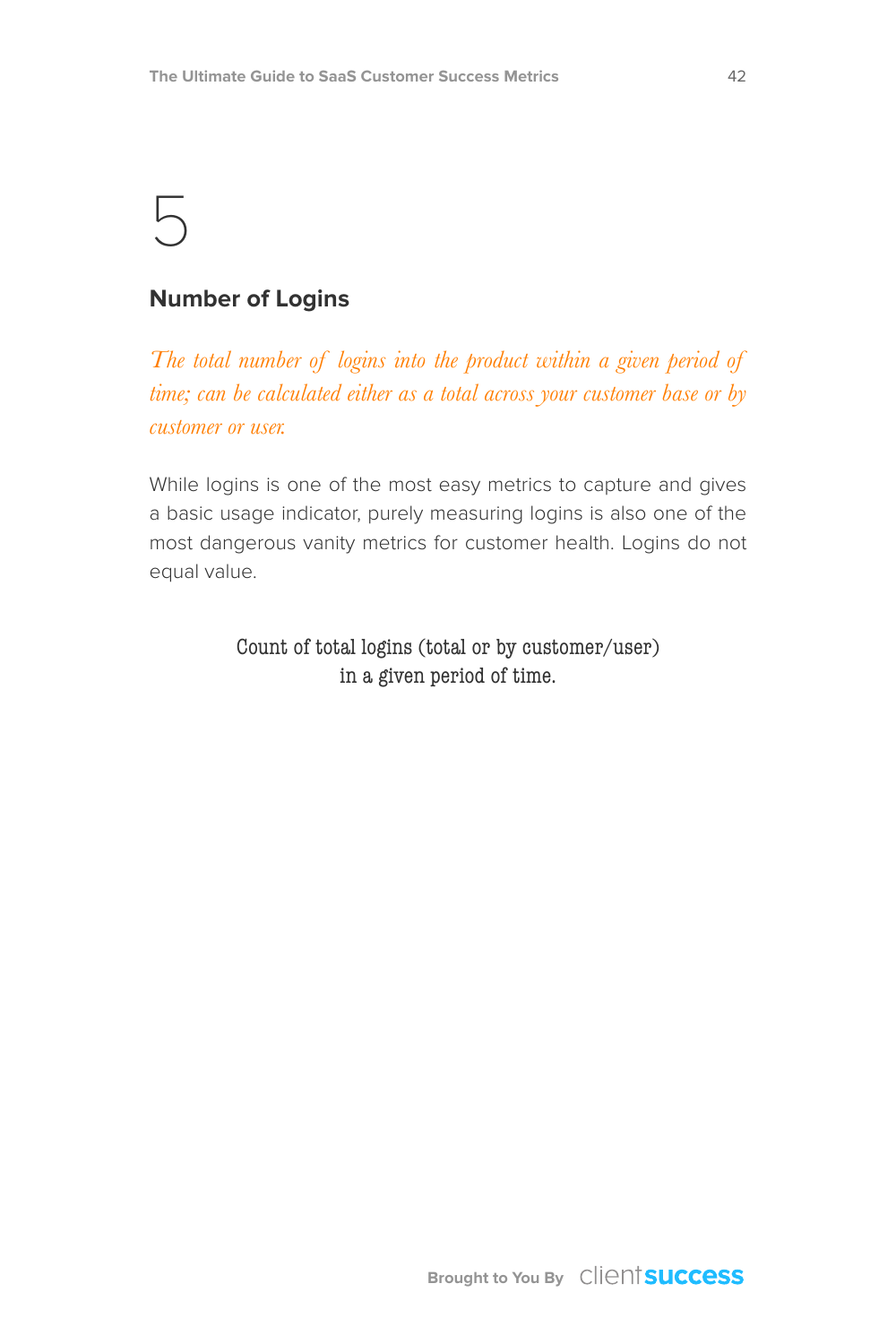## Top 5 Customer Success Team Performance **Metrics**

A customer success team is only as effective as the sum of its parts. Customer success leaders likely have their pulse on how each CSM achieving renewal quota and retaining customers—since those are the most visible metrics to the organization. But there are other important metrics to consider, including customer engagement activities, onboarding time, and customer advocacy activities.

Team effectiveness reaches far beyond whether or not CSMs are hitting their targets. Customer success leaders know that renewal quotas only paint part of the picture as customers renew and churn Looking at all aspects of how individual CSMs, customer success teams, and leaders are working together to drive results is crucial. metrics to consider (by team and by CSM):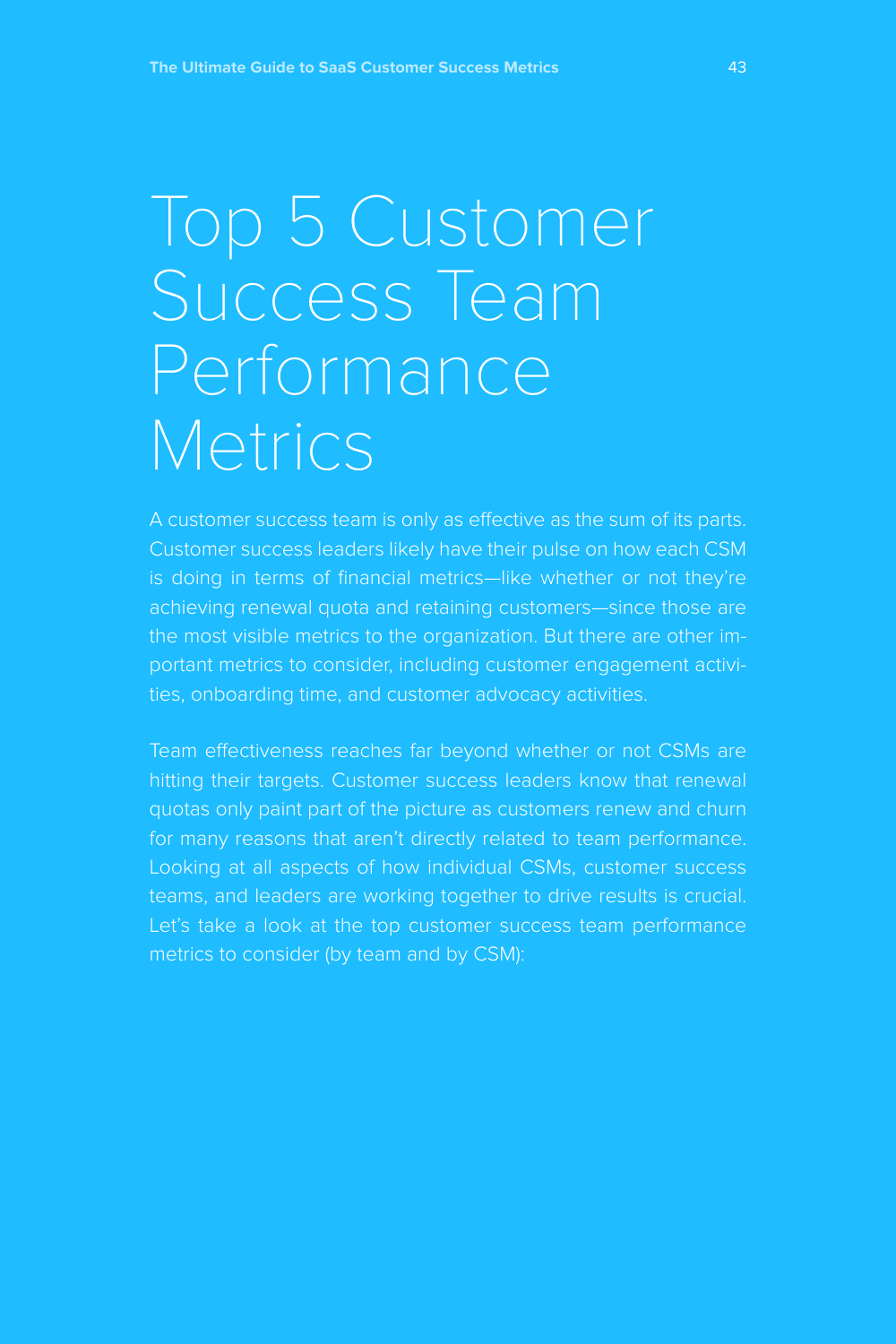#### **Quarterly Gross Renewal Rate**

*The percentage of the quarterly renewable book of business (RBOB) that renewed (not including expansion revenue closed with the renewals).*

Measuring the team on renewal rate makes it clear that their primary responsibility is to drive value and retain customers. Focusing on gross renewal (vs. net) ensures the balance between retention and growth, and hedges the risk of retention issues being overlooked when expansion growth is strong.

(renewable MRR - downsell - churn)

renewable MRR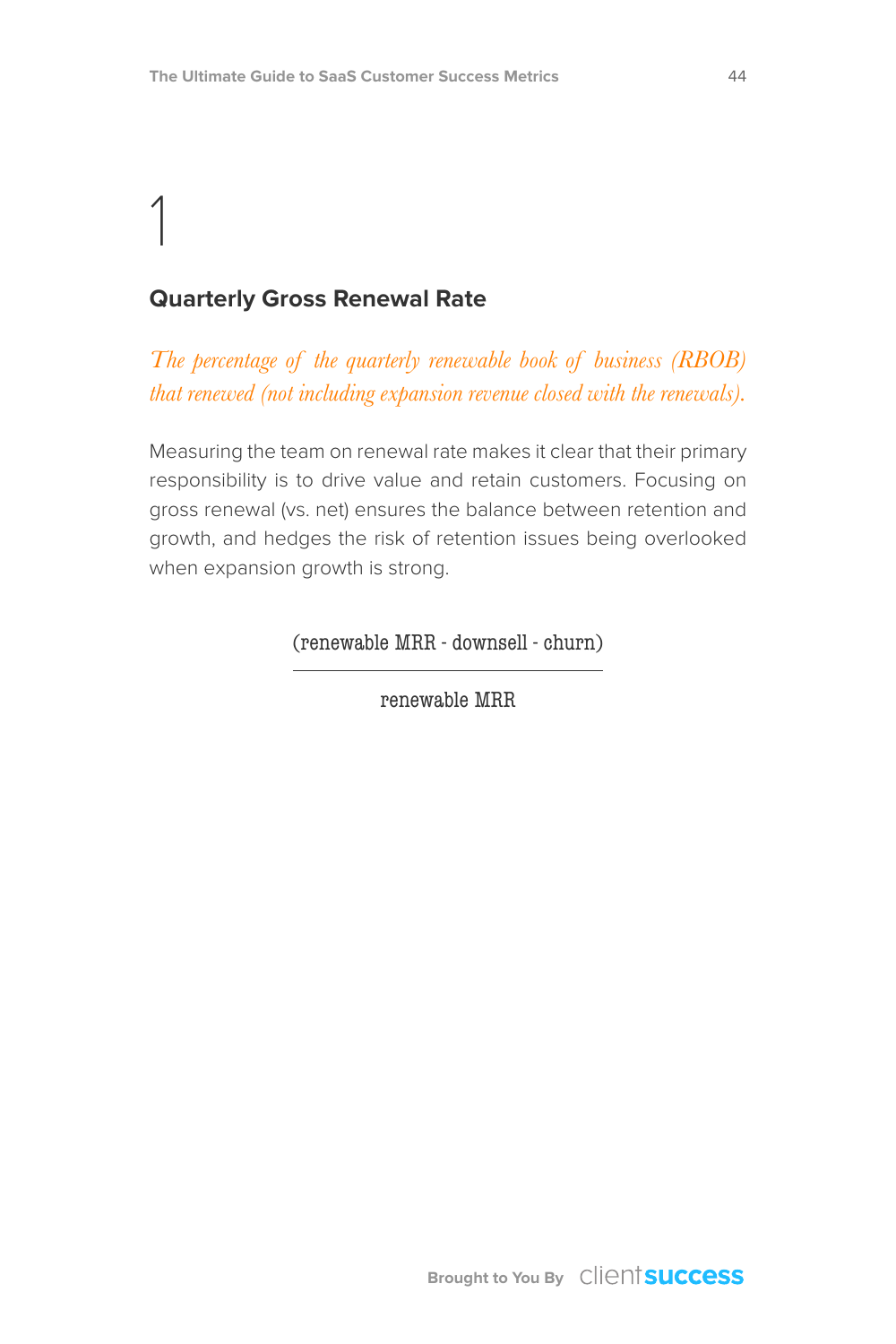### $\bigg)$

#### **Quarterly Expansion Revenue**

*Total amount of expansion revenue closed each quarter (both from expansion along with a renewal transaction and any mid-term expansion).*

Expansion is a great indicator or both value and retention. If your customers are buying more, they are highly likely to be happy with the product and highly likely to renew. The better CSMs are at aligning to the customer's objectives and driving value through your solutions, the greater chance the customer will expand their footprint of your product.

total expansion revenue per quarter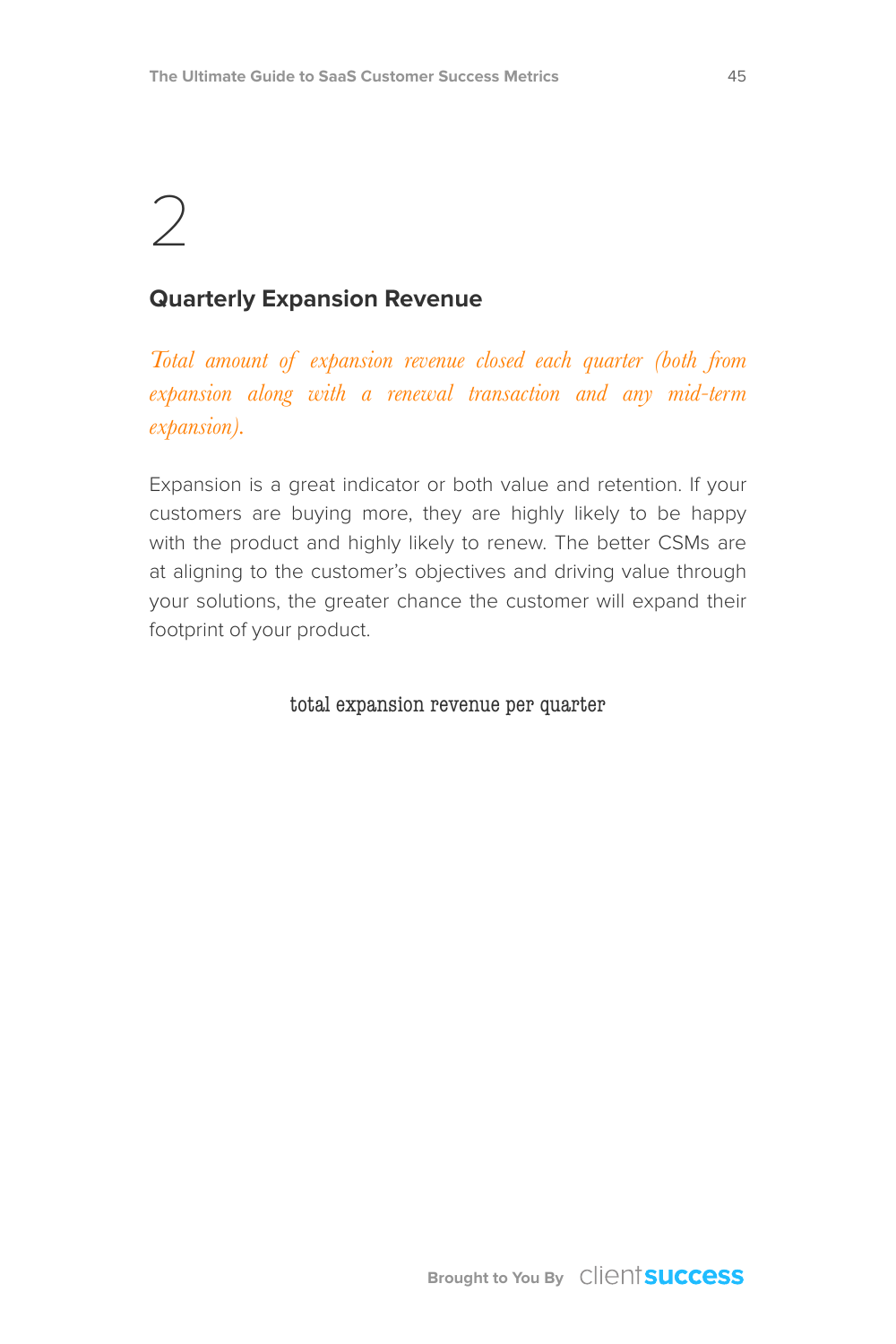#### **Average Time to First Value**

*The average number of days between the start of onboarding and the time the customer receives the first tangible value from your solution.*

Customers purchase your product to receive some kind of value (or outcome) from your solution. Customer success teams assume the responsibility to ensure customers receive that value. Remember, however, that each customer defines value differently. So, in order to deliver value, you need to understand your customer's definition of value (including objectives, goals, needs) and help them achieve those with your solution. Find one and deliver that as quickly as possible.

Total number of days between onboarding and first value for all customers

# customers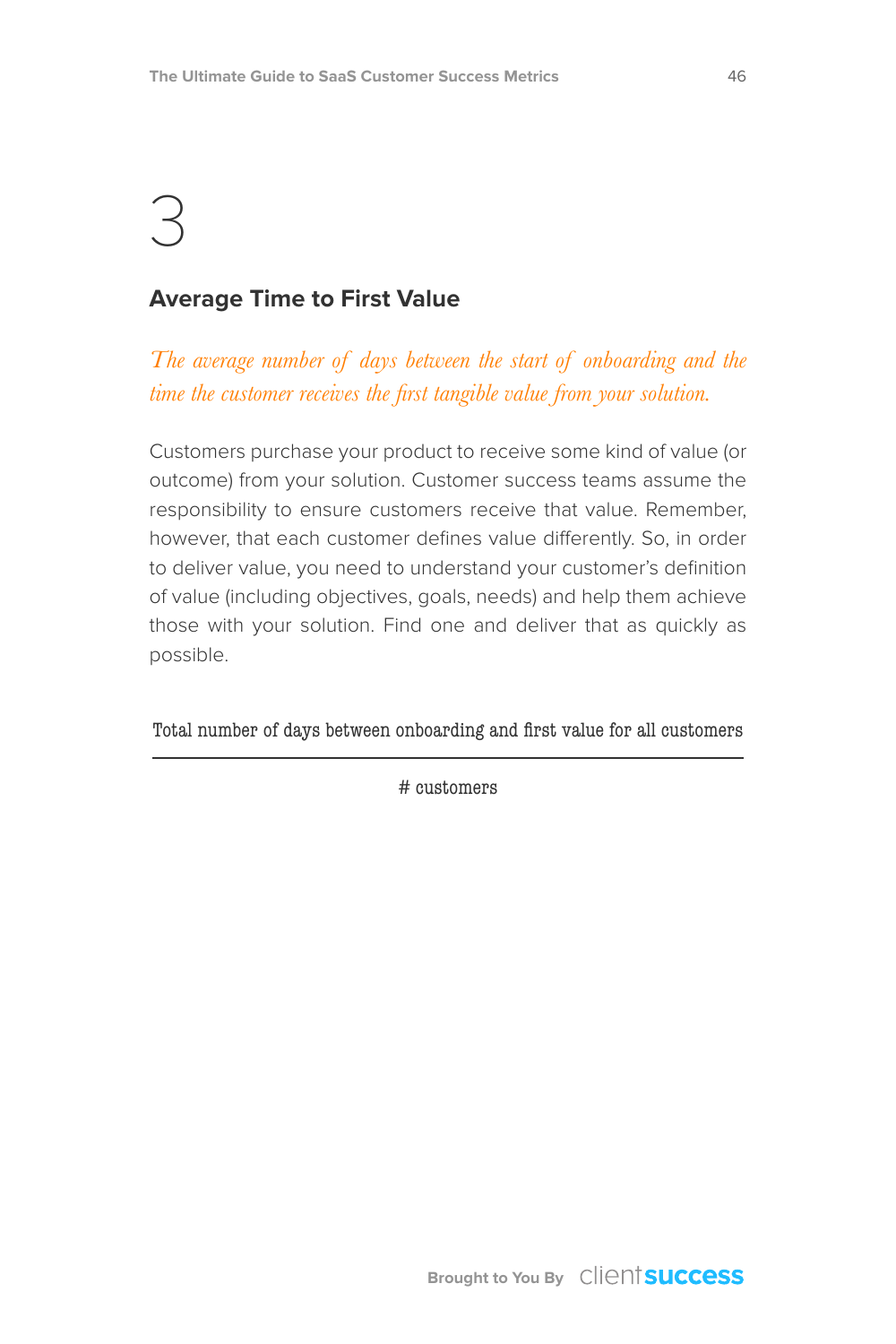### $\angle$

#### **Revenue Retention Rate (Net)**

*The amount of recurring revenue (ARR/MRR) retained for any given period plus revenue gained from cross-sell and upsell within the current customer base.*

Net revenue retention places the emphasis on both retention and growth. The best SaaS companies have net revenue retention above 100%.

(Starting MRR + expansion - downsell - churn)

Starting MRR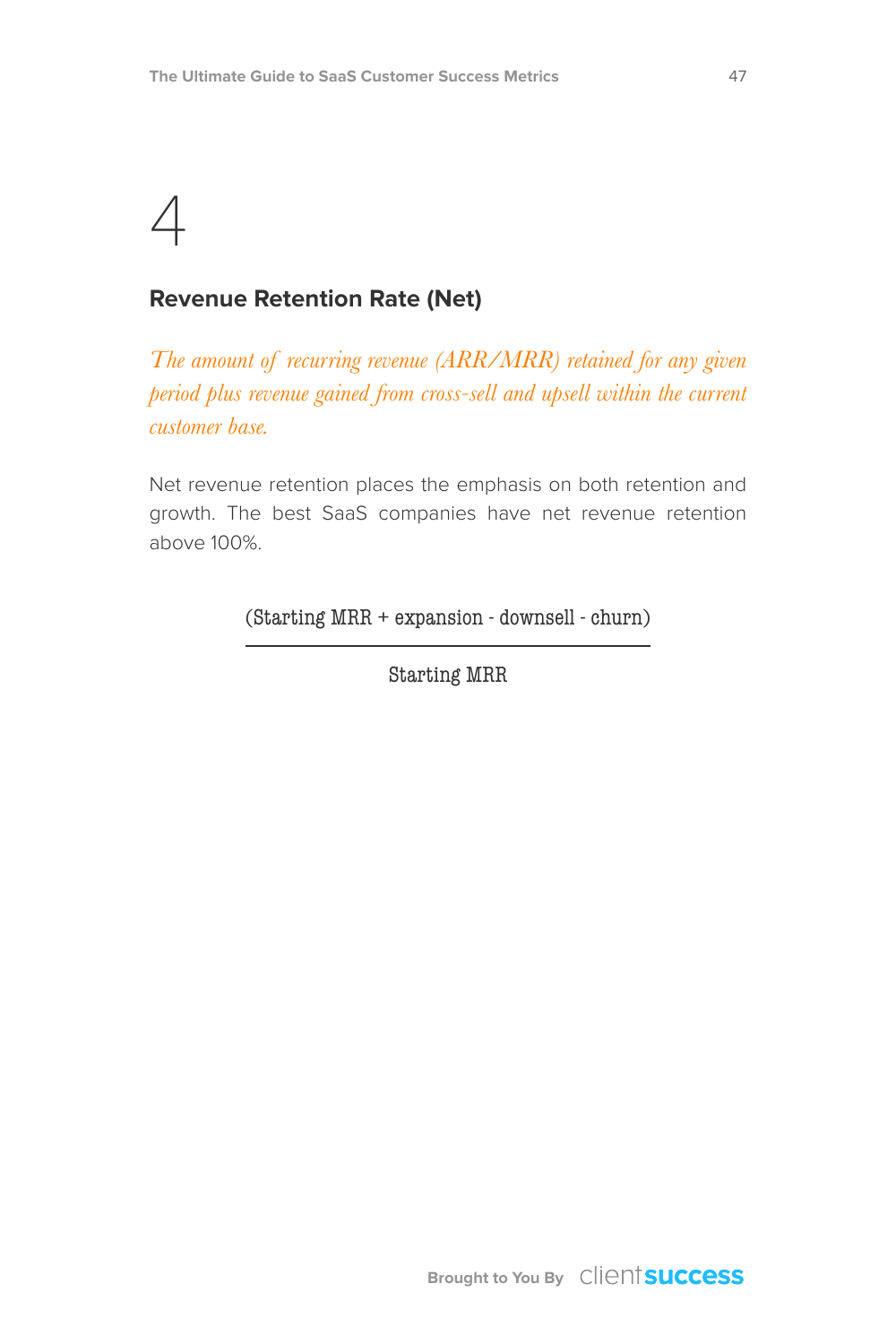#### **Average Days to Onboard**

*The average number of days to complete onboarding for your customers.*

Dedicate a significant amount of attention to optimizing your onboarding experience as the first 90 days of a customer's experience will likely set the trajectory for the entire relationship. Optimize first around the customer experience and the customer's needs, and then around your resources and scaling objectives. Onboarding too quickly may not sufficiently enable a customer to succeed with your solution(s), but an onboarding experience rolling on for a year will severely impact the customer in a negative way.

# days to complete onboarding for all customers

total # of customers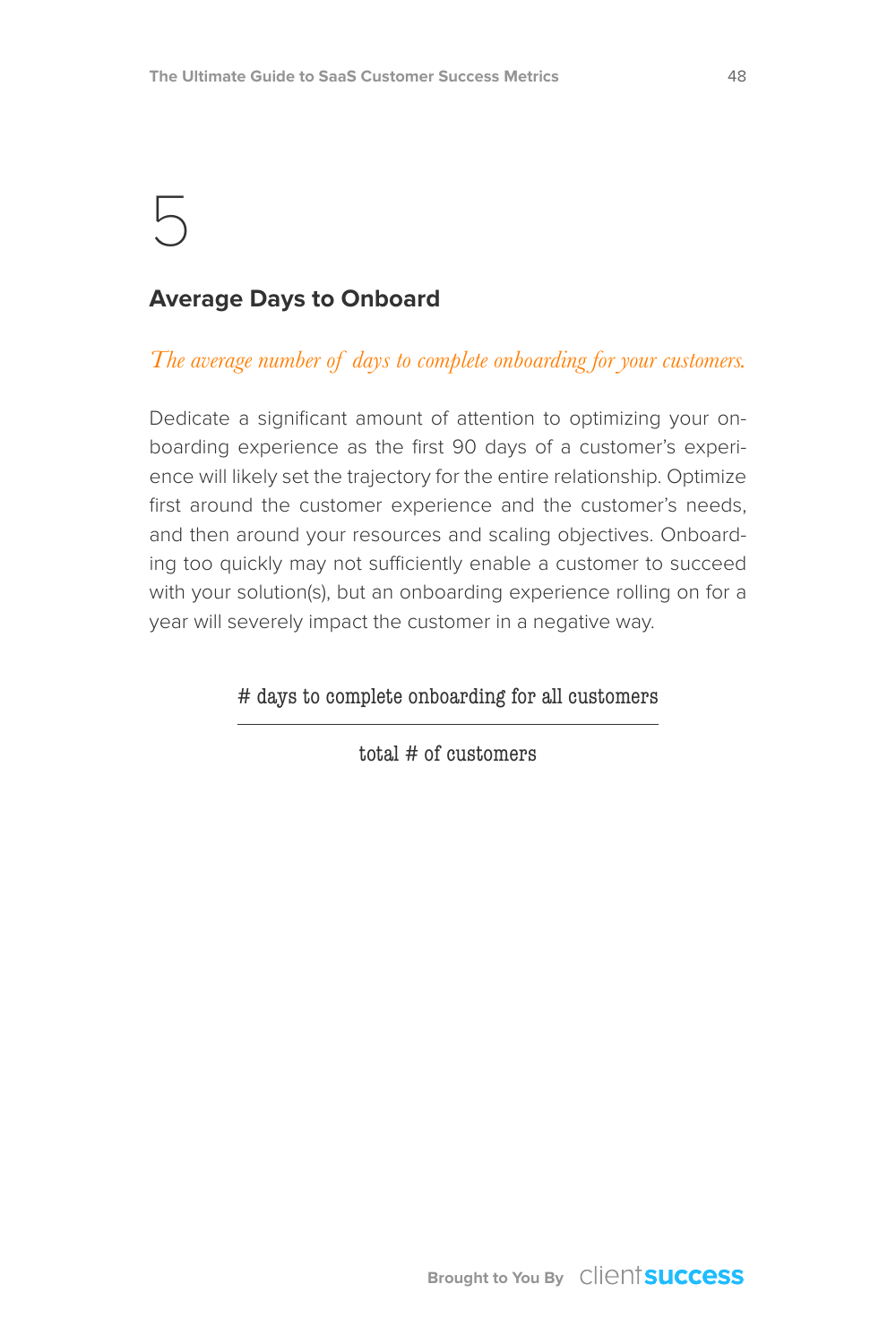### Runner Up Team Performance Metrics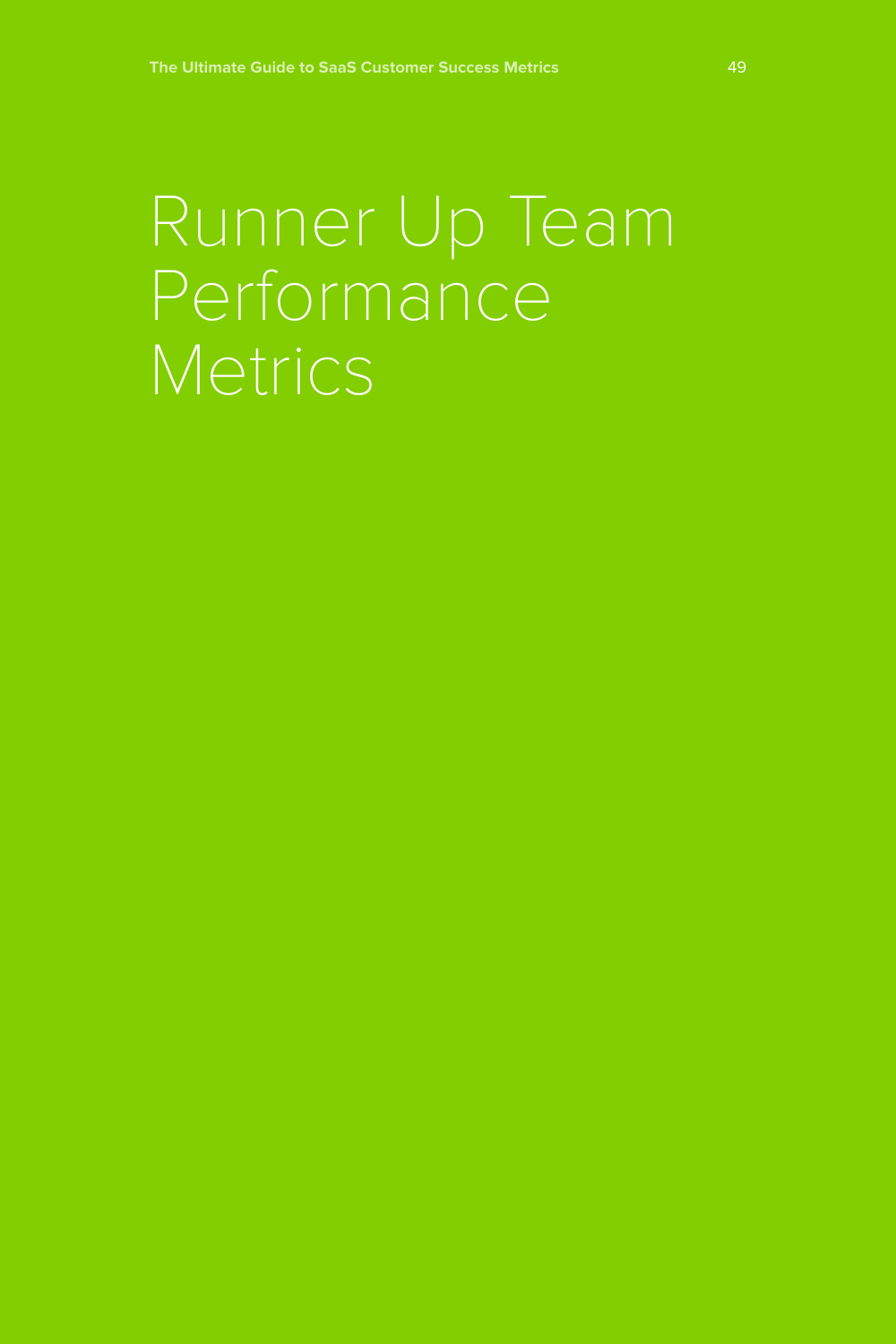#### **Customer Retention Rate**

*The percentage of customers retained over a given period of time. This is also referred to as "Logo Retention".*

Focus on revenue retention and customer retention, but remember that revenue is king so you may place a higher emphasis in revenue retention. Be sure the always consider the downstream impact of losing customers including bad references from customers who leave.

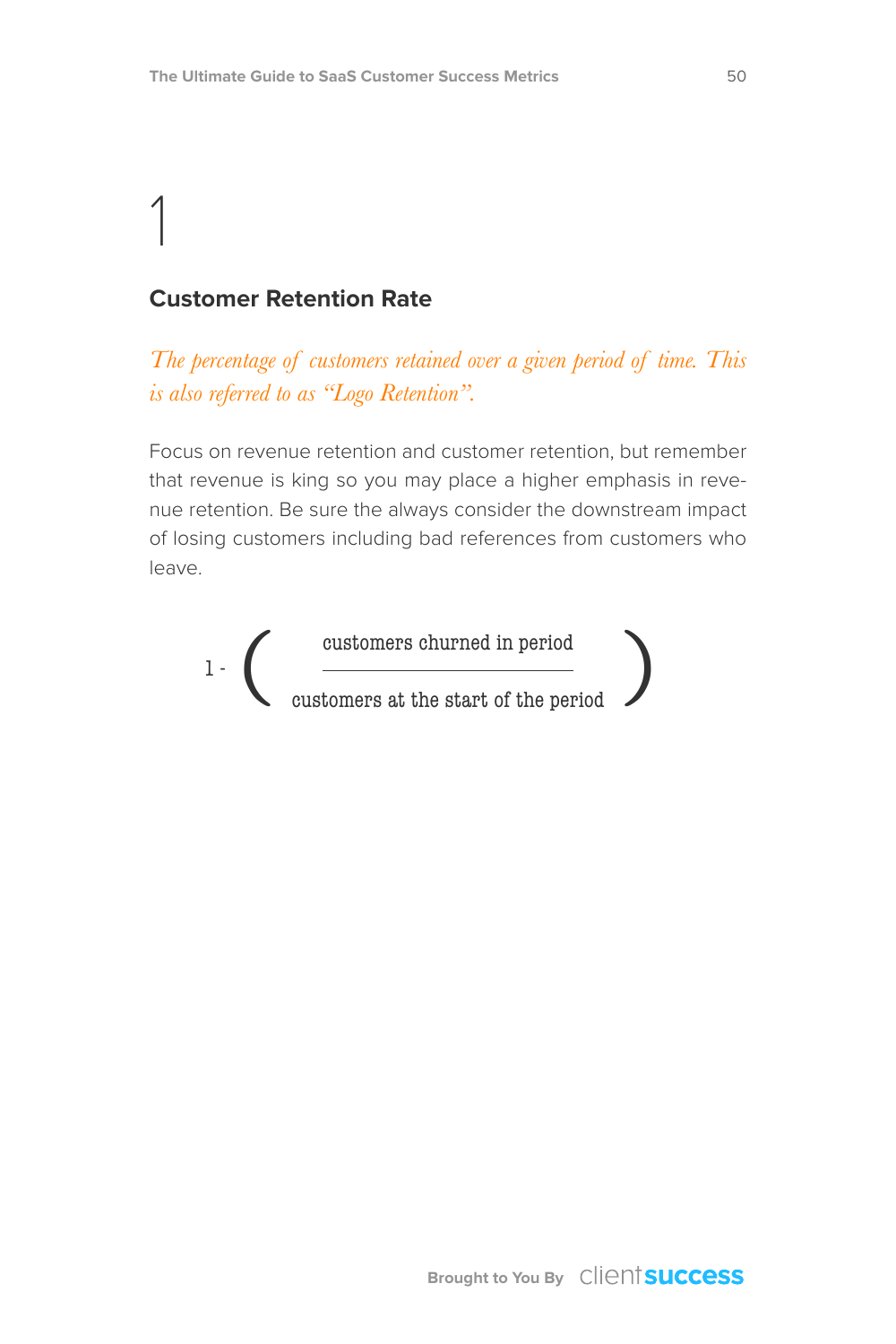### $\bigcirc$

#### **Customer Advocacy Activities (i.e., customer referrals, case studies, references, reviews, etc)**

*A review of a product or service made by a customer who has purchased the product or service.*

Customers that are advocating for you are a great resource to build your brand and to find new customers. A great measure for customer success teams is the number of customer advocacy activities they are able to drive. Whether a customer referral or reference call, new case studies, or positive customer reviews on G2 Crowd or TrustRadius, recognizing and rewarding CSMs for these activities is a powerful way to increase customer advocacy for your company.

> total customer advocacy activities in a given time period (by team and by CSM)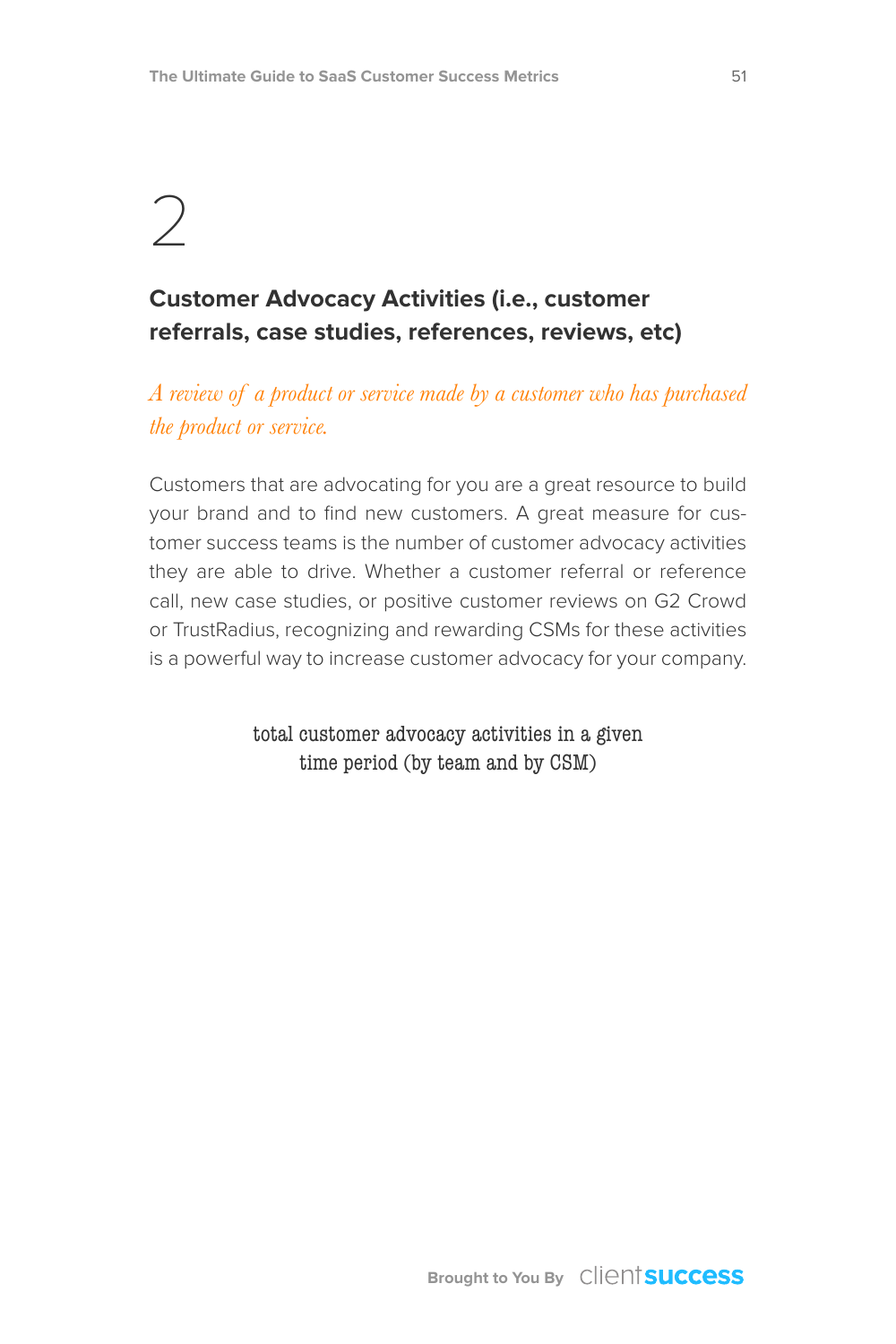#### **Engagement Activity (Meetings, Emails, Phone Calls, Tasks, etc.)**

#### *The amount of engagement activity or 'touchpoints' a CSM has with customers over a given period of time.*

While any value-focused engagement with customers is good, focus on the most high impact activities - phone calls and in-person meetings if possible and ensure CSMs deliver value with every touch point. Also place emphasis on high-value engagement with Executive Sponsors and other key contacts. Finally, encourage CSMs to go "high-and-wide" within a customer's organization to expand your relationship footprint.

> count of all engagement touchpoints in a given period (by team and by CSM)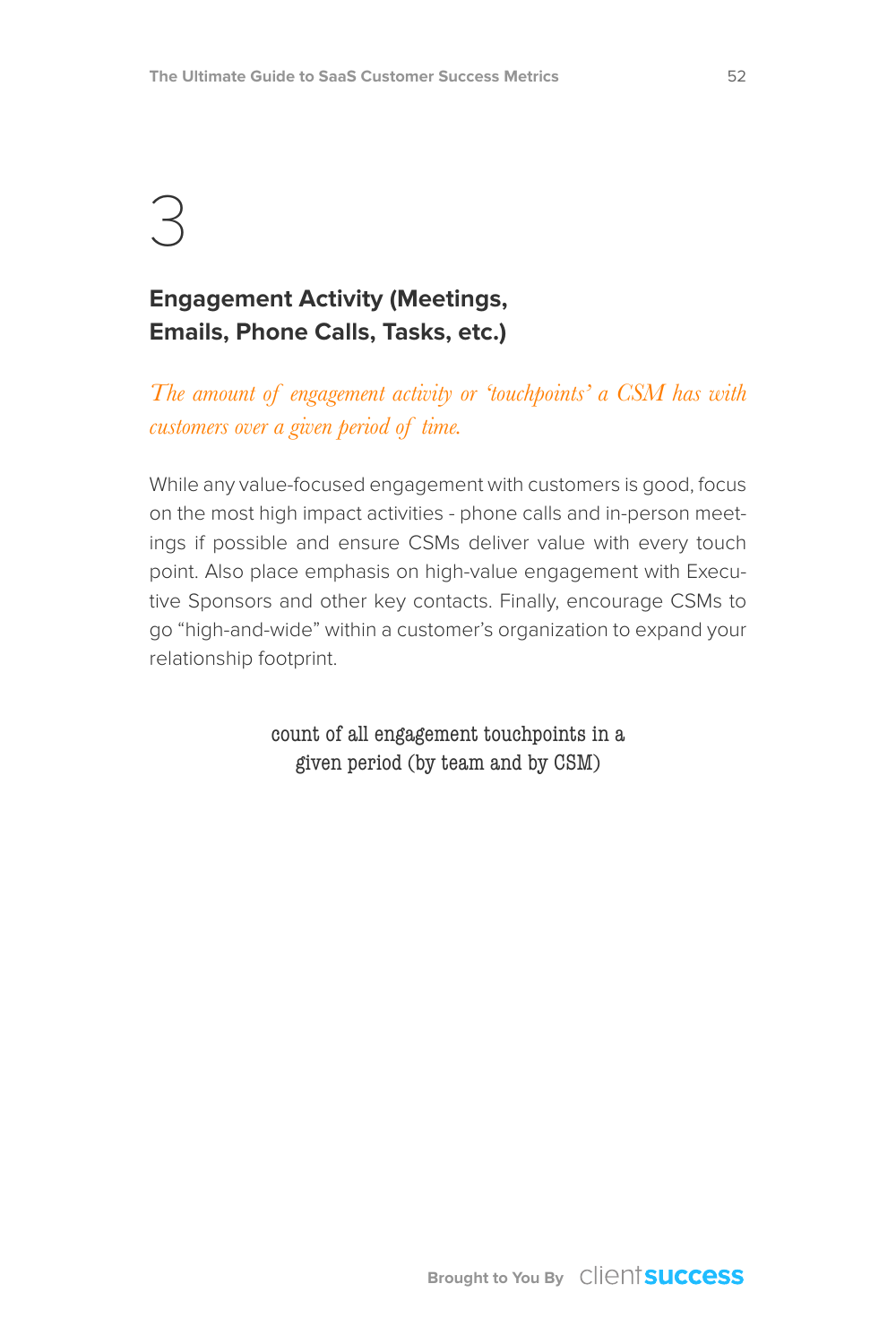#### **NPS\*/CSAT**

*Measuring CSM or customer success team effectiveness through customer sentiment/satisfaction surveys - either Net Promoter Score (NPS) or some other customer satisfaction (CSAT) methodology.*

NPS or CSAT is a tangible way to measure customer sentiment/ satisfaction but doesn't always accurately reflect the CSMs performance. Be sure to dig into the details to understand the root cause of the score (positive or negative).

#### average NPS or CSAT score (by CSM or team)

\* Bain & Company, Inc., Fred Reichheld, and Satmetrix Systems, Inc.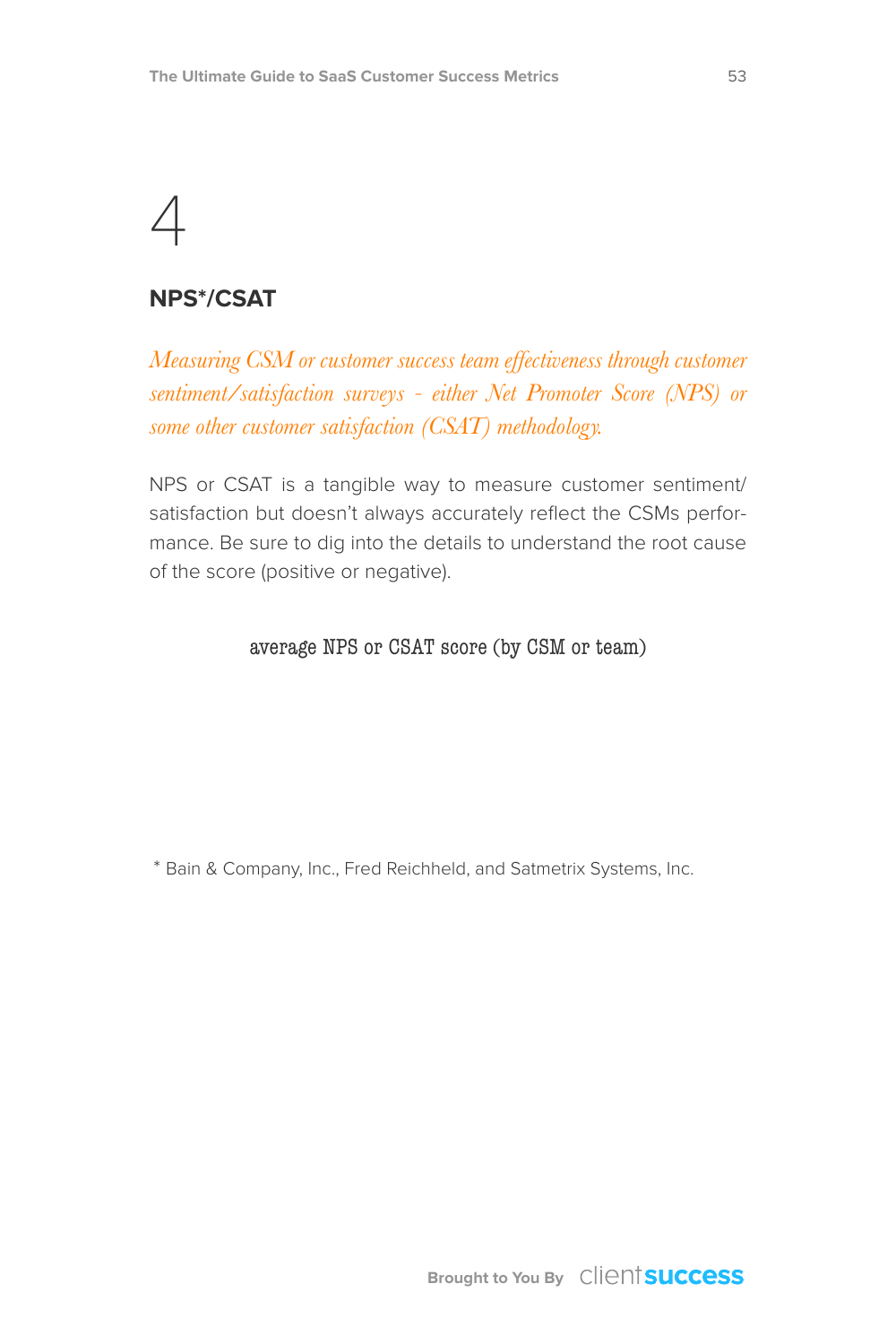#### **Success Plan Goals Completed**

*The measure of how many proactive success plan tasks were completed in accordance with each CSM's success plan. Success plans (aka account plans) are your roadmap for success for each customer, outlining the goals, objectives and tasks the CSM and the rest of the account team want to accomplish in any given period (usually quarterly or annually).*

Keep success plans simple (1-2 pages) and focus on executing on fewer, more high impact, objectives rather than many, complex objectives.

> The number of Success Plan objectives completed in a given time period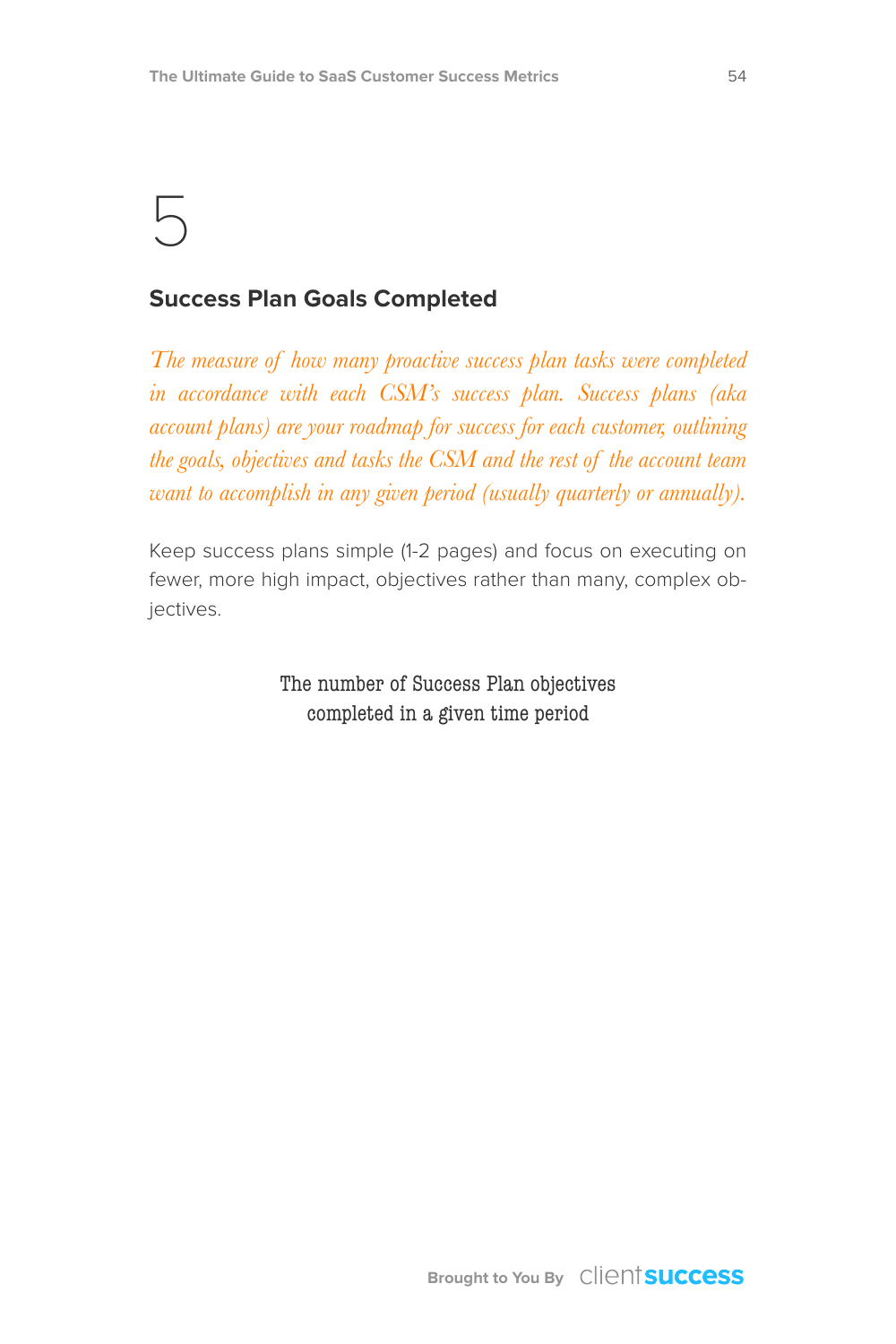#### **How to Use Metrics to Create a Culture of Customer Success**

Measuring each of the metrics above can be overwhelming, even to the most tenured customer success teams. Rather than trying to measure everything all at once (which may cause more harm than good), try selecting 2 or 3 metrics from each category above and put processes and technologies in place to drive insights, actions and outcomes from the metrics. Once you've fully adopted a few metrics, continue to expand your metric map and implement more across your company.

Customer success leaders and executives can learn a tremendous amount about the business as a whole from customer metrics and insights. They can learn how satisfied customers are, the reasons they bought the product in the first place, how to improve the product, or how to enhance the overall customer experience. Learning from current customers and sharing the insights with the rest of the business is the best way to create a culture of customer success.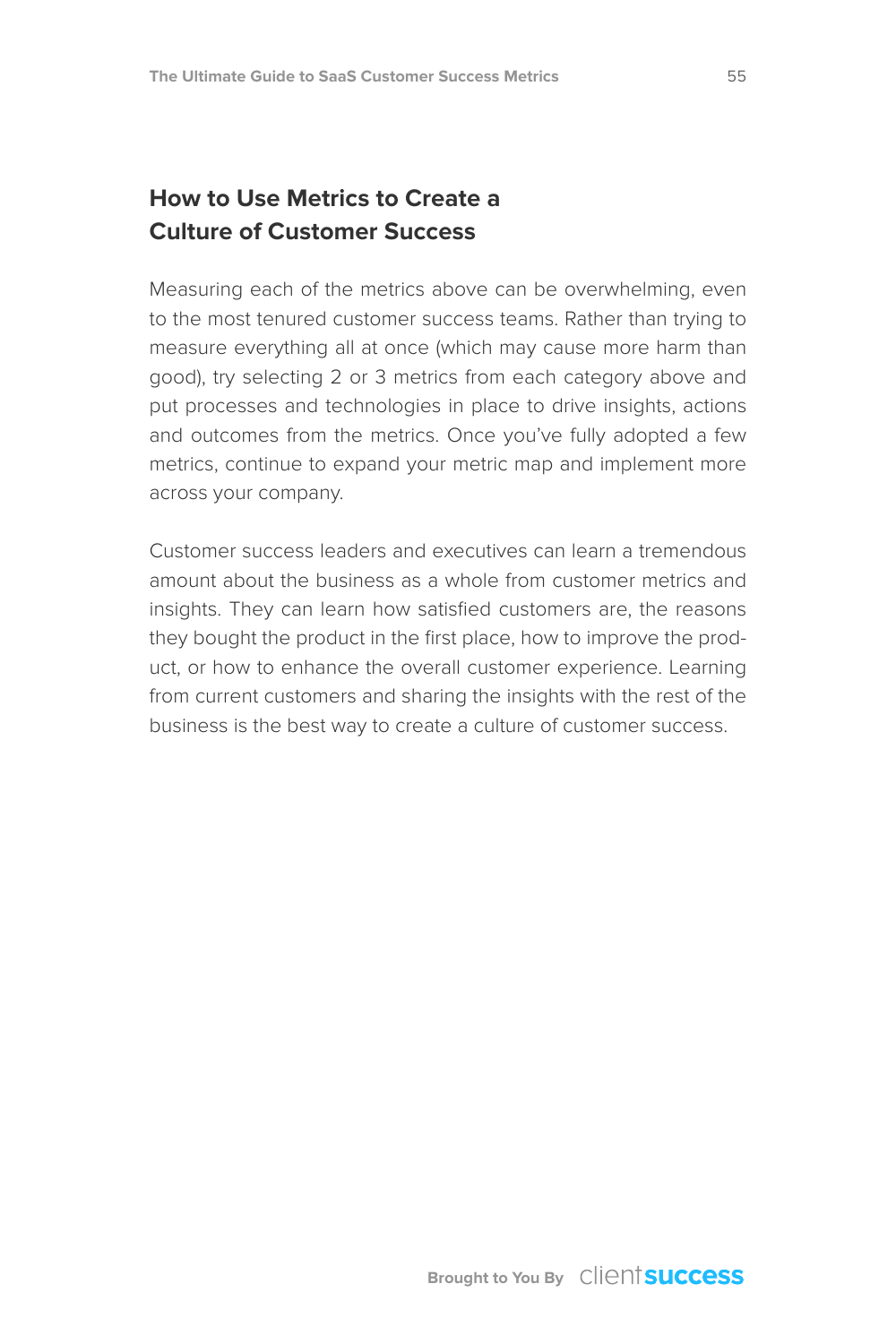#### **About ClientSuccess**

ClientSuccess is a customer success management platform that helps companies build relationships that last™. Revolutionizing the way SaaS companies manage, retain, and grow their existing customer base, ClientSuccess provides customer success leaders actionable insights, rich customer analytics, and best practices to proactively manage success throughout the customer lifecycle. ClientSuccess helps SaaS companies increase renewal and expansion revenue, reduce churn, and maximize the lifetime value of the customer.

#### **[clientsuccess.com](https://www.clientsuccess.com)**

#### **About the CS100 Summit**

The CS100 Summit brought to you by ClientSuccess is the premiere customer success conference that brings together top executives, leaders, and innovators in customer success. The CS100 Summit provides customer success executives an exclusive learning environment with like-minded executives in a pristine location to create an atmosphere of inspiration, ideation, strategy, and real-world application around customer success.

#### **[cs100.clientsuccess.com](http://cs100.clientsuccess.com)**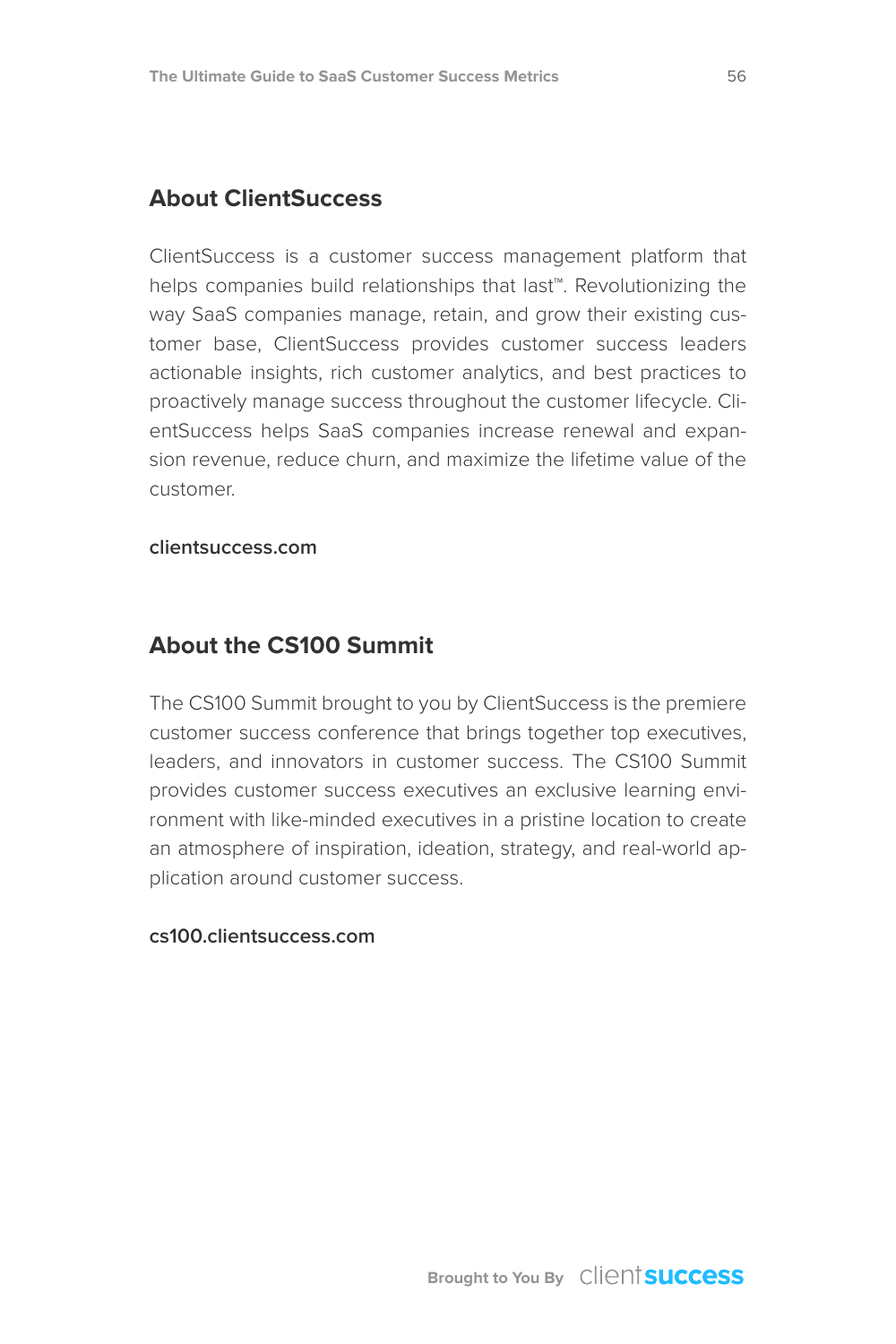#### **Contributors**

Ernie Fontes John Huber Jedd Peterson Michael Santiago Brooke Simmons Jeron Paul Amy Marcantonio Brad Pierce Jessica McDouall Mitch Harris Melissa Bell Sean Desmond Bik Lee Brent Peterson Nick Chong Mark Bissell Brandon Brewster Lynne Walinsky Elizabeth Doherty Patrick Woods James English Richard Guymon Lance Davis Jeff Moss Mitch Macfarlane Todd Williams Matt Jolley Jarin Stevens Ursula Llabres Katie Rogers Anthony Nadalin Ted Ruscitti Dustin Kenyon Katlyn Griffin Tom Murphy Dave Boyce Johny Wudel

Josh Neilsen Ryan Butters Becky Denna Jeremy Sandstrom Andrew Kimball Christian Volmar John Heiner Kacey Tovornik Melissa Hueman Seth Johnson Zack Pike Diana Barbadillo Sara Carter Jerry Fletcher Lydia Homan Gwendolyn Smith Brig Graff Jared Olschewski Kyle Fraughton Todd Smith Jeff Cummins Ramey Youseff Mikael Blaisdell Ellie Wu Michael Hoy Eric Boduch Jim Mercer Greg Daines Sean Pickett Jim Kelly David Ryan Rusty Atkinson Emily Hayes Heather MacBride Megan Heinz Burke Alder Casey Kleinman

Jonathan Bolton Jason Holmes Chris Hecklinger Suzanne King Chris Peacock Ryan Voorhis Matt Evans Nate Jones Kelly Jarvis Emilia D'Anzica Whitney Hillyer Irit Eizips Tiffany Pennycook Paulette Greene Leanna Resseguie Dallen Allred Alexandra Harris Brandon Neish Lisa O'Conner Kayla Schroeder Jared Rodman Laurie Smith Jeff Kinzel Greg Williams Brianna Salinas Andrew Dodds Dennis Steele Eric Rea Dave Blake Craig McDonald Ryan Rich Ashley Porter Ki Jensen Sam Feil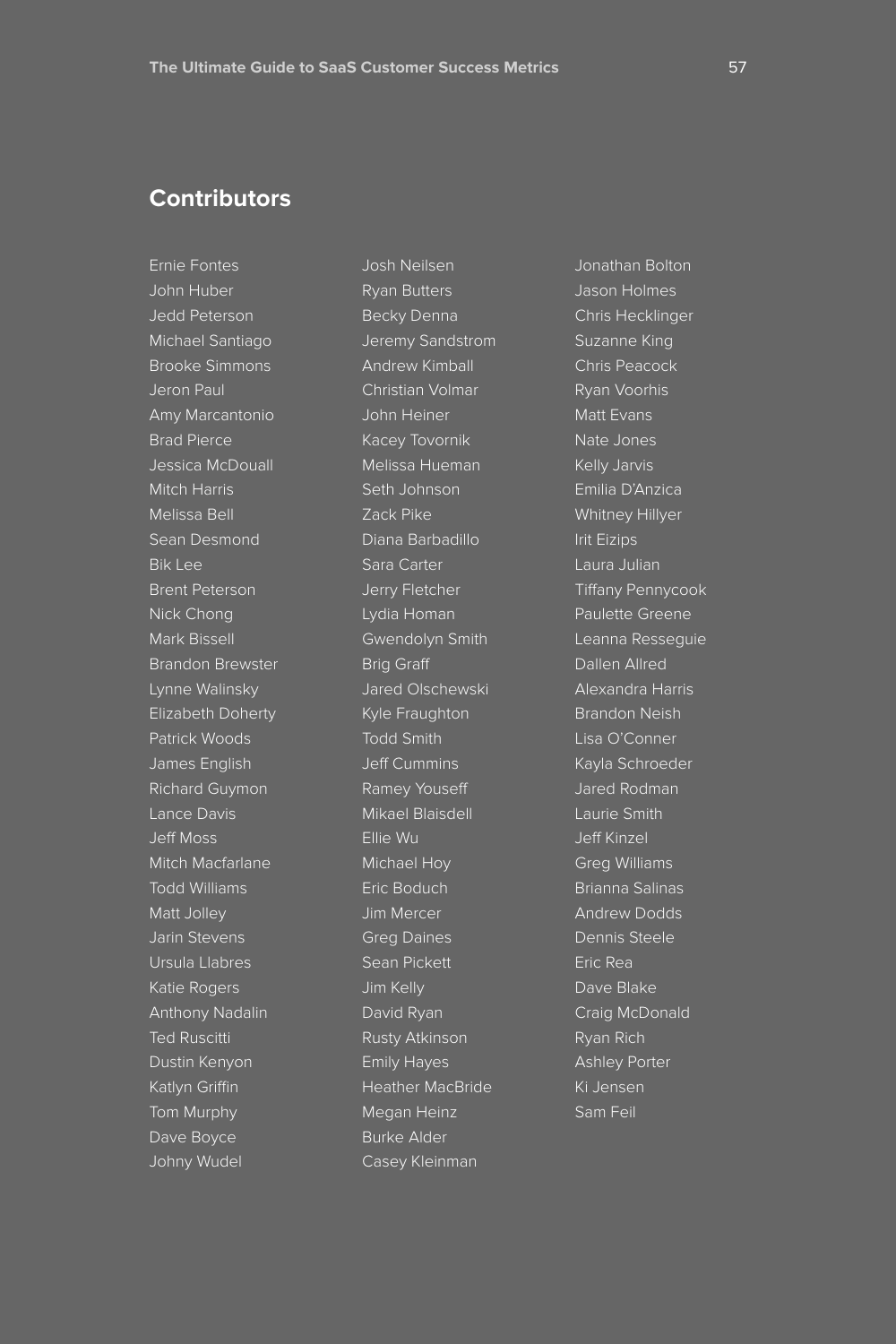This eBook was brought to you by [ClientSuccess](https://www.clientsuccess.com), The Customer Success Management Platform.

To learn more about ClientSuccess or request a free demo, visit [clientsuccess.com](http://www.clientsuccess.com) or give us a call at 801.341.1832.

#### clientsuccess